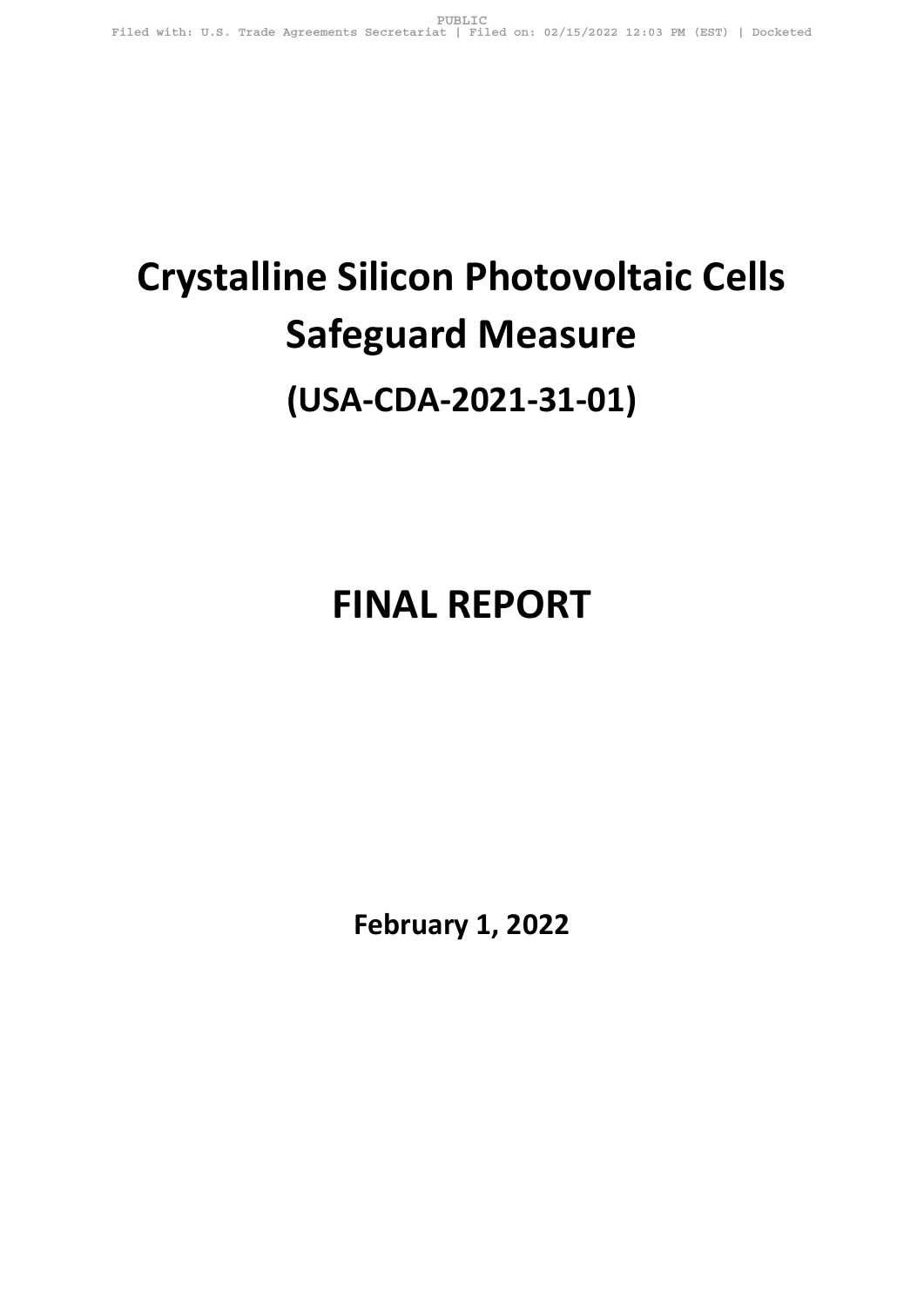#### USA-CDA-2021-31-01

Crystalline Silicon Photovoltaic Cells Safeguard Measure

## Table of Contents

| I.             |                                                                                     |  |  |
|----------------|-------------------------------------------------------------------------------------|--|--|
| П.             |                                                                                     |  |  |
| III.           |                                                                                     |  |  |
| IV.            |                                                                                     |  |  |
| V.             | TERMS OF REFERENCE, STANDARD OF REVIEW, AND BURDEN OF PROOF 9                       |  |  |
| VI.            |                                                                                     |  |  |
| Α.             |                                                                                     |  |  |
| 1.             |                                                                                     |  |  |
| 2.             |                                                                                     |  |  |
| a.             | Whether there is continuity between the NAFTA and the USMCA  13                     |  |  |
| b.             |                                                                                     |  |  |
| c.             |                                                                                     |  |  |
|                |                                                                                     |  |  |
| В.             | Whether the United States Acted Consistently with Article 10.2 in Applying Its      |  |  |
| 1.             |                                                                                     |  |  |
| 2.             |                                                                                     |  |  |
| a.             | Whether Canadian imports account for a substantial share of total imports  28       |  |  |
| b.             | Whether Canadian imports contributed importantly to the serious injury 33           |  |  |
| $\mathsf{C}$ . | Whether the United States Acted Consistently with Article 10.2.5 in Applying Its    |  |  |
| $d_{\cdot}$    |                                                                                     |  |  |
| $\mathsf{C}$   | Whether the United States Acted Consistently with Articles 2.4.2. in Increasing the |  |  |
| D.             |                                                                                     |  |  |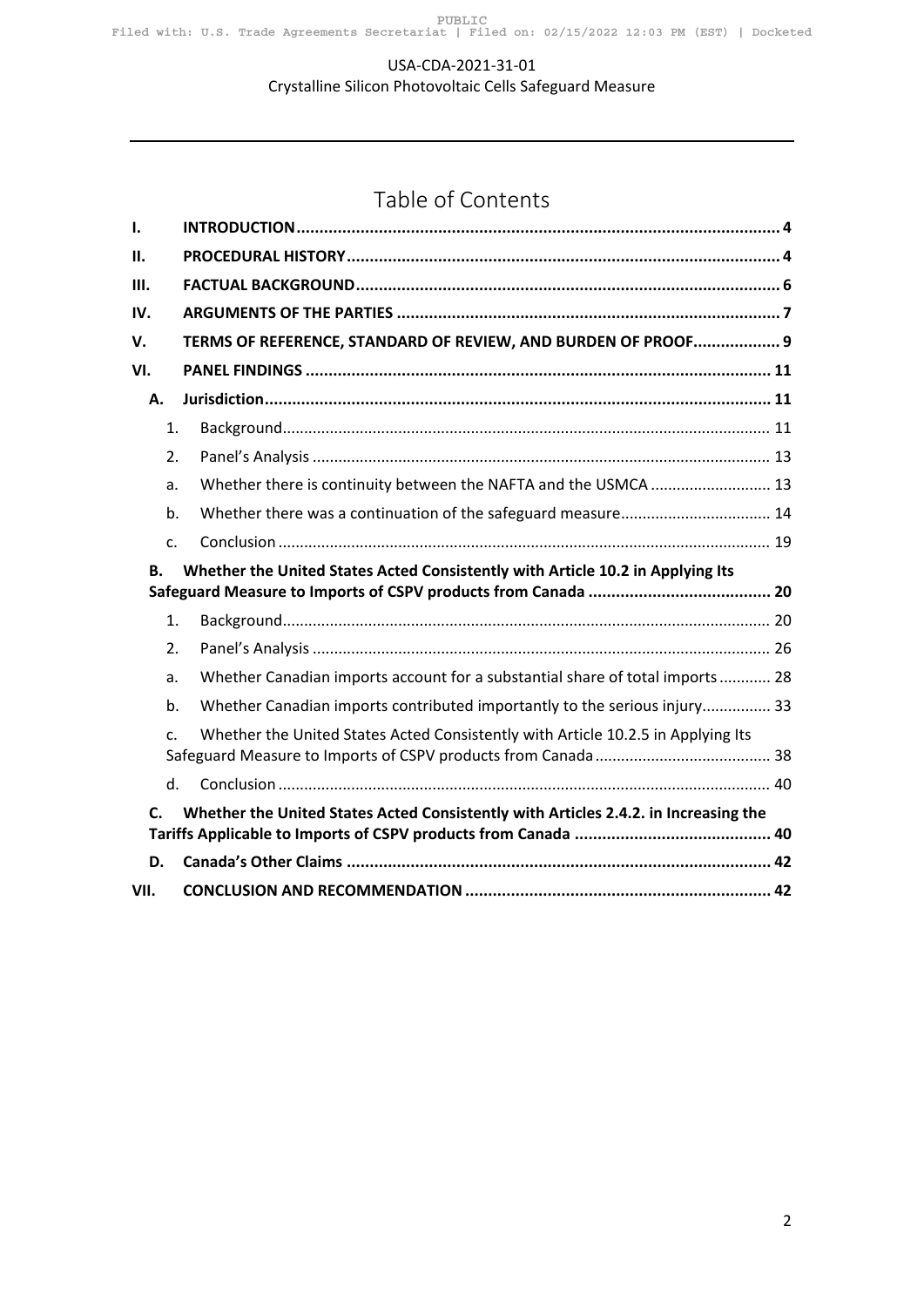#### USA-CDA-2021-31-01

#### Crystalline Silicon Photovoltaic Cells Safeguard Measure

| <b>Abbreviation</b>                       | <b>Description</b>                                                                                                           |
|-------------------------------------------|------------------------------------------------------------------------------------------------------------------------------|
| <b>CSPV</b>                               | crystalline silicon photovoltaic                                                                                             |
| <b>CUSMA</b>                              | Canada-United States-Mexico Agreement                                                                                        |
| <b>GATT 1994</b>                          | General Agreement on Tariffs and Trade 1994                                                                                  |
| GW                                        | Gigawatt                                                                                                                     |
| <b>HTSUS</b>                              | Harmonized Tariff Schedule of the United States                                                                              |
| <b>ILC</b>                                | <b>International Law Commission</b>                                                                                          |
| <b>KW</b>                                 | Kilowatt                                                                                                                     |
| <b>NAFTA</b>                              | North America Free Trade Agreement                                                                                           |
| <b>NAFTA SAA</b>                          | Statement of Administrative Action accompanying the NAFTA<br><b>Implementation Act</b>                                       |
| <b>SAA</b>                                | Statement of Administrative Action accompanying the USMCA<br><b>Implementation Act</b>                                       |
| T-MEC                                     | Tratado entre México, Estados Unidos y Canadá                                                                                |
| <b>Trade Act</b>                          | (United States) Trade Act of 1974                                                                                            |
| Transcript                                | Transcript of the Hearing in this dispute held in Washington, D.C.<br>on November 10, 2021                                   |
| <b>TRQ</b>                                | Tariff-rate quota                                                                                                            |
| <b>U.S.</b>                               | <b>United States of America</b>                                                                                              |
| <b>USITC</b>                              | United States International Trade Commission                                                                                 |
| <b>USMCA</b>                              | United States-Mexico-Canada Agreement                                                                                        |
| <b>USMCA</b><br><b>Implementation Act</b> | United States-Mexico-Canada Agreement Implementation Act,<br>Pub. L. 116-113 (January 29, 2020)                              |
| <b>USTR</b>                               | United States Trade Representative                                                                                           |
| <b>VCLT</b>                               | Vienna Convention on the Law of Treaties, Done at Vienna,<br>23 May 1969, 1155 UNTS 331; 8 International Legal Materials 679 |
| <b>WTO</b>                                | World Trade Organization                                                                                                     |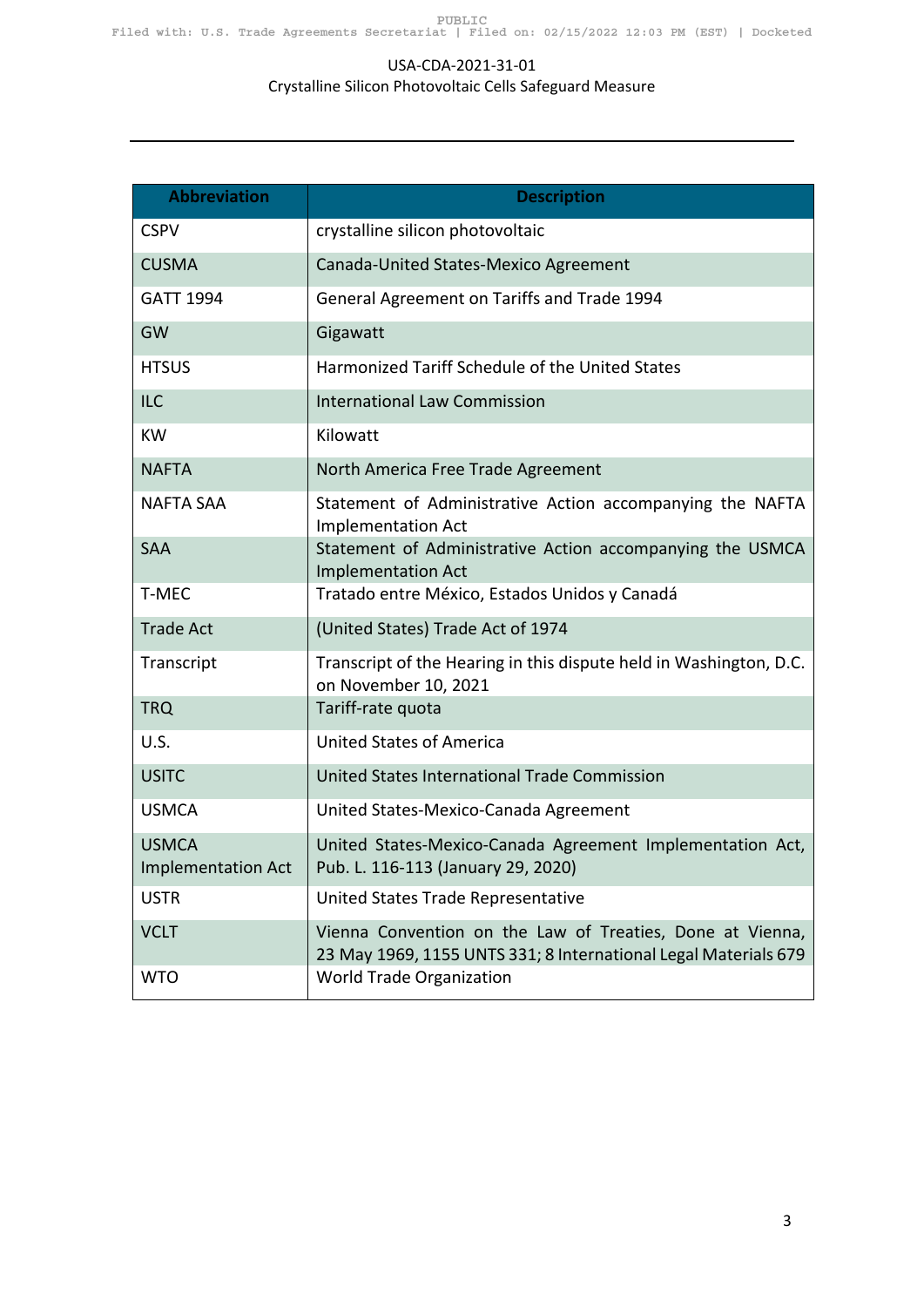## **I. INTRODUCTION**

<span id="page-3-0"></span>1. This dispute arises from the imposition by the United States of safeguard measures on imports from Canada of crystalline silicon photovoltaic cells (whether or not partially or fully assembled into other products) ("CSPV products") notwithstanding the provisions in the United States-Mexico-Canada Agreement (USMCA) $<sup>1</sup>$  $<sup>1</sup>$  $<sup>1</sup>$  mandating an</sup> exclusion of imports from the USMCA Parties from safeguard measures, subject to certain specified conditions.

2. The safeguard measures that are the subject of Canada's claim consist of: (a) a tariff-rate quota (TRQ) on imports of CSPV cells not partially or fully assembled into other products, and (b) an increase in duties on imports of CSPV modules. The TRQ imposes additional tariffs of 30% ad valorem in the first year (February 7, 2018 through February 6, 2019) and 25% in the second year, 20% in the third year and 15% in the fourth year on imports of CSPV cells in excess of [2](#page-3-3).5 gigawatts (GW) annually.<sup>2</sup> The additional tariffs on imports of CSPV modules were initially set at 30% ad valorem for the first year (February 7, 2018 through February 6, 2019) 25% ad valorem for the second year, 20% for the third year, and 15% for the fourth year. The rate in the fourth year was subsequently increased to 18% ad valorem for both the TRQ on cells and the duties on modules.<sup>[3](#page-3-4)</sup>

## <span id="page-3-1"></span>**II. PROCEDURAL HISTORY**

3. On December 22, 2020, Canada requested consultations with the United States pursuant to USMCA Article 31.4, contending that the safeguard measures were imposed in violation of Articles 2 and 10 of the USMCA and that they nullify or impair benefits accruing to Canada directly or indirectly under the USMCA.<sup>[4](#page-3-5)</sup>

<span id="page-3-2"></span> $<sup>1</sup>$  The Panel recognizes that the agreement between the United States of America, the United Mexican</sup> States and Canada is referred to in the United States as United States-Mexico-Canada Agreement or "USMCA", is referred to in Canada as the Canada-United States-Mexico Agreement or "CUSMA" and is referred to in Mexico as Tratado entre México, Estados Unidos y Canadá "T-MEC." Because the United States is the responding party and therefore the United States' Secretariat is the "responsible Section of the Secretariat" under Article 2 of the Rules of Procedure for Chapter 31 (Dispute Settlement), the Panel will use the United States' reference "USMCA" when referring to the Agreement.<br><sup>2</sup> Presidential Proclamation 9693 of January 23, 2018, To Facilitate Positive Adjustment to Competition

<span id="page-3-3"></span>From Imports of Certain Crystalline Silicon Photovoltaic Cells (Whether or Not Partially to Fully Assembled into Other Products) and for Other Purposes – Federal Register/ Vol.83, Nº 17, Exhibit CAN-05.

<span id="page-3-4"></span><sup>&</sup>lt;sup>3</sup> Presidential Proclamation 10101 of October 10, 2020, To Further facilitate Positive Adjustment to Competition From Imports of Certain Crystalline Silicon Photovoltaic Cells (Whether or Not Partially to Fully Assembled Into Other Products) and for Other Purposes - Federal Register/ Vol.85, Nº 201, Exhibit CAN-29.

<span id="page-3-5"></span><sup>&</sup>lt;sup>4</sup> Letter of request for consultations by Canada, page 2; Request for the Establishment of a Panel by Canada, para. 1.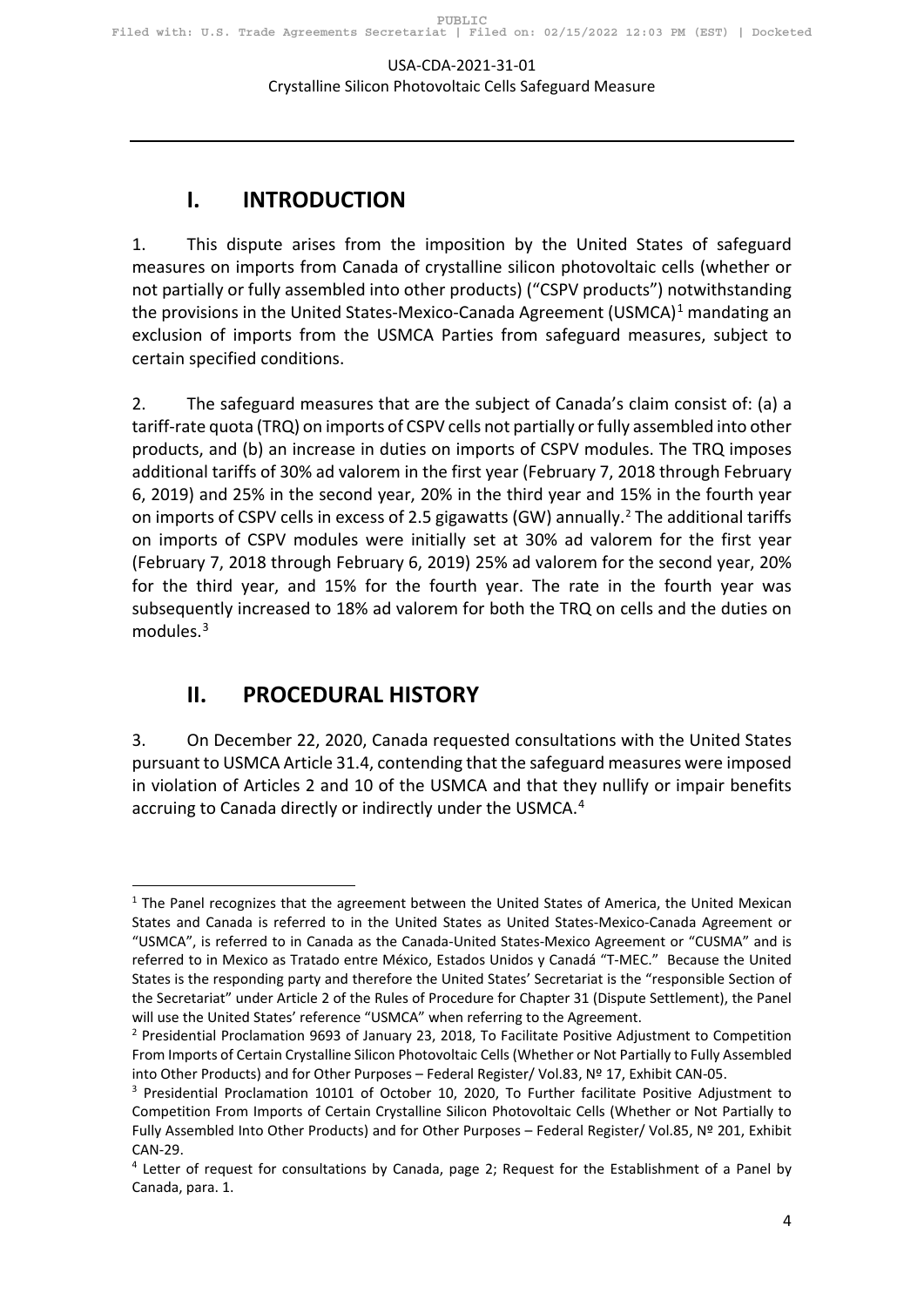4. Consultations between the Parties took place on January 28, 2021, but the consultations failed to settle the dispute.<sup>[5](#page-4-0)</sup>

5. On June 21, 2021,<sup>[6](#page-4-1)</sup> Canada requested the establishment of a panel in accordance with USMCA Article 31.6, alleging that the proclamations establishing and modifying the safeguard measures (Proclamations 9693 and 10101) as well as Section 302 of the USMCA Implementation Act (19 U.S.C. 4552), are inconsistent with USMCA Articles 2.4.1, 2.4.2, 10.2.1, 10.2.2, 10.2.5, and 10.3. [7](#page-4-2)

6. On August 4, 2021, in accordance with USMCA Article 31.9, Canada and the United States completed the panel composition process and established a panel of three members:

Chairman: Mario Matus Baeza Members: Jennifer Hillman

Donald McRae.<sup>[8](#page-4-3)</sup>

7. Canada filed its initial written submission on August 10, 2021; the United States responded with its initial written submission on September 15, 2021; and Mexico submitted its initial third-party submission on October 4, 2021. Canada's rebuttal submission was submitted on October 6, 2021, and the United States' rebuttal submission was filed on October 27, 2021.[9](#page-4-4)

8. On November 10, in accordance with the *Rules of Procedure* in USMCA Article 31.11 and consistent with the timeline for the proceedings issued by the Panel, a hearing was held in Washington, DC with representatives of both parties and Mexico as a third party present.<sup>[10](#page-4-5)</sup> All parties were permitted the opportunity to make opening and closing statements and all parties responded to questions from the Panel.

9. On November 12, 2021, the Panel issued a set of written questions to the parties, requesting elaboration on answers given during oral arguments as well as several additional questions.<sup>[11](#page-4-6)</sup> Both parties responded to these questions on November 22, 2021.

<span id="page-4-2"></span> $7$  Request for the establishment of a Panel by Canada, para. 13.

<span id="page-4-0"></span><sup>5</sup> Request for the establishment of a Panel by Canada, para. 2. The Panel refers to the parties to this dispute, Canada and the United States, as "parties" and to Mexico as a "third party" or "third-party participant." The Panel refers to the members of the USMCA as "Parties."

<span id="page-4-1"></span><sup>6</sup> While Canada's request for the establishment of a panel was received on June 18, 2021, June 18 was declared a federal holiday in the United States and the U.S. Section of the Secretariat was officially closed on that day. Therefore, pursuant to the *Rules of Procedure for Chapter 31 (Dispute Settlement),* the U.S. Section of the Secretariat informed the parties that June 21, 2021 is the effective date of the dispute.

<span id="page-4-3"></span><sup>8</sup> Notification of panel selection, joint letter from the parties, August 4, 2021.

<span id="page-4-4"></span><sup>&</sup>lt;sup>9</sup> In accordance with USMCA Article 31.12, all submissions were filed electronically.

<span id="page-4-5"></span><sup>&</sup>lt;sup>10</sup> Proceeding Timetable issued by the Panel on August 16, 2021.<br><sup>11</sup> Panel Questions of 12 November 2021.

<span id="page-4-6"></span>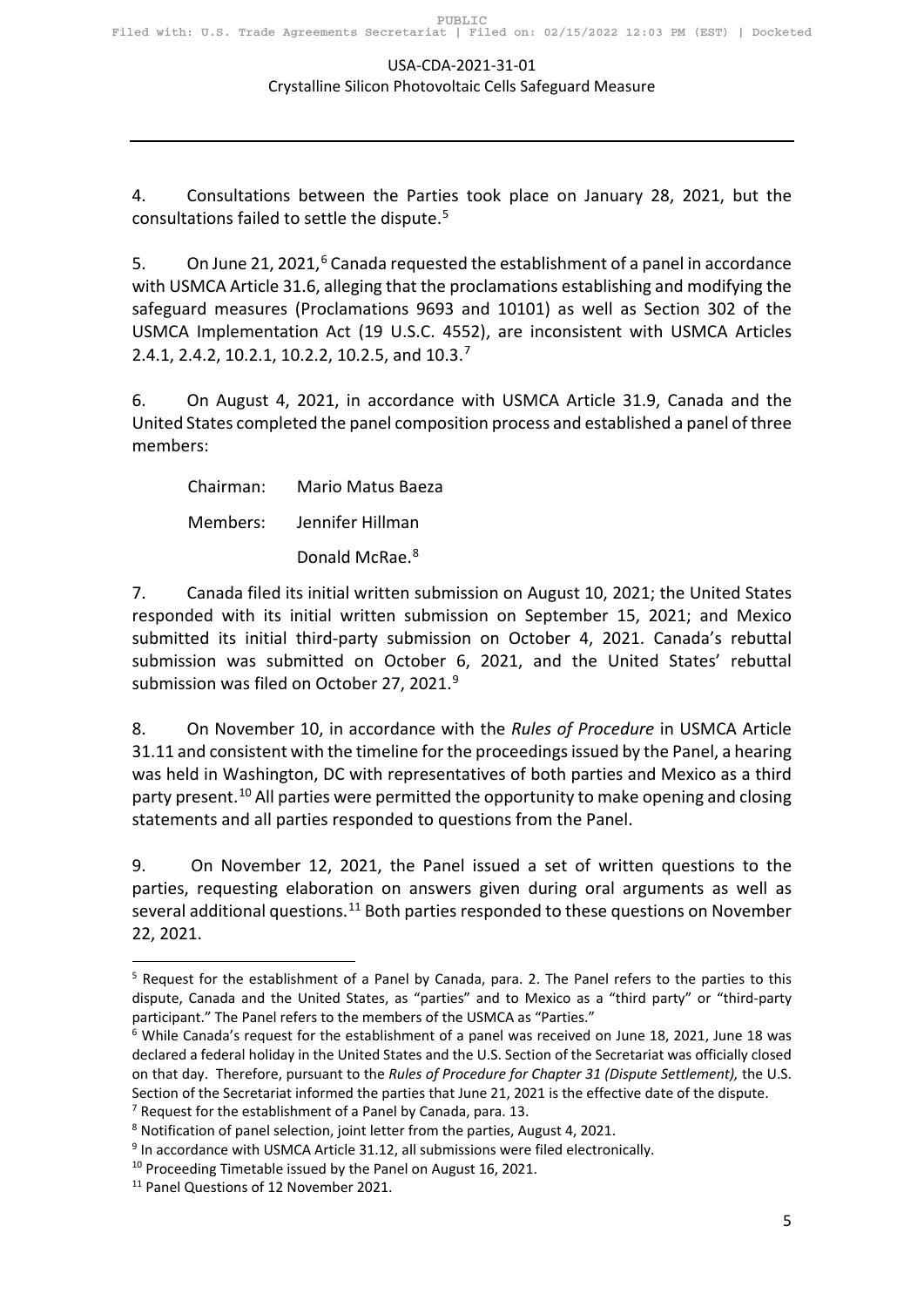#### USA-CDA-2021-31-01

#### Crystalline Silicon Photovoltaic Cells Safeguard Measure

10. On December 2, 2021, both parties submitted comments on the other parties' responses to questions from the Panel.

11. On January 3, 2022, the Panel presented its Initial Report to the parties in accordance with Article 31.17:1 of USMCA.

12. On January 18, 2022, both Canada and the United States submitted comments on the Initial Report.

<span id="page-5-0"></span>13. On February 1, 2022, the Panel presented its Final Report.

### III. **FACTUAL BACKGROUND**

14. The safeguard measures were imposed following an investigation by the United States International Trade Commission (USITC), the designated "competent investigating authority, $n^{12}$  $n^{12}$  $n^{12}$  which found that CSPV products were being imported into the United States in such increased quantities as to be a substantial cause of serious injury to the domestic industry producing an article like or directly competitive with the imported article.<sup>[13](#page-5-2)</sup> The USITC also made the required findings with respect to the two conditions necessary for the application of safeguard measures to a USMCA Party: whether imports from Canada: 1) accounted for a substantial share of total imports and 2) contributed importantly to the serious injury caused by imports. The USITC made a negative finding with respect to both conditions.<sup>[14](#page-5-3)</sup>

15. On January 23, 2018, the President of the United States issued Proclamation 9693 imposing the safeguard measures beginning on February 7, 2018. Notwithstanding the USITC's negative determination with respect to the two prerequisite conditions for imposition of a safeguard measure to a USMCA Party, the President proclaimed that the safeguard measures would be imposed on Canada. The Proclamation contained no explanation for not adopting the USITC's negative findings, stating simply that the President "determined after considering the USITC Report that imports of CSPV products from . . . Canada … account for a substantial share of total imports and contribute importantly to the serious injury or threat of serious injury found by the  $ITC." <sup>15</sup>$  $ITC." <sup>15</sup>$  $ITC." <sup>15</sup>$ 

<span id="page-5-1"></span><sup>12</sup> USMCA Article 10.1.

<span id="page-5-2"></span><sup>&</sup>lt;sup>13</sup> USITC Report, Crystalline Silicon Photovoltaic Cells (Whether or not Partially or Fully Assembled into Other Products), Investigation No. TA-201-75, Publication 4739, November 2017 (USITC Publication 4739, November 2017), Exhibit CAN-07. There is no challenge in this dispute to the underlying finding that imports were causing serious injury to the domestic CSPV industry.

<span id="page-5-3"></span><sup>14</sup> USITC, Publication 4739, November 2017, p. 67, Exhibit CAN-07.

<span id="page-5-4"></span><sup>15</sup> Presidential Proclamation *9693*, January 23, 2018, para. 7, Exhibit CAN-05.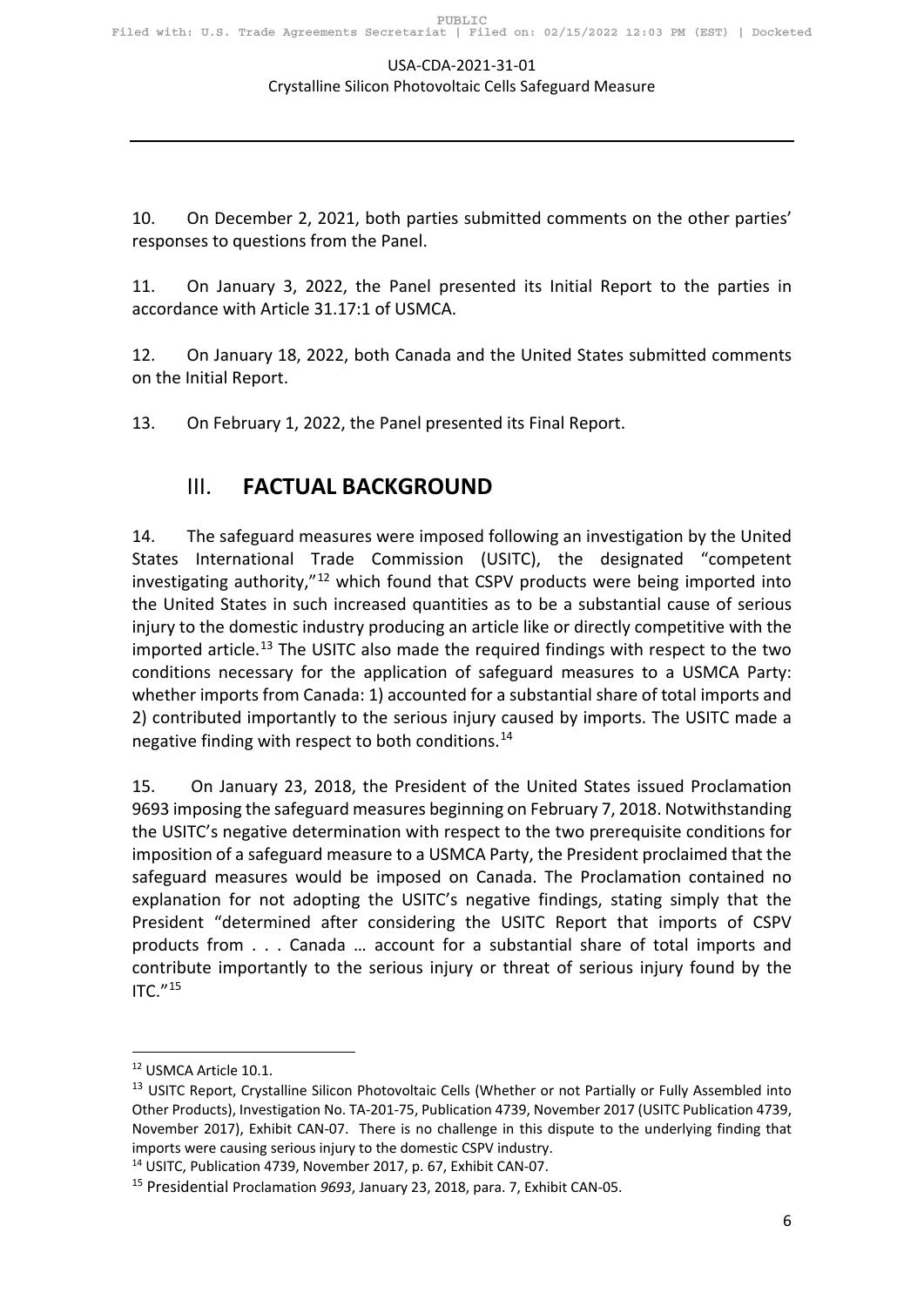16. Canada objected to the imposition of the safeguard measures to its CSPV imports in light of the USITC's finding that imports from Canada did not account for a substantial share of total imports and did not contribute importantly to the serious injury.

17. On July 23, 2018, Canada requested consultations with the United States pursuant to Article 2006 of the NAFTA, contesting the application of the safeguard measures to Canada notwithstanding the obligation in NAFTA Chapter 8 to exclude Canadian imports unless they account for both a substantial share of total imports and contribute importantly to serious injury, with the USITC finding that neither condition had been met.<sup>[16](#page-6-1)</sup> Canada's request for consultations also contended that the United States, in applying its safeguard measures to Canada, had failed to ensure that the safeguard measures would allow for reasonable growth in Canadian exports. $17$  The United States did not respond to Canada's consultation request.[18](#page-6-3) No request for the establishment of a panel under NAFTA Chapter 20 was made.

<span id="page-6-0"></span>18. On July 1, 2020, the USMCA entered into force.

## **IV. ARGUMENTS OF THE PARTIES**

- 19. Canada claims: [19](#page-6-4)
	- a) The United States acted inconsistently with Article 10.3 of USMCA by modifying the competent investigating authority's negative injury determination with respect to CSPV products originating in Canada other than by review of a judicial or administrative tribunal.
	- b) The United States acted inconsistently with Article 10.2.1 of USMCA by failing to exclude imports from Canada from its safeguard measure on CSPV products.
	- c) The United States acted inconsistently with Article 10.2.5(b) of USMCA by imposing a safeguard measure that had the effect of reducing imports of Canadian CSPV products and not allowing for reasonable growth.
	- d) The United States acted inconsistently with Article 2.4.2 of USMCA by applying a customs duty on imports of CSPV products not in accordance with its Schedule; and

<span id="page-6-1"></span><sup>&</sup>lt;sup>16</sup> Letter of request for consultations by Canada, July 23, 2018 (Exhibit CAN-74).

<span id="page-6-2"></span><sup>&</sup>lt;sup>17</sup> Letter of request for consultations by Canada, July 23, 2018 (Exhibit CAN-74).

<span id="page-6-3"></span><sup>&</sup>lt;sup>18</sup> Request for the establishment of a Panel by Canada, para. 10.

<span id="page-6-4"></span><sup>&</sup>lt;sup>19</sup> Canada's Initial Written Submission, para. 134.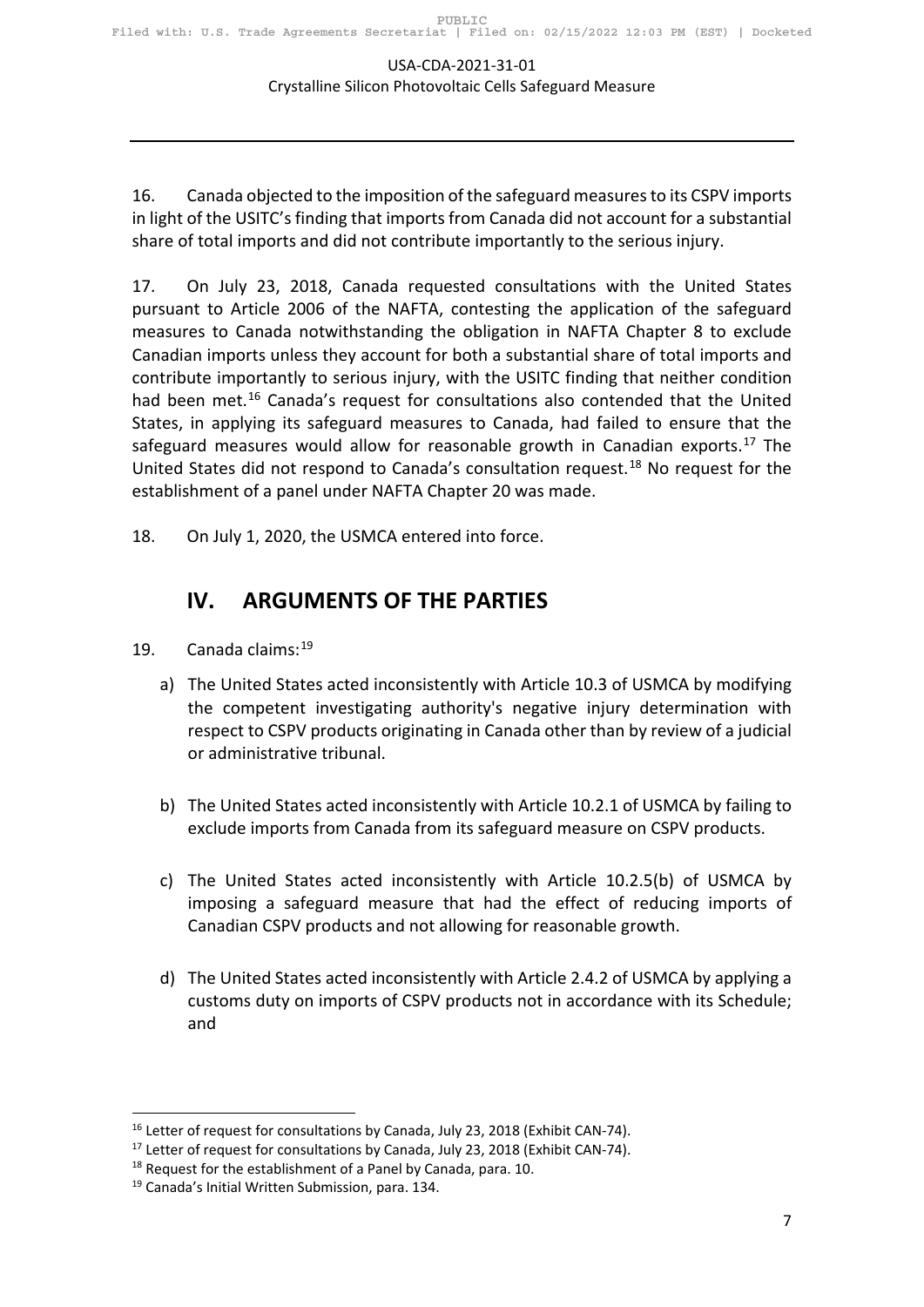- e) Section 302 the *USMCA Implementation Act* (19 U.S.C. § 4552) is inconsistent, as such, with Article 10.3 of USMCA to the extent that it fails to entrust determinations of serious injury to the competent investigating authority, and it allows for negative injury determinations to be modified by the President.
- 20. The United States rejects Canada's claims arguing:
	- a) Canada's Article 10.2.1, 10.2.2, and 10.2.5(b) claims are outside the scope of Chapter 31 dispute settlement because they address a determination made before entry into force of the USMCA. As this determination was subject to the NAFTA, USMCA Chapter 31 does not allow a panel established under it to consider whether actual or proposed measures of a Party are inconsistent with NAFTA obligations. Accordingly, Canada's Article 10.2.1, 10.2.2, and 10.2.5(b) claims in this dispute are not properly before the Panel.
	- b) The President's determination to include imports of CSPV products from Canada in the solar safeguard measure is not inconsistent with USMCA Articles 2.4.2, 10.2.1, 10.2.2, 10.2.5(b), or 10.3; and
	- c) Section 302 of the USMCA Implementation Act is not inconsistent as such with Article 10.3 of the USMCA.<sup>[20](#page-7-0)</sup>
- 21. Mexico, as a third-party participant, contended:
	- a) USMCA Chapter 31 (Dispute Settlement) applies when a Party considers that an "actual measure" of another Party is inconsistent with an obligation of the Agreement. Because the safeguard tariffs were "actual measures" applied to Canadian imports, the Panel has jurisdiction over the present dispute.
	- b) Articles 10.2.1 and 10.2.2 require a factual and legal determination demonstrating the satisfaction of both of the conditions in Article 10.2.1 (a) and (b) before a safeguard measure can be applied to a USMCA Party.
	- c) Determinations under Article 10.2.1 cannot be based on the likelihood of a surge in imports.
	- d) Determinations under Article 10.2 are "serious injury determinations" covered by Article 10.3 and therefore only the competent investigating authority specified in Article 10.1 can make the determination of whether the two conditions for the imposition of a safeguard have been met.

<span id="page-7-0"></span><sup>20</sup> U.S. Initial Written Submission, paras. 9-11.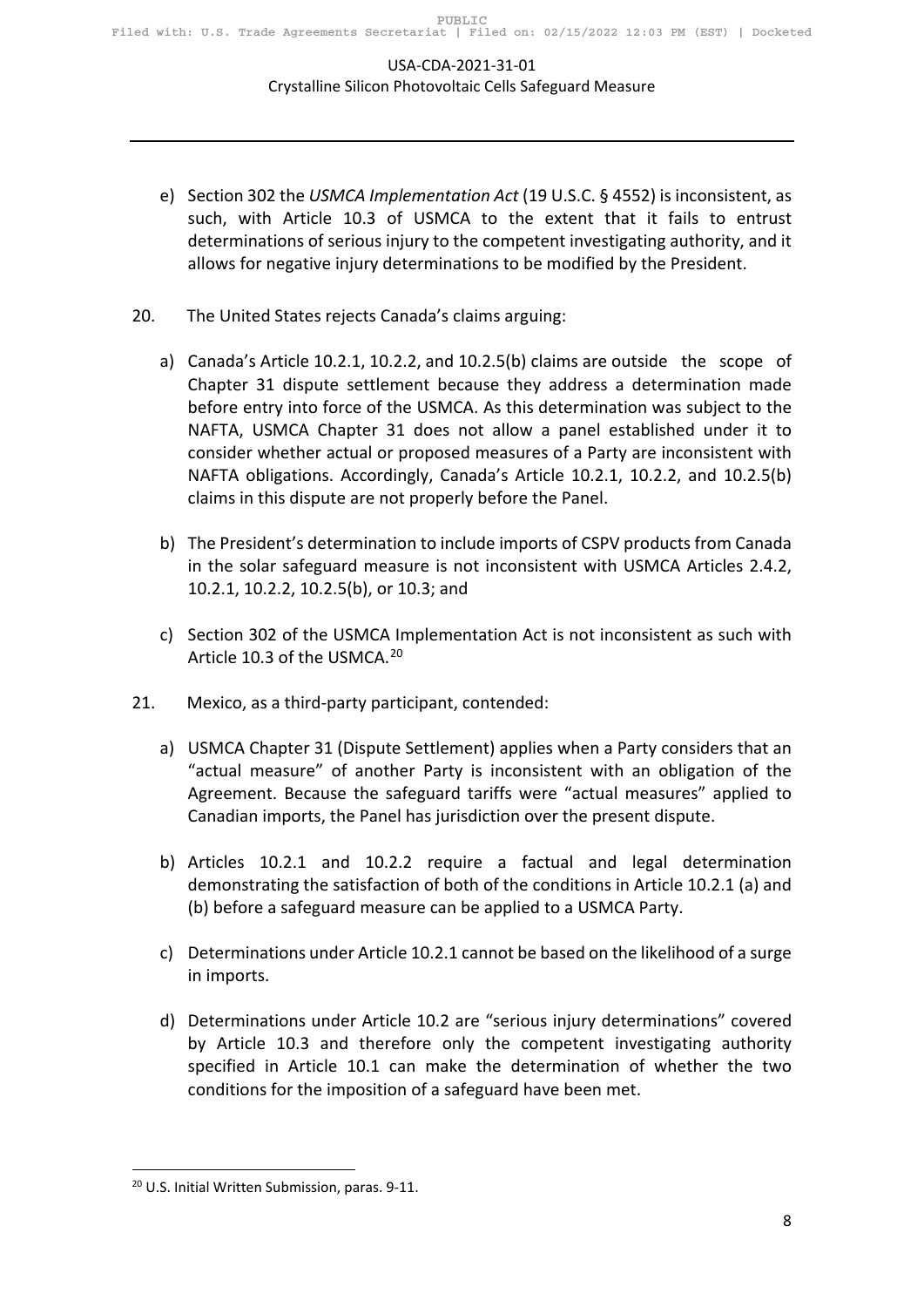<span id="page-8-0"></span>22. The detailed arguments of the parties are addressed in the Panel's findings below.

## **V. TERMS OF REFERENCE, STANDARD OF REVIEW, AND BURDEN OF PROOF**

- 23. Article 31.7: Terms of Reference provides:
	- *1. Unless the disputing Parties decide otherwise no later than 20 days after the date of delivery of the request for the establishment of a panel, the terms of reference shall be to:* 
		- *a. examine, in the light of the relevant provisions of this Agreement, the matter referred to in the request for the establishment of a panel under Article 31.6 (Establishment of a Panel); and*
		- *b. make findings and determinations, and any jointly requested recommendations, together with its reasons therefor, as provided for in Article 31.17 (Panel Report).*
	- *2. If, in its request for the establishment of a panel, a complaining Party claims that a measure nullifies or impairs a benefit within the meaning of Article 31.2 (Scope), the terms of reference shall so indicate.*

24. The disputing parties did not otherwise decide on terms of reference for the Panel. Accordingly, the Panel finds that its terms of reference are the examination of the matter referred to in Canada's Request for the Establishment of a Panel.<sup>[21](#page-8-1)</sup> In that request, Canada noted the measures at issue to be the safeguard measures on CSPV products as established under Proclamation 9693 and as modified and continued under Proclamation 10101. Canada stated that the safeguard measure was based on the initial USITC determination of serious injury, its subsequent identification of unforeseen developments leading to CSPV imports in such increased quantities as to cause serious injury, and its mid-term determination and report.<sup>[22](#page-8-2)</sup>

25. The parties agree that the role and obligations for this Panel are set forth in Article 31.13 of USMCA:

<span id="page-8-1"></span> $21$  The Panel notes that in para. 14 of its Request for the Establishment of a Panel, Canada claimed that the safeguard measures nullify or impair benefits accruing to Canada directly or indirectly under the USMCA. The Panel understands that Canada is claiming nullification and impairment as a consequence of the alleged breach of the USMCA and not as a separate claim. Canada Request for the Establishment of a Panel, filed on June 21, 2021.

<span id="page-8-2"></span><sup>&</sup>lt;sup>22</sup> Canada Request for the Establishment of a Panel, para. 5.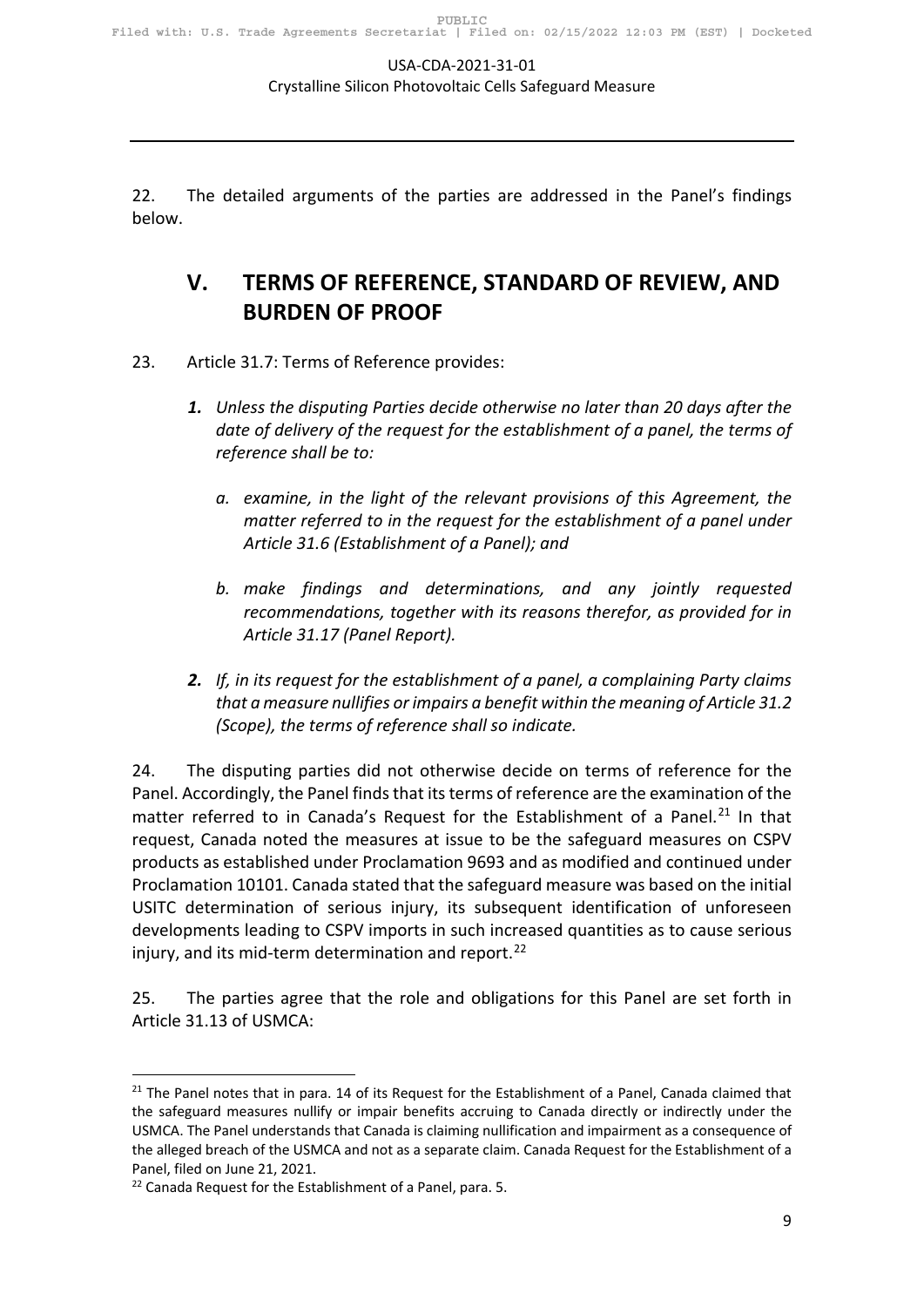#### USA-CDA-2021-31-01

Crystalline Silicon Photovoltaic Cells Safeguard Measure

#### 26. Article 31.13: Function of Panels

- *1. A panel's function is to make an objective assessment of the matter before it and to present a report that contains:* 
	- *a. Findings of fact;*
	- *b. determinations as to whether:* 
		- *(i) the measure at issue is inconsistent with obligations in this Agreement,*
		- *(ii) a Party has otherwise failed to carry out its obligations in this Agreement,*
		- *(iii) the measure at issue is causing nullification or impairment within the meaning of Article 31.2 (Scope), or*
		- *(iv) any other determination requested in the terms of reference;*
	- *c. recommendations, if the disputing Parties have jointly requested them, for the resolution of the dispute; and*
	- *d. the reasons for the findings and determinations.[23](#page-9-0)*

27. The parties also agree that in making that objective assessment of the matter before it, the Panel must, pursuant to USMCA Article 31.13.4, interpret the relevant provisions of the USMCA "in accordance with customary rules of interpretation of public international law, as reflected in Articles 31 and 32 of the Vienna Convention on the Law of Treaties" ("Vienna Convention"). Article 31 of the Vienna Convention provides that "{a} treaty shall be interpreted in good faith in accordance with the ordinary meaning to be given to the terms of the treaty in their context and in the light of its object and purpose." The parties also acknowledge that Article 31.13.2 provides that the findings, determinations, and recommendations of a panel shall not add to or diminish the rights and obligations of the Parties under the USMCA.

28. The parties declined to set forth any additional standard by which the Panel might assess whether the determination of the United States to apply its safeguard measures to Canada was "reasonable" or "correct" or "arbitrary," with the United States asserting that the proper framing of the question was whether or not Canada had put forth a *prima facie* case that the President's determination not to exclude Canadian CSPV imports from the safeguard measures was inconsistent with the USMCA.<sup>[24](#page-9-1)</sup>

29. As such, this Panel is tasked with making an objective assessment of Canada's claims that the U.S. safeguard measures imposed on imports of CSPV products from Canada violated the USMCA, particularly Articles 10.2.1 and 10.2.2, Article 10.2.5, Article 10.3, and, as a consequence Article 2.4.2. The Panel understands the burden is on Canada as the complaining party to make a *prima facie* case of violation for each of its

<span id="page-9-0"></span><sup>&</sup>lt;sup>23</sup> Canada's Initial Written Submission, para. 16; U.S. Initial Written Submission, para. 31.

<span id="page-9-1"></span><sup>24</sup> Transcript, p. 207-208.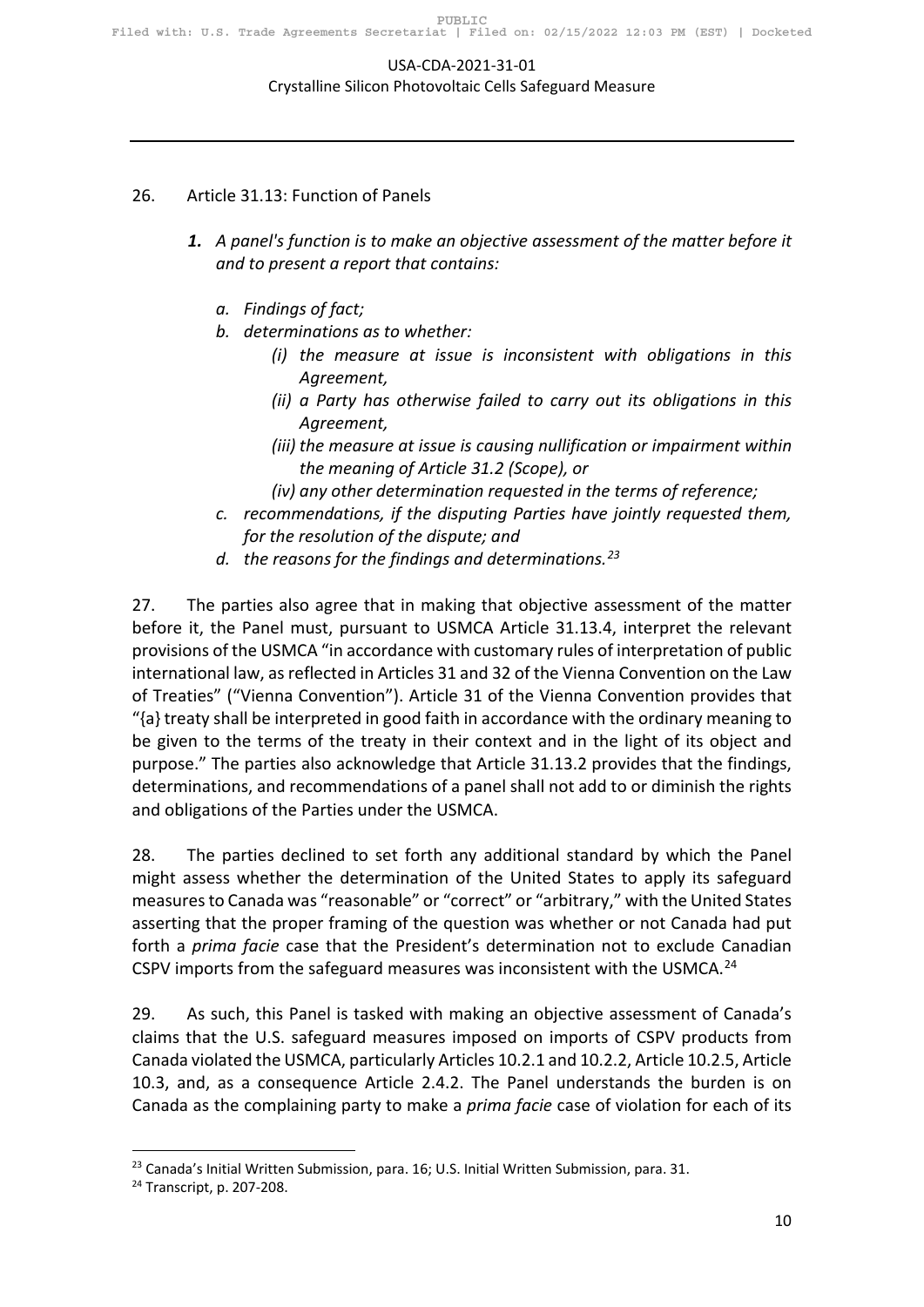claims.[25](#page-10-3) The Panel regards a *prima facie* case as one based on evidence and legal argument by the complaining party which, in the absence of effective refutation by the defending party, requires a panel to rule in favor of the complaining party presenting the *prima facie* case.

## <span id="page-10-0"></span>**VI. PANEL FINDINGS**

30. The Panel will first, address the question of its jurisdiction over Canada's claims; second, consider whether the United States acted consistently with Article 10.2 in applying its safeguard measure to imports of CSPV products from Canada; third, consider whether the United States acted consistently with Article 2.4.2 in increasing its tariffs applicable to imports of CSPV products from Canada; and fourth, address Canada's other claims.

#### <span id="page-10-1"></span>**A. Jurisdiction**

#### <span id="page-10-2"></span>**1. Background**

31. The United States argues that Chapter 31 precludes Canada's claim that there has been a violation of Articles 10.2.1, 10.2.2 and 10.2.5(b) because Chapter 31 applies to actual or proposed measures of a Party that another Party considers are inconsistent with an "obligation of this Agreement." The United States points out that the USMCA was not in force when the actions Canada complains of were taken. The determinations made under Article 10 were made in January 2018 when the NAFTA wasin force. Canada had the opportunity to bring its claims under the NAFTA at the time the determinations were made but chose not to do so. It cannot now bring what was a NAFTA claim under the USMCA. There is no provision in the USMCA for bringing the NAFTA claims under Chapter 31.[26](#page-10-4)

32. Canada argues that the provisions in Article 10 on which it bases its claim are substantially identical to the provisions of NAFTA and it was intended that there be continuity from the NAFTA to the USMCA. Canada also argues that the safeguard measure was in place when the USMCA came into force and it was continued and modified by the President as part of the mid-term review.<sup>[27](#page-10-5)</sup> In its Rebuttal Written

<span id="page-10-3"></span><sup>&</sup>lt;sup>25</sup> Article 14 of the Rules of Procedure for USMCA Chapter 31 (Dispute Settlement) provides: Article 14: Burden of Proof Regarding Inconsistent Measures and Exceptions 1. A complaining Party asserting that a measure of another Party is inconsistent with this Agreement, that another Party has failed to carry out its obligations under this Agreement, that a benefit the complaining Party could reasonably have expected to accrue to it is being nullified or impaired in the sense of Article 31.2(b) (Scope), or that there has been a denial of rights under Article 31-A.2 (Denial of Rights) or Article 31-B.2 (Denial of Rights), has the burden of establishing that inconsistency, failure, nullification or impairment, or denial of rights.

<span id="page-10-4"></span><sup>26</sup> U.S. Initial Written Submission, para. 34.

<span id="page-10-5"></span><sup>27</sup> Canada's Initial Written Submission, para. 21.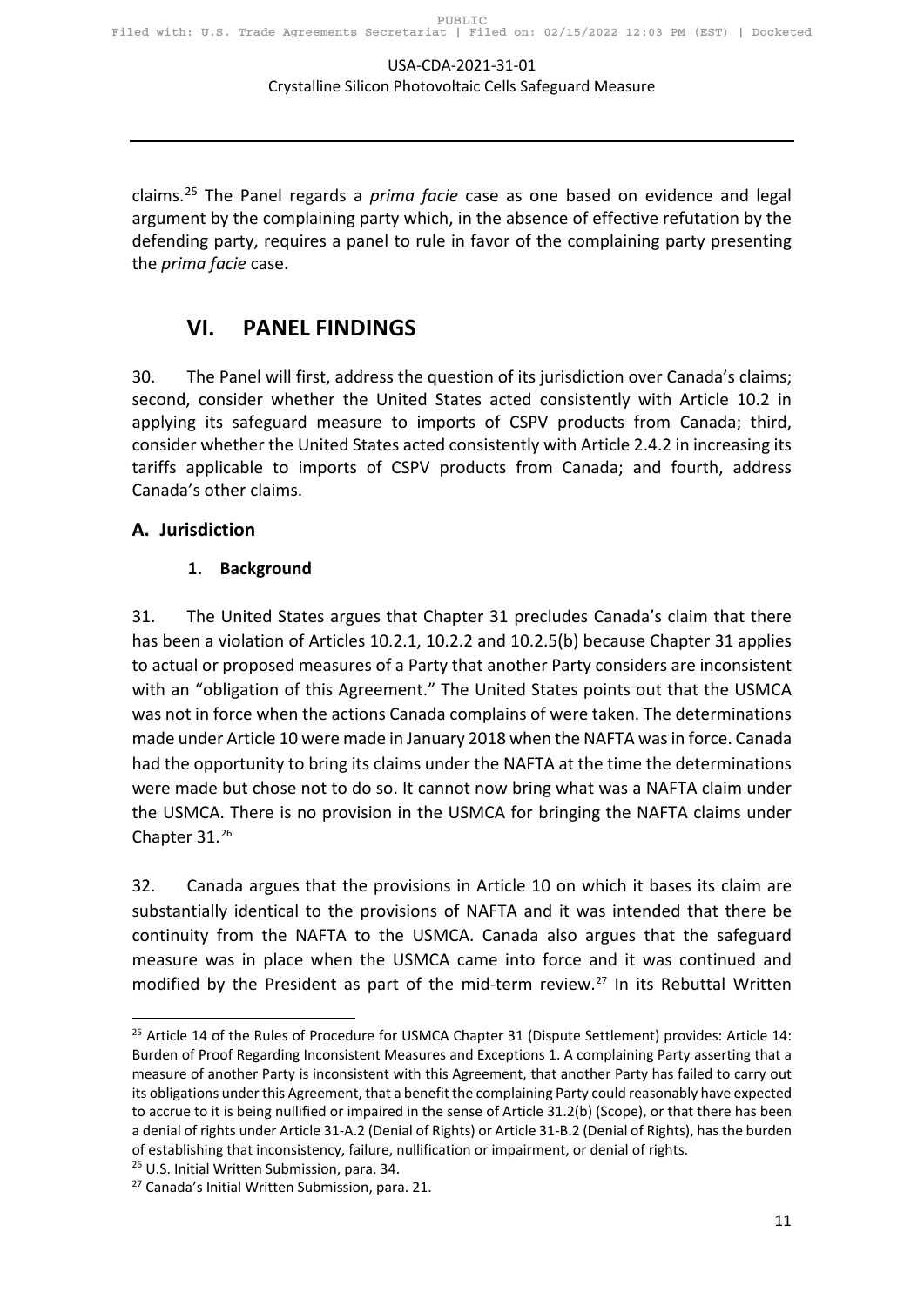Submission, Canada argues that the continuation of the safeguard measure under the USMCA was a "continuing breach." Canada also argues that in the event the Panel finds there was no continuing breach, Proclamation 10101 which was made following the mid-term review and after the USMCA came into force is itself an emergency action which falls within the scope of the USMCA dispute settlement.<sup>[28](#page-11-0)</sup>

33. Article 31.2 provides that the dispute settlement provisions of Chapter 31 apply, *inter alia:*

*(b) when a Party considers that an actual or proposed measure of another Party is or would be inconsistent with an obligation of this Agreement or that another Party has otherwise failed to carry out an obligation of this Agreement;*

34. In its Initial Written Submission Canada stated,<sup>[29](#page-11-1)</sup>

*This dispute concerns the failure of the United States to abide by its obligations under the Canada–United States–Mexico Agreement (CUSMA) by imposing safeguard measures on imports of crystalline silicon photovoltaic products (CSPV products) originating in Canada.* 

*35.* Canada argues that "the United States ignored its USMCA obligations by refusing to exclude Canadian CSPV products from the safeguard measures."<sup>[30](#page-11-2)</sup> Specifically, it claimed that this amounted to a violation of USMCA Article 10.2.1 and a consequential violation of USMCA Article 2.4.2.[31](#page-11-3)

36. USMCA Article 10.2.1 provides:

*Each Party retains its rights and obligations under Article XIX of the GATT 1994 and the Safeguards Agreement except those regarding compensation or retaliation and exclusion from an action to the extent that such rights or obligations are inconsistent with this Article. Any Party taking an emergency action under Article XIX and the Safeguards Agreement shall exclude imports of a good from each other Party from the action unless:*

*a. imports from a Party, considered individually, account for a substantial share of total imports; and*

<span id="page-11-0"></span><sup>28</sup> Canada's Rebuttal Submission, para. 12.

<span id="page-11-1"></span><sup>&</sup>lt;sup>29</sup> Canada's Initial Written Submission, para. 1

<span id="page-11-2"></span><sup>30</sup> Canada's Initial Written Submission, para. 7.

<span id="page-11-3"></span><sup>&</sup>lt;sup>31</sup> Article 2.4.2 provides: "Unless otherwise provided in this Agreement, each Party shall apply a customs duty on an originating good in accordance with its Schedule in Annex 2-B (Tariff Commitments)".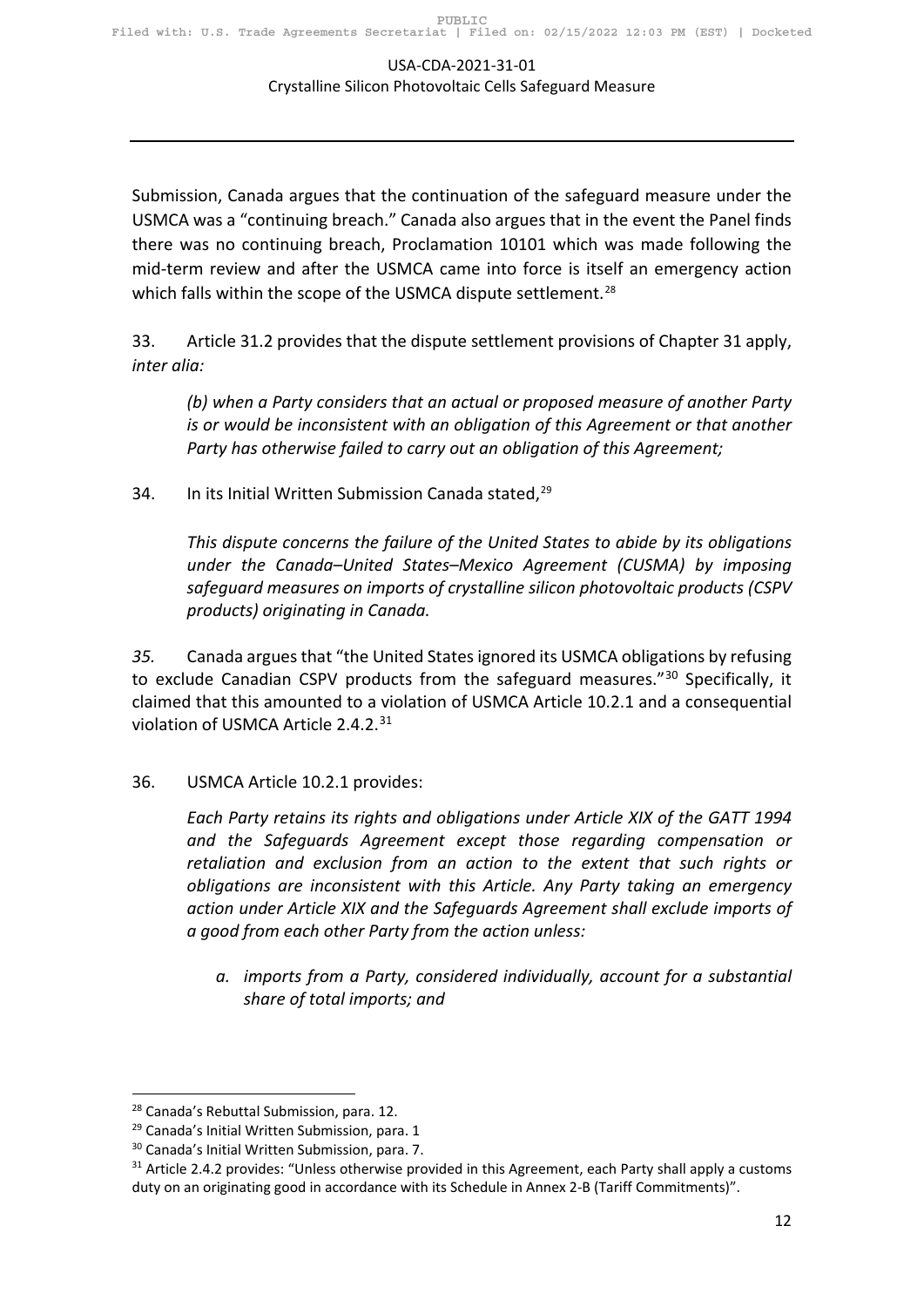*b. imports from a Party considered individually, or in exceptional circumstances imports from Parties considered collectively, contribute importantly to the serious injury, or threat thereof, caused by imports.*

37. In the view of Canada, Article 10.2.1 imposes an obligation on a Party to exclude imports from another Party in the application of a safeguard measure unless conditions (a) and (b) are met.

38. In its Initial Written Submission, the United States argued that the determinations made by the President, which resulted in the application of the safeguard measure to Canada under Article 10.2.1, were made in 2018 when the safeguard measure was imposed. That happened before the USMCA entered into force and thus it was too late to bring a claim under the USMCA.

#### <span id="page-12-0"></span>**2. Panel's Analysis**

#### <span id="page-12-1"></span>**a. Whether there is continuity between the NAFTA and the USMCA**

39. Canada's first argument, set out in its Initial Written Submission, is that the substantive obligations on the United States that existed under the NAFTA were continued into the USMCA. It argues that the continuity of obligations between the NAFTA and the USMCA was recognized in USMCA Article 34.1.1 which referred to "the importance of a smooth transition" from the NAFTA to the USMCA.<sup>[32](#page-12-2)</sup> Canada argues that the substantive obligations of the NAFTA continued to exist under the USMCA in "identical or nearly identical form".<sup>[33](#page-12-3)</sup> Canada argues that, as a consequence, Article 34.1.1 provides textual support for taking into account facts and events that took place prior to the USMCA's entry into force in assessing the United States' compliance with its USMCA obligations. [34](#page-12-4)

40. The United States rejects Canada's argument of continuity between the NAFTA and the USMCA, pointing out that USMCA Article 31.2(b) refers to measures that a Party considers inconsistent with an obligation of "this Agreement".<sup>[35](#page-12-5)</sup> There is no reference to disputes concerning obligations under the NAFTA. Indeed, in Article 34, which is titled "Transitional Provision from NAFTA 1994", the only reference to dispute settlement is a reference to panel review under NAFTA Chapter  $19<sup>36</sup>$  $19<sup>36</sup>$  $19<sup>36</sup>$  Thus, there is nothing in the USMCA that extends dispute settlement to measures that were subject to the NAFTA.

<span id="page-12-2"></span><sup>32</sup> Canada's Initial Written Submission, para. 19.

<span id="page-12-3"></span><sup>33</sup> Canada's Initial Written Submission, para. 20.

<span id="page-12-4"></span><sup>34</sup> Canada's Rebuttal Submission, paras. 33-44; Canada's Responses to Questions from the Panel, paras. 7-8.

<span id="page-12-5"></span><sup>35</sup> U.S. Initial Written Submission, para. 34.

<span id="page-12-6"></span><sup>&</sup>lt;sup>36</sup> USMCA Article 34.4.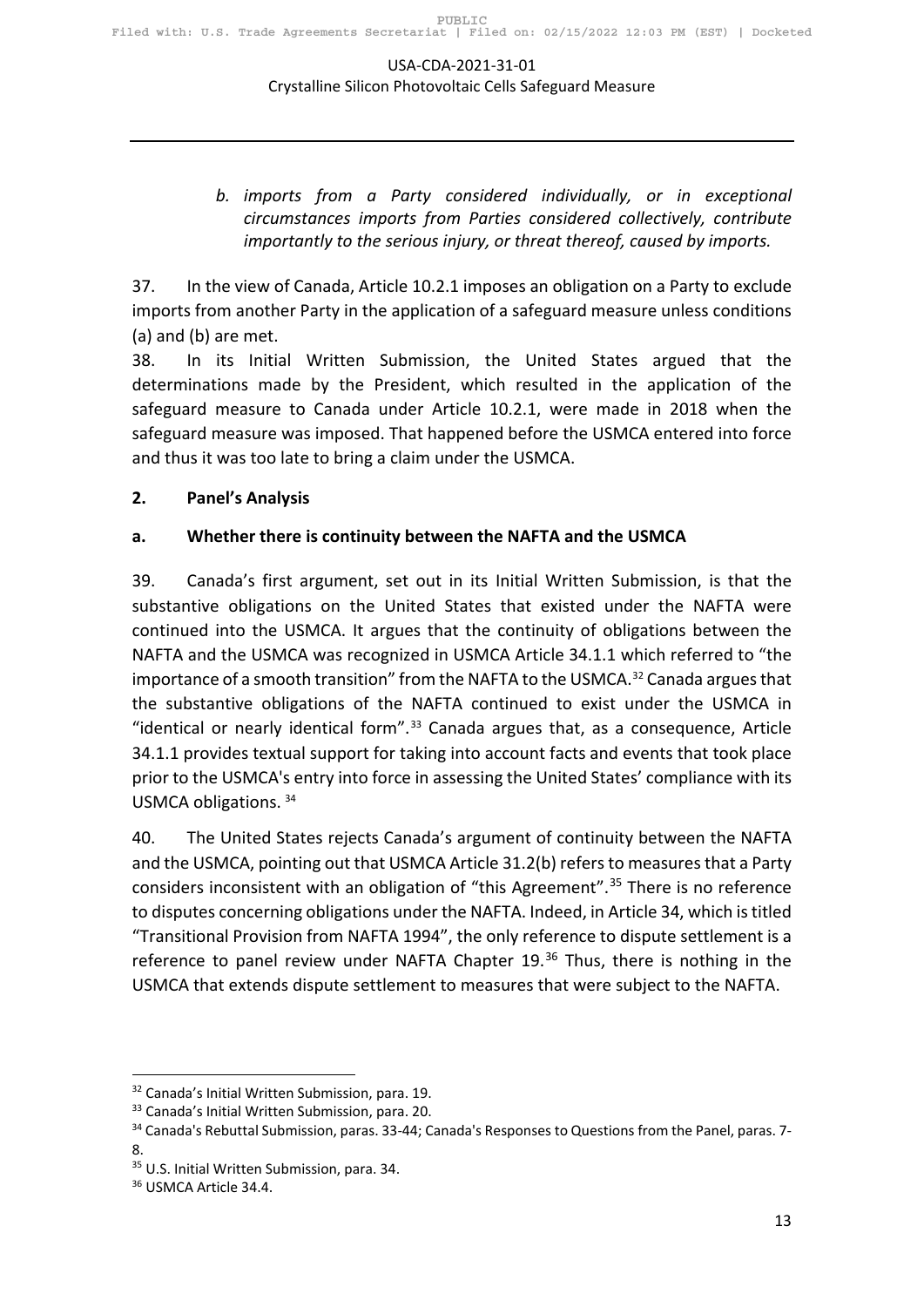41. In the view of the Panel, the NAFTA and the USMCA are separate treaties. Indeed, upon the entry into force of the USMCA, the NAFTA came to an end, "but without prejudice to those provisions set forth in USMCA that refer to the provisions of NAFTA."<sup>[37](#page-13-1)</sup> It would have been possible for the Parties to have inserted a provision in the USMCA providing for the continuation of all obligations under the NAFTA as obligations under the USMCA. But they did not do so. The Parties created self-standing USMCA obligations even though such obligations were stated in "identical or nearly identical form" to obligations under NAFTA. Where the Parties wanted to carry over specific the NAFTA obligations, such as NAFTA Chapter Nineteen, they did so explicitly in Article 34.

42. Equally, the Panel does not consider that the reference in Article 34.1 to "the importance of a smooth transition from NAFTA to CUSMA" implies continuity in obligations. Regardless of the abstract meaning or dictionary definitions that might be attached to the words "smooth transition," the Panel has difficulty in seeing how they can imply the incorporation of the substantive NAFTA obligations into the USMCA. A "smooth transition" is facilitated by clarity in the obligations under the Agreement and clarity in how the Parties are to carry them out. But this is not achieved by treating the words "smooth transition" as an implicit carryover of the NAFTA obligations into the USMCA when there are no other words in the USMCA doing that.

43. Accordingly, the Panel takes the view that the question of whether it has jurisdiction over disputes about measures taken before the USMCA came into force cannot be resolved by an assumption of continuity of the NAFTA obligations into the USMCA.

#### <span id="page-13-0"></span>**b. Whether there was a continuation of the safeguard measure**

44. Canada' second argument is that while the imposition of the safeguard measure took place when the NAFTA was in force, "[t]he safeguard measure was continued and modified by the President, as part of the mid-term review, after CUSMA entered into force."[38](#page-13-2) In its Rebuttal Submission, Canada elaborates on this argument, stating that the United States is in continuing breach of Articles 10.2.1, 10.2.2 and 10.2.5(b) because it has "maintained safeguard measures in the form of tariffs on imports of CSPV products originating from Canada".<sup>[39](#page-13-3)</sup> Canada argues in the alternative that Proclamation 10101, under which the tariffs in the safeguard measure were modified, and proclaimed after

<span id="page-13-1"></span><sup>&</sup>lt;sup>37</sup> Protocol replacing the North American Free Trade Agreement with the agreement between Canada, the United States of America and the United Mexican States, para 1.

<span id="page-13-2"></span><sup>38</sup> Canada's Initial Written Submission, para.21.

<span id="page-13-3"></span> $39$  Canada's Rebuttal Submission, para. 12. At the Oral Hearing Canada stated, "each instance that the United States imposes these measures on imports from Canada constitutes a violation of CUSMA." Transcript p. 11, 12 -14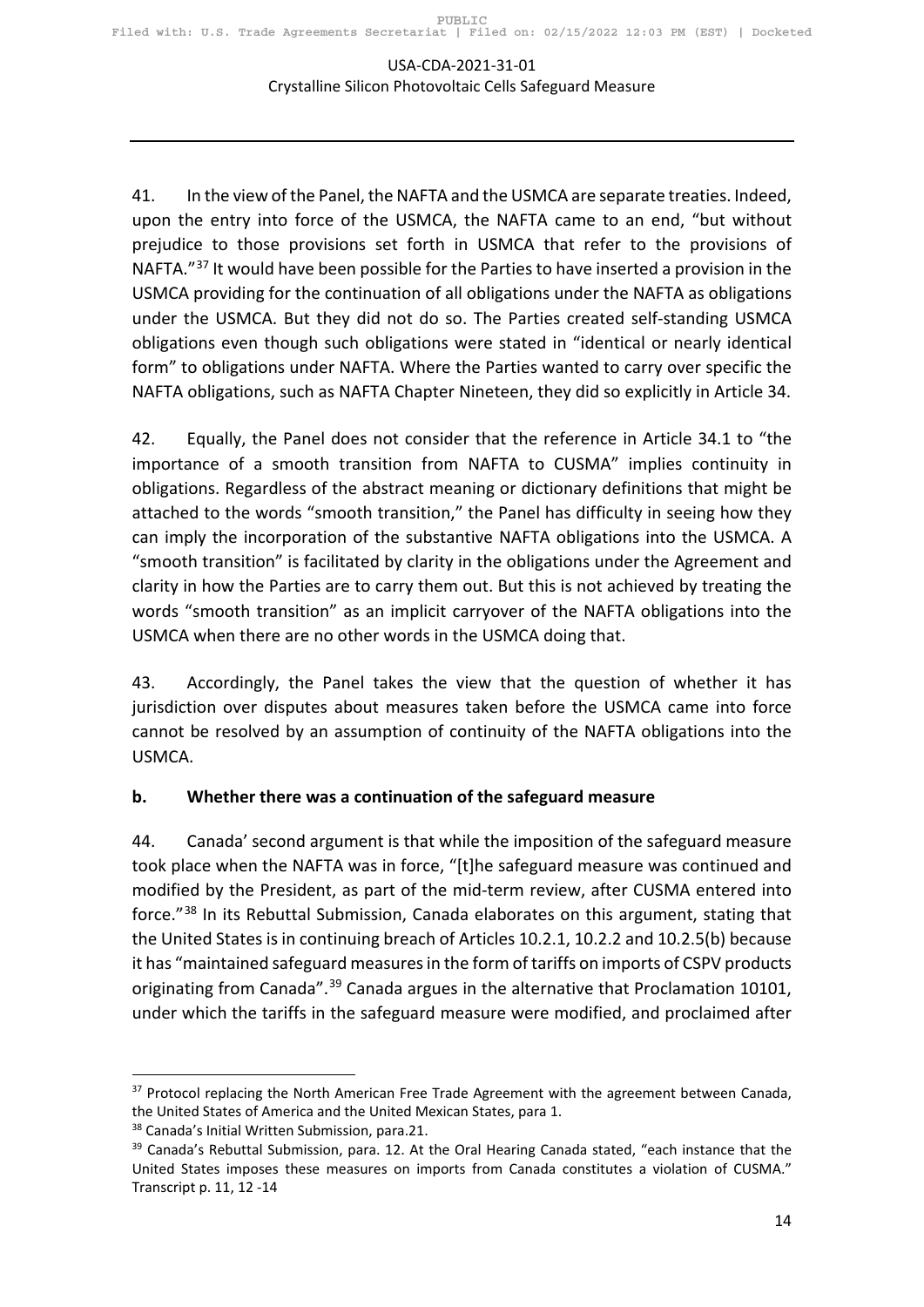the USMCA came into force, was also an emergency action subject to the requirements of Article 10.2.

45. The United States argues that the determination to include imports from Canada in the safeguard measure, which is the basis of Canada's claim, took place in 2018. Articles 10.2.1, 10.2.2 and 10.2.5(b) place obligations on a Party "at the time it is making the determination."[40](#page-14-0) The United States rejects the Canadian argument that the use of the phrase "taking an emergency action" in Article 10.2.1 implies a continuing act, claiming that such an interpretation would suggest an ongoing obligation to evaluate whether the conditions for the exclusion from the safeguard measure exist.<sup>[41](#page-14-1)</sup> The United States does not deny that that the safeguard measure is an actual measure that is in effect but, it argues, the question is whether the measure is inconsistent with the Agreement.<sup>[42](#page-14-2)</sup>

46. In the view of the Panel, the fundamental difference between the parties in this case is over the scope of what constitutes the challenged "measure." Canada identifies the measure as the continuing application of a safeguard measure in Proclamation 9693 to Canada when, in Canada's view, Article 10.2.1 requires the exclusion of Canadian imports from the application of the measure. The United States, by contrast, argues that the measure complained of is the determination by the President that Canada was not to be excluded from the application of the safeguard measure, which entailed determinations under Article 10.2.1 paragraphs (a) and (b). Those determinations were made prior to the adoption of the safeguard measure and prior to the entry into force of the USMCA. Thus, they are not determinations that can be the subject of the USMCA dispute settlement.

47. The Panel starts its analysis of the parties' arguments on this point with Article 10.2.1 which makes two things clear. First, Parties are entitled to take an emergency action in accordance with GATT Article XIX and the WTO Safeguards Agreement. Second, when taking an emergency action, a Party must exclude imports from another Party unless certain conditions are met.

48. The parties focus on the meaning of the word "taking" in the phrase "taking an emergency action" in the second sentence of Article 10.2.1 but, in the view of the Panel, what is more critical is the meaning of "an emergency action," since the obligation to exclude imports from another Party under Article 10.2.1 is in respect of "an emergency action" under GATT Article XIX and the WTO Safeguards Agreement. Indeed, the United

<span id="page-14-0"></span><sup>40</sup> U.S. Initial Written Submission, paras. 34-35. 41 U.S. Rebuttal Written Submission, para. 15.

<span id="page-14-1"></span>

<span id="page-14-2"></span><sup>&</sup>lt;sup>42</sup> U.S. Rebuttal Written Submission, para. 17.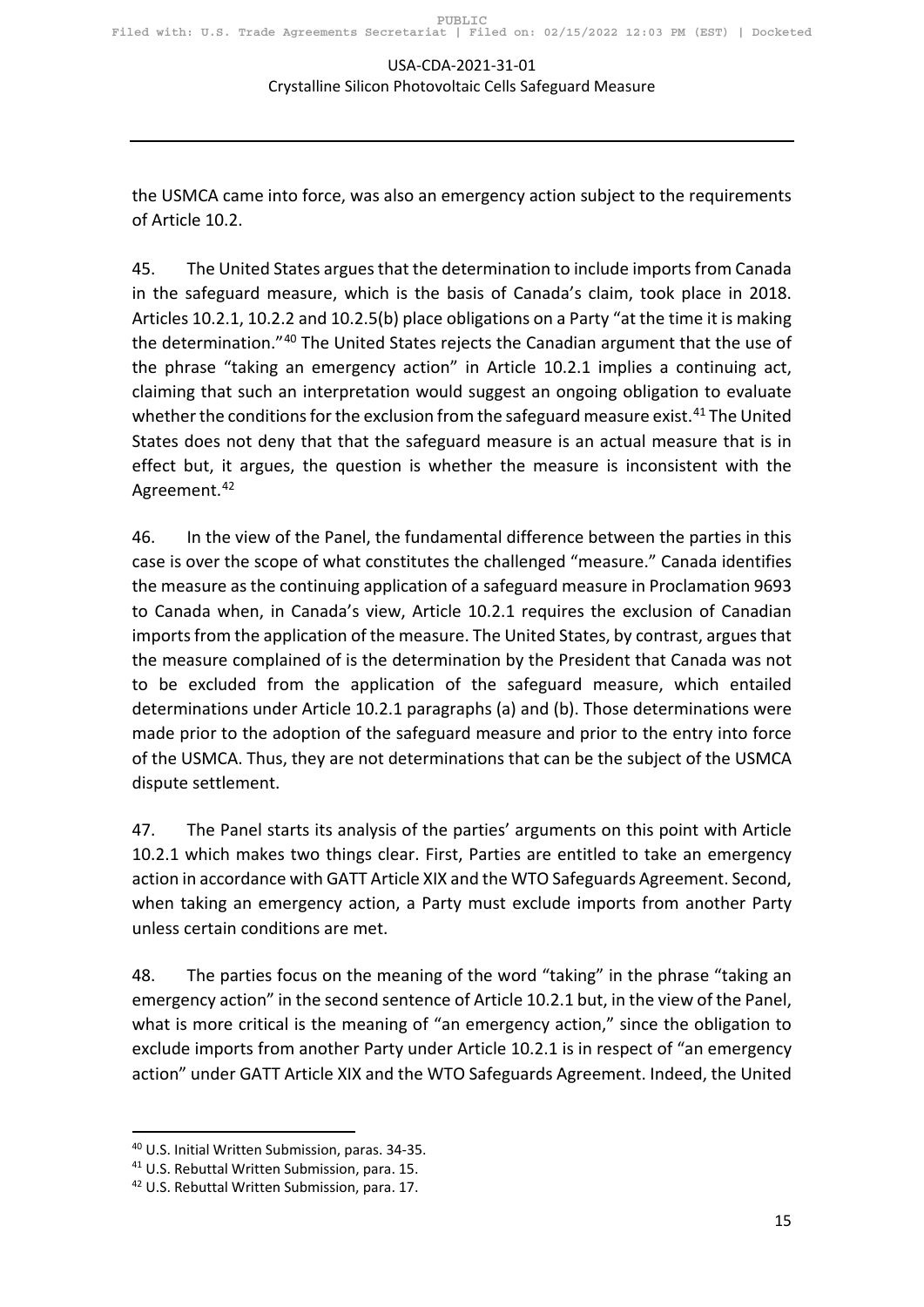States recognizes this when it says, "[t]he proper question is not whether 'taking' is continuous, but whether the 'emergency action' is."[43](#page-15-0)

49. The nature of an emergency action can be ascertained from GATT Article XIX, which is titled "Emergency Action on Imports of Particular Products." Paragraph 1 (a) describes emergency action as follows:

*If, as a result of unforeseen developments and of the effect of the obligations incurred by a contracting party under this Agreement, including tariff concessions, any product is being imported into the territory of that contracting party in such increased quantities and under such conditions as to cause or threaten serious injury to domestic producers in that territory of like or directly competitive products, the contracting party shall be free, in respect of such product, and to the extent and for such time as may be necessary to prevent or remedy such injury, to suspend the obligation in whole or in part or to withdraw or modify the concession.*

50. Thus, an emergency action consists of the suspension of specific WTO obligations, including tariff concessions, to particular imports provided certain conditions are met. The reference, then, in Article 10.2.1 to "taking an emergency action under Article XIX of GATT 1994 and the Safeguards Agreement" is a reference to suspending tariff concessions in respect of particular products.

51. USMCA Article 10.2.1, thus, both recognizes that the Parties have the right to suspend obligations, including tariff concessions, and adds the qualification that a Party taking such an emergency action shall exclude other USMCA Parties from the measure unless the conditions specified in (a) and (b) of that Article are met.

52. This is precisely what happened here. The United States determined that it had to take emergency action in respect of CSPV products to protect its domestic industry and did so on January 23, 2018, in Presidential Proclamation 9693. That Proclamation modified the scheduled tariff commitments in the Harmonized Tariff Schedule of the United States (HTSUS) in respect of CSPV products, imposing a higher tariff on those products. Canada's claim is that the Proclamation applied to Canadian products whereas, in its view, the conditions for the inclusion of Canada as a USMCA Party set out in Article 10.2.1 had not been met.

53. The United States' argument is that Canada's claim is with the determinations that Canada met the conditions of paragraphs (a) and (b) of Article 10.2.1 and thus should not be excluded from the application of the emergency action. These are

<span id="page-15-0"></span><sup>43</sup> U.S. Rebuttal Written Submission, para. 14.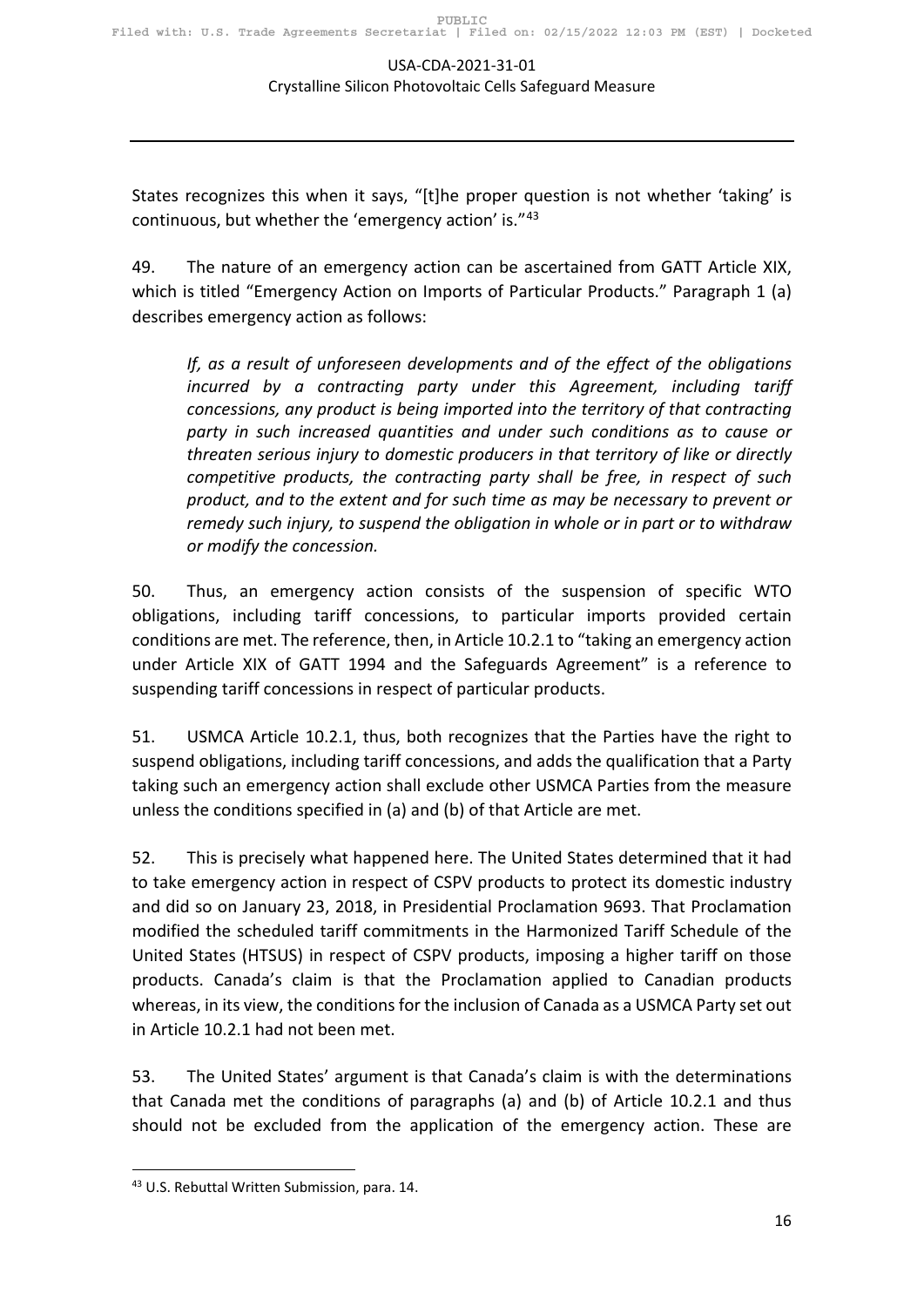determinations, the United States says, made before the USMCA came into force and thus cannot be the subject of the USMCA dispute settlement.

54. The Panel notes that while the application of Proclamation 9693 to Canada was a consequence of the determinations of the President with respect to paragraphs (a) and (b) of Article 10.2.1, it is not the fact of the determinations themselves that is the basis of Canada's claim. It is rather that Proclamation 9693 included imported products from Canada are now subject to tariffs. Certainly, Canada objects to the determinations, but it is the fact that the United States included Canada in Proclamation 9693 and applied the safeguard tariffs to Canadian products that is the foundation of the complaint. If the determinations had been made that Canada in fact fell within the scope of paragraphs (a) and (b) but nonetheless Canada was not included in the countries to which Proclamation 9693 applied, Canada would have had no complaint. The violation of Article 10.2.1 occurs because the emergency action was applied to Canadian imports.

55. The fact that it is the inclusion of Canada within the countries to which Proclamation 9693 applies that is the basis of Canada's claim is made clear in Canada's response to the Panel's question regarding the HTSUS where it said, "the Harmonized Tariff Schedule is part of the measures before the Panel in this dispute."[44](#page-16-0) Although the United States argued that the HTSUS was not a measure,<sup>[45](#page-16-1)</sup> it did say in its response to the Panel's questions,

*The relevant provisions of the HTSUS are word-for-word identical to the Annex to Proclamation 9693, with the modifications made by Proclamation 10101, and are the mechanism by which the safeguard measure that Canada explicitly challenges, as determined by the President in the body of Proclamation 9693, is given legal force.*[46](#page-16-2)

56. The determinations of the President in respect of paragraphs (a) and (b) certainly took place before the USMCA entered into force. But Proclamation 9693 and the relevant provisions of the HTSUS continued after the USMCA came into effect. They continued as a suspension of the bound tariff (which in Canada's case was zero) and the application of a tariff to CSPV imported products. That is the very nature of a safeguard measure. It is not a measure that operates just at the time that it is taken. It operates every time that it is applied to imports that would otherwise attract a lower tariff.

57. In the absence of a justification under Article 10.2.1 for the safeguard measure, Proclamation 9693 would be contrary to USMCA Article 2.4.2, which provides "Unless

<span id="page-16-0"></span><sup>44</sup> Canada's Responses to Panel Questions, para. 112.

<span id="page-16-1"></span><sup>45</sup> U.S. Comments on Canada's Responses to Questions from the Panel to the Parties, para. 2.

<span id="page-16-2"></span><sup>46</sup> U.S. Responses to the Panel's Questions, para. 6.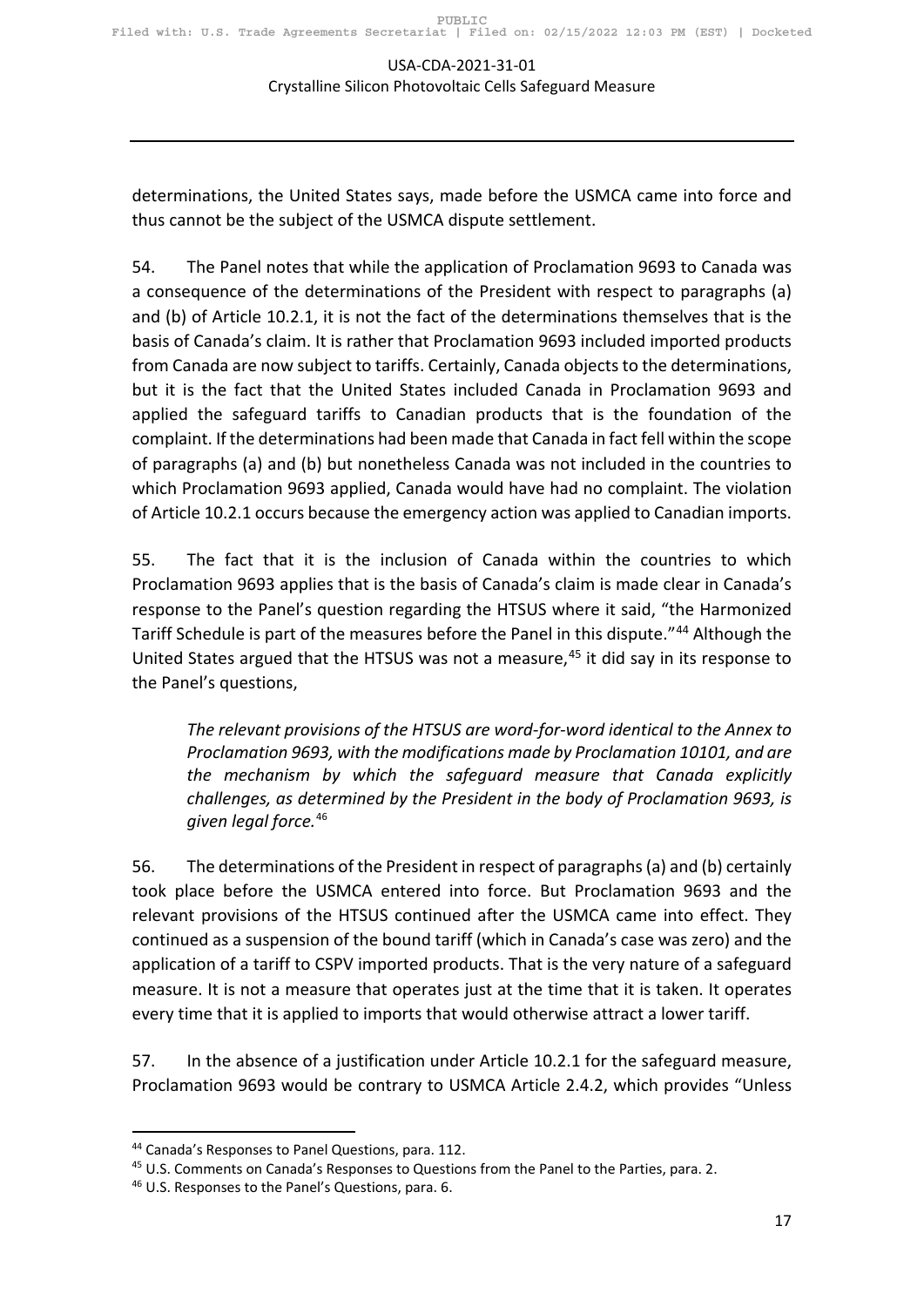otherwise provided in this Agreement, each Party shall apply a customs duty on an originating good in accordance with its Schedule in Annex 2-B (Tariff Commitments)."Compliance with Article 10.2.1 is the basis for asserting that Article 2.4.2 has been complied with.

58. Thus, to comply with USMCA Article 2.4.2, a safeguard measure must meet the requirements under which it is permissible to apply the measure to a USMCA Party. It does not matter when the United States decided to adopt the safeguard measure. That could happen before or after the USMCA comes into force. But if a safeguard measure is to be applied to Canadian imports while the USMCA is in effect, then it has to be shown that the measure meets the requirements of Article 10.2.1.

59. The difference between the parties over what is the challenged measure is at the foundation of their difference over whether the term "taking an emergency action" applies only to the decision to take an emergency action or whether it implies a continuous act resulting in a "continuing breach." The parties both made reference to Article 14 of the ILC Articles on State Responsibility. The United States focused on paragraph 1 of that article which provides,

*[t]he breach of an international obligation by an act of a State not having a continuing character occurs at the moment when the act is performed, even if its effects continue.* 

60. Canada by contrast based its argument on paragraph 2 which provides,

*The breach of an international obligation by an act of a State having a continuing character extends over the entire period during which the act continues and remains not in conformity with the international obligation.*

61. If the determinations of the President in respect of Article 10.2.1 are seen as the measures at issue, they may well fall within Article 14(1) of the ILC Articles on State Responsibility. They are acts that were completed but had continuing effects. However, if Proclamation 9693 and the HTSUS are seen to be the measures at issue, they would fall within the scope of Article 14(2) as measures having a continuing character. Like "legislative provisions incompatible with the treaty obligations of enacting State" which the ILC Commentaries referred to as an example of a continuing  $act<sub>1</sub><sup>47</sup>$  $act<sub>1</sub><sup>47</sup>$  $act<sub>1</sub><sup>47</sup>$  Proclamation 9693 and the HSTUS remain in effect and are applied to products from Canada when they are imported into the United States.

<span id="page-17-0"></span><sup>&</sup>lt;sup>47</sup> International Law Commission, Draft articles on Responsibility of States for Internationally Wrongful Acts, with commentaries, 60, para. 3 (2001)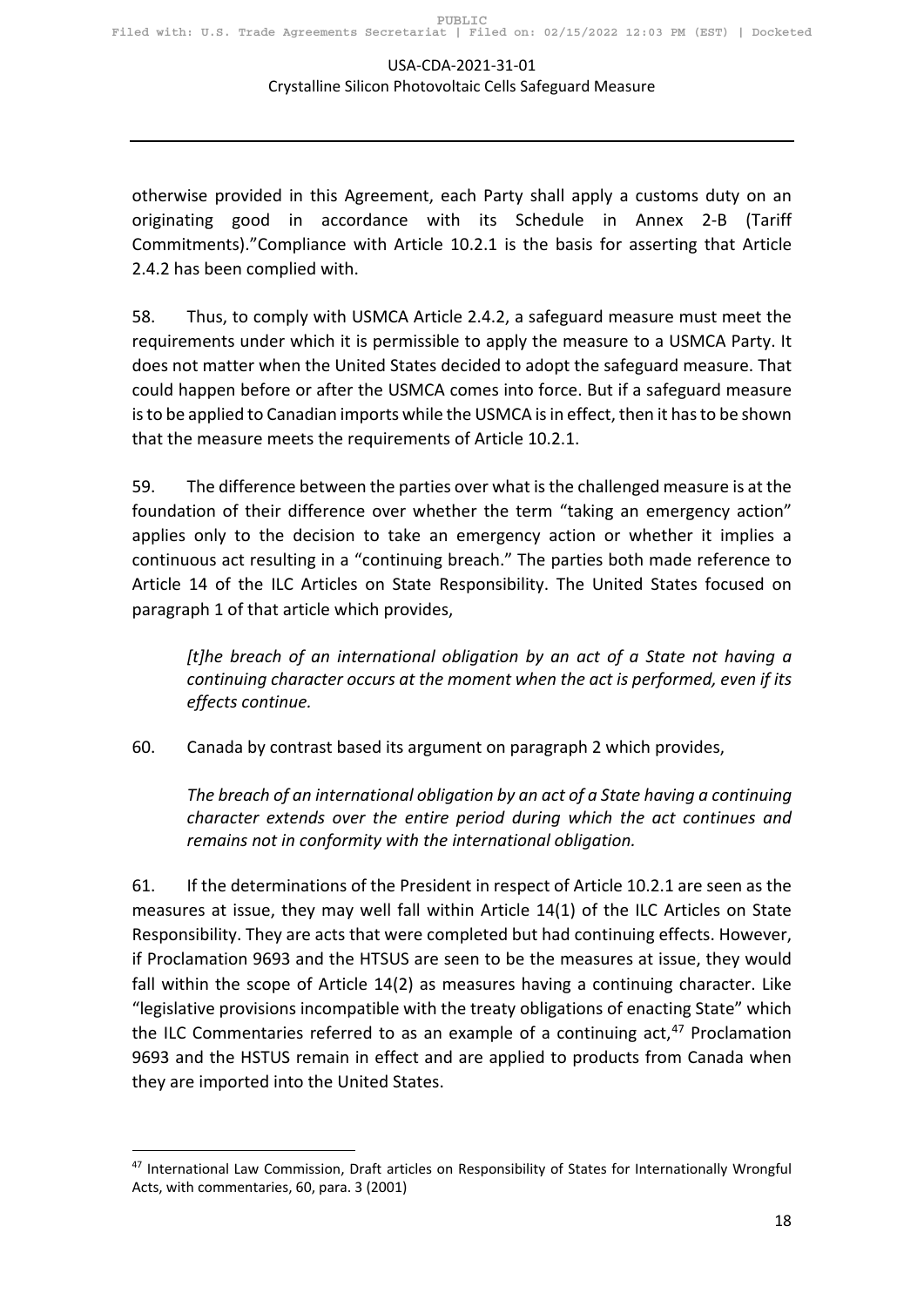#### 62. In its Third-Party Submission, Mexico argued that<sup>[48](#page-18-1)</sup>

*a measure that would be inconsistent with the USMCA obligations, whether enacted before or after the entry into force of the Agreement, should have been eliminated or modified by the Parties to ensure full compliance with the Agreement on the date of the entry into force of the Agreement.* 

63. Mexico did not refer to any specific provision of the USMCA requiring Parties to eliminate measures that are inconsistent with the USMCA before the entry into force of the Agreement, and the United States pointed out that there is no such provision.<sup>[49](#page-18-2)</sup> It saw Mexico's statement as a version of the obligation to revisit determinations, which the USMCA does not provide for, and that in any event the determinations were consistent with the United States' obligations.<sup>[50](#page-18-3)</sup>

64. While the Panel makes no comment on whether there was a general obligation to ensure that safeguard measures that would be inconsistent with the USMCA were to be eliminated before the entry into force of the Agreement, it is clear that if a tariff is applied while the USMCA is in force, that tariff has to be consistent with the terms of the USMCA. If a tariff is applied by a Party that is not in accordance with its Schedule to Annex 2-B of the Agreement, then the tariff must be justified by some other provision of the Agreement. That is the requirement of Article 2.4.2.

65. Thus, when the United States applies Proclamation 9693 to imported products from Canada after the USMCA has come into effect, it must be able to establish that Proclamation 9693 complies with Article 10.2.1. This does not require any "ongoing monitoring" as the United States suggests. It is just a matter of showing, when challenged, that a tariff is being applied in accordance with the terms of the USMCA.

#### <span id="page-18-0"></span>**c. Conclusion**

66. If Canada considers that the tariff being applied to its products after the USMCA has come into effect does not comply with the United States' obligations under that Agreement, specifically because it has applied a tariff that is inconsistent with its obligation under Article 2.4.2 that cannot be justified under Article 10.2.1 (because it has failed to exclude imports from Canada from the US safeguard measure), then in accordance with USMCA Article 31.2(b) Canada can invoke the dispute settlement provisions of the USMCA.

<span id="page-18-1"></span><sup>48</sup> Mexico's Third-Party Submission, para. 9.

<span id="page-18-2"></span><sup>&</sup>lt;sup>49</sup> U.S. Comments on Canada's Responses to Questions from the Panel to the Parties, para. 16.

<span id="page-18-3"></span> $50$  See Transcript of Hearing of November 10, 2021, p. 113 - 119.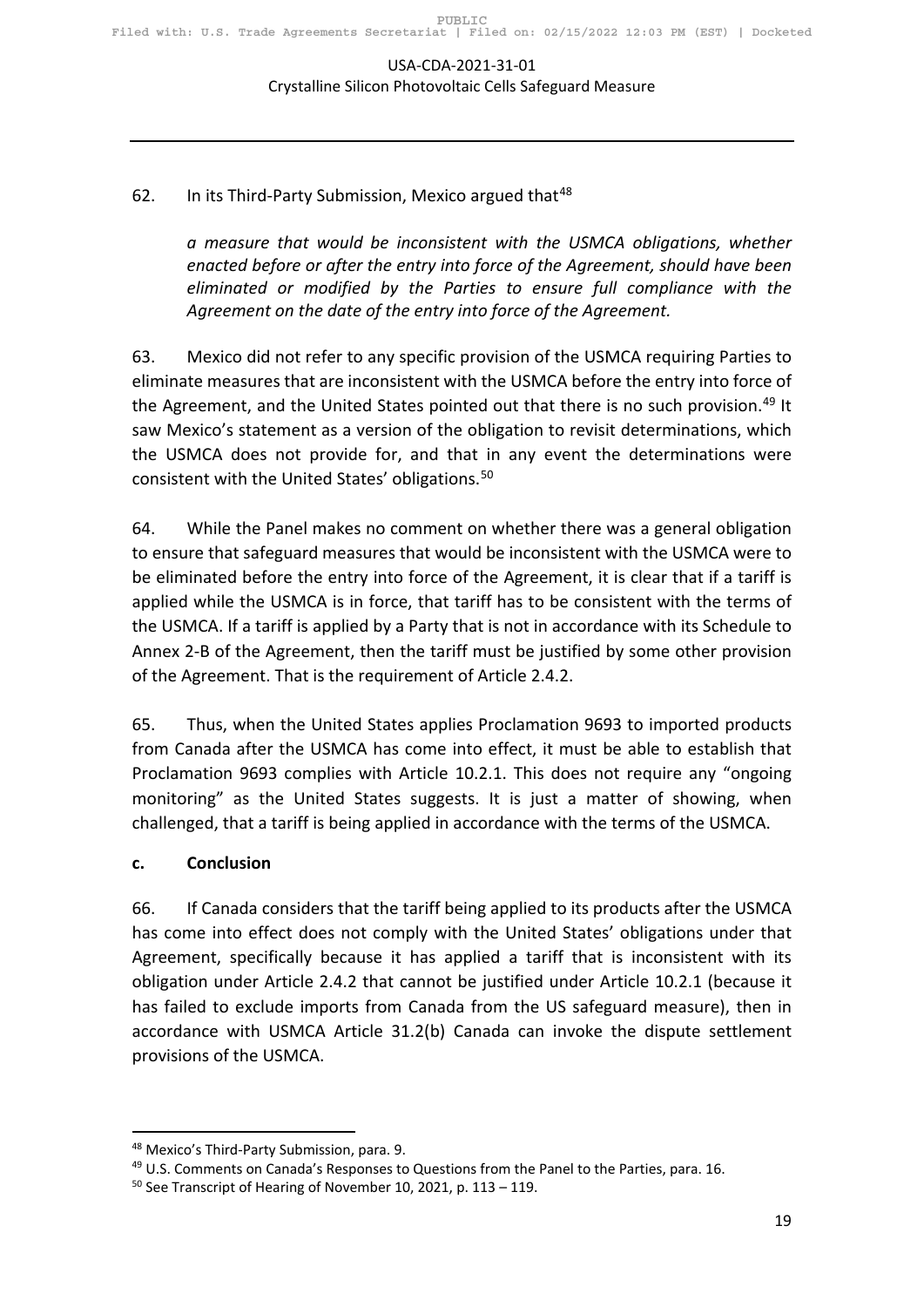67. This is what Canada has done, and the Panel concludes, therefore, that it has jurisdiction over this dispute.

68. In light of this conclusion, the Panel has no need to address Canada's argument that Proclamation 10101 also constitutes an emergency action.

#### <span id="page-19-1"></span><span id="page-19-0"></span>**B. Whether the United States Acted Consistently with Article 10.2 in Applying Its Safeguard Measure to Imports of CSPV products from Canada**

#### **1. Background**

69. When it made its initial determination that CSPV products were being imported into the United States in such increased quantities as to be a substantial cause of serious injury to the domestic industry producing an article like or directly competitive with the imported article, the USITC also made findings as required by NAFTA Article 802, as codified in U.S. law, with respect to imports from Canada.<sup>51</sup>

70. NAFTA Article 802.1 provided as follows:

*Each Party retains its rights and obligations under Article XIX of the GATT or any safeguard agreement pursuant thereto except those regarding compensation or retaliation and exclusion from an action to the extent that such rights or obligations are inconsistent with this Article. Any Party taking an emergency action under Article XIX or any such agreement shall exclude imports of a good from each other Party from the action unless:*

*a. imports from a Party, considered individually, account for a substantial share of total imports; and*

<span id="page-19-2"></span><sup>&</sup>lt;sup>51</sup> The NAFTA Implementation Act [formerly 19 U.S.C. § 3331 et seq.] provides:

<sup>(</sup>*a) In general*

If, in any investigation initiated under chapter 1 of title II of the Trade Act of 1974 [19 U.S.C. 2251 et seq.], the International Trade Commission makes an affirmative determination (or a determination which the President may treat as an affirmative determination under such chapter by reason of section 1330(d) of this title), the International Trade Commission shall also find (and report to the President at the time such injury determination is submitted to the President) whether—

<sup>1.</sup> imports of the article from a NAFTA country, considered individually, account for a substantial share of total imports; and

<sup>2.</sup> imports of the article from a NAFTA country, considered individually or, in exceptional circumstances, imports from NAFTA countries considered collectively, contribute importantly to the serious injury, or threat thereof, caused by imports.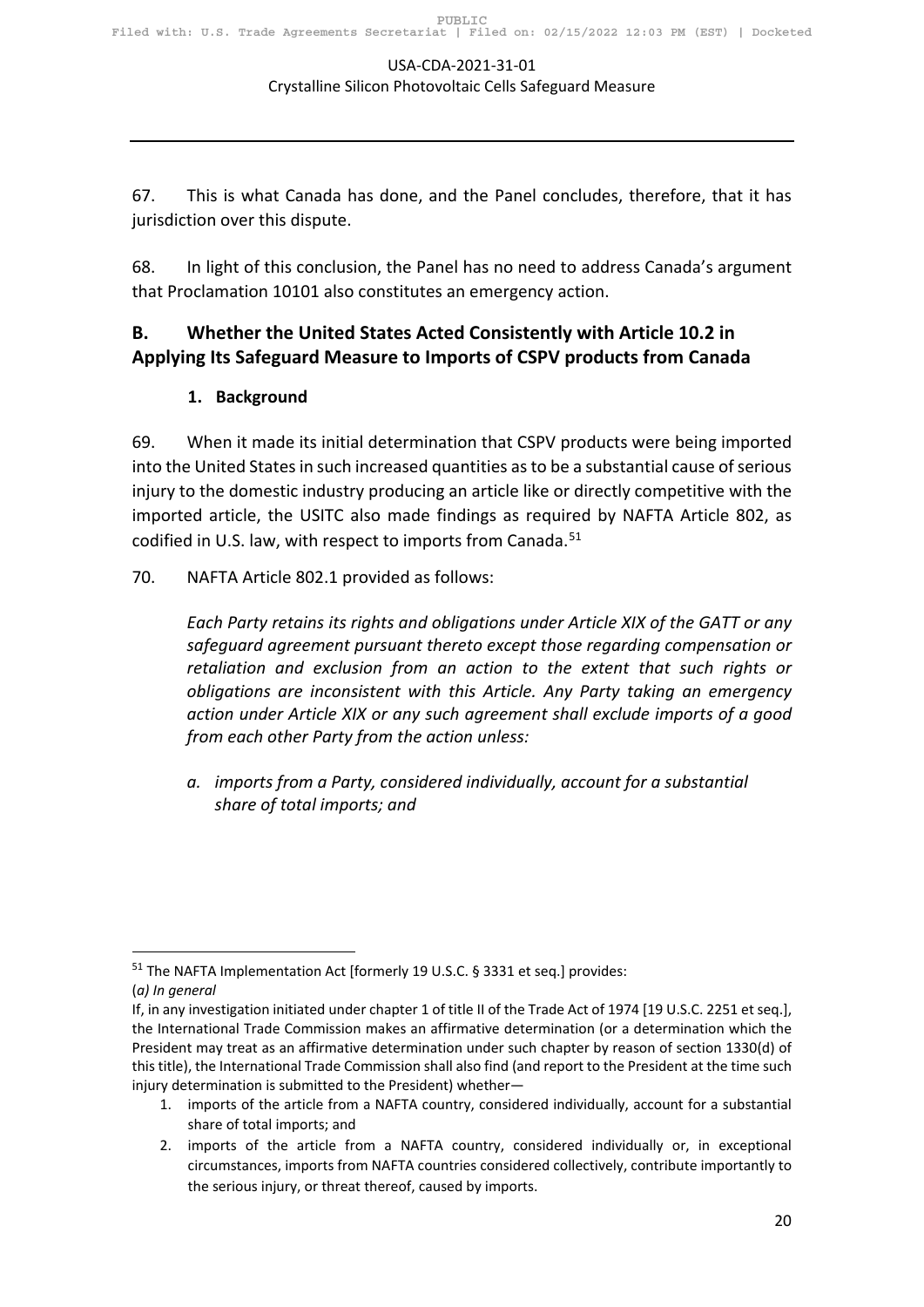#### *b. imports from a Party, considered individually, or in exceptional circumstances imports from Parties considered collectively, contribute importantly to the serious injury, or threat thereof, caused by import*s.[52](#page-20-0)

71. The USITC found that imports of CSPV products from Canada "do not account for a substantial share of total imports and do not contribute importantly to the serious injury caused by the imports."<sup>[53](#page-20-1)</sup> The USITC then went on to state that it had "accordingly" made a "negative finding" with respect to imports from Canada.<sup>[54](#page-20-2)</sup>

72. In reaching its negative finding, the USITC relied on the factors set forth in NAFTA Article 802.2, as codified in U.S. law, regarding "substantial share" and "contribute importantly."[55](#page-20-3)

73. NAFTA Article 802.2 provided:

*In determining whether:*

a. *imports from a Party, considered individually, account for a substantial share of total imports, those imports normally shall not be considered to account for a substantial share of total imports if that Party is not among the top five* 

<span id="page-20-0"></span><sup>&</sup>lt;sup>52</sup> The text of NAFTA Article 802.1 is virtually identical to the text of USMCA Article 10.2.1. The only difference between the two is the explicit reference in USMCA to the WTO Agreement on Safeguards,

<span id="page-20-1"></span>which had not come into force at the time the NAFTA was completed.<br><sup>53</sup> USITC Publication 4739, November 2017, p. 67, Exhibit CAN-07. The USITC did not find exceptional circumstances that would warrant considering whether imports from Canada and Mexico collectively contribute importantly to the serious injury. USITC Pub. No. 4739, fn. 399. The President's proclamation treated imports from Canada separately from Mexican imports. No party has challenged the USITC's determination to treat imports from the two USMCA Parties individually.

<span id="page-20-2"></span><sup>54</sup> USITC, Publication 4739, November 2017, p. 67, Exhibit CAN-07.

<span id="page-20-3"></span><sup>55</sup> U.S. statutory law (19 U.S.C. § 4551) provides:

<sup>(</sup>b) Factors

<sup>(1)</sup> Substantial import share

In determining whether imports from a NAFTA country, considered individually, account for a substantial share of total imports, such imports normally shall not be considered to account for a substantial share of total imports if that country is not among the top 5 suppliers of the article subject to the investigation, measured in terms of import share during the most recent 3-year period.

<sup>(2)</sup> Application of "contribute importantly" standard

In determining whether imports from a NAFTA country or countries contribute importantly to the serious injury, or threat thereof, the International Trade Commission shall consider such factors as the change in the import share of the NAFTA country or countries, and the level and change in the level of imports of such country or countries. In applying the preceding sentence, imports from a NAFTA country or countries normally shall not be considered to contribute importantly to serious injury, or the threat thereof, if the growth rate of imports from such country or countries during the period in which an injurious increase in imports occurred is appreciably lower than the growth rate of total imports from all sources over the same period.

c) "Contribute importantly" defined

For purposes of this section and section 4552(a) of this title, the term "contribute importantly" refers to an important cause, but not necessarily the most important cause.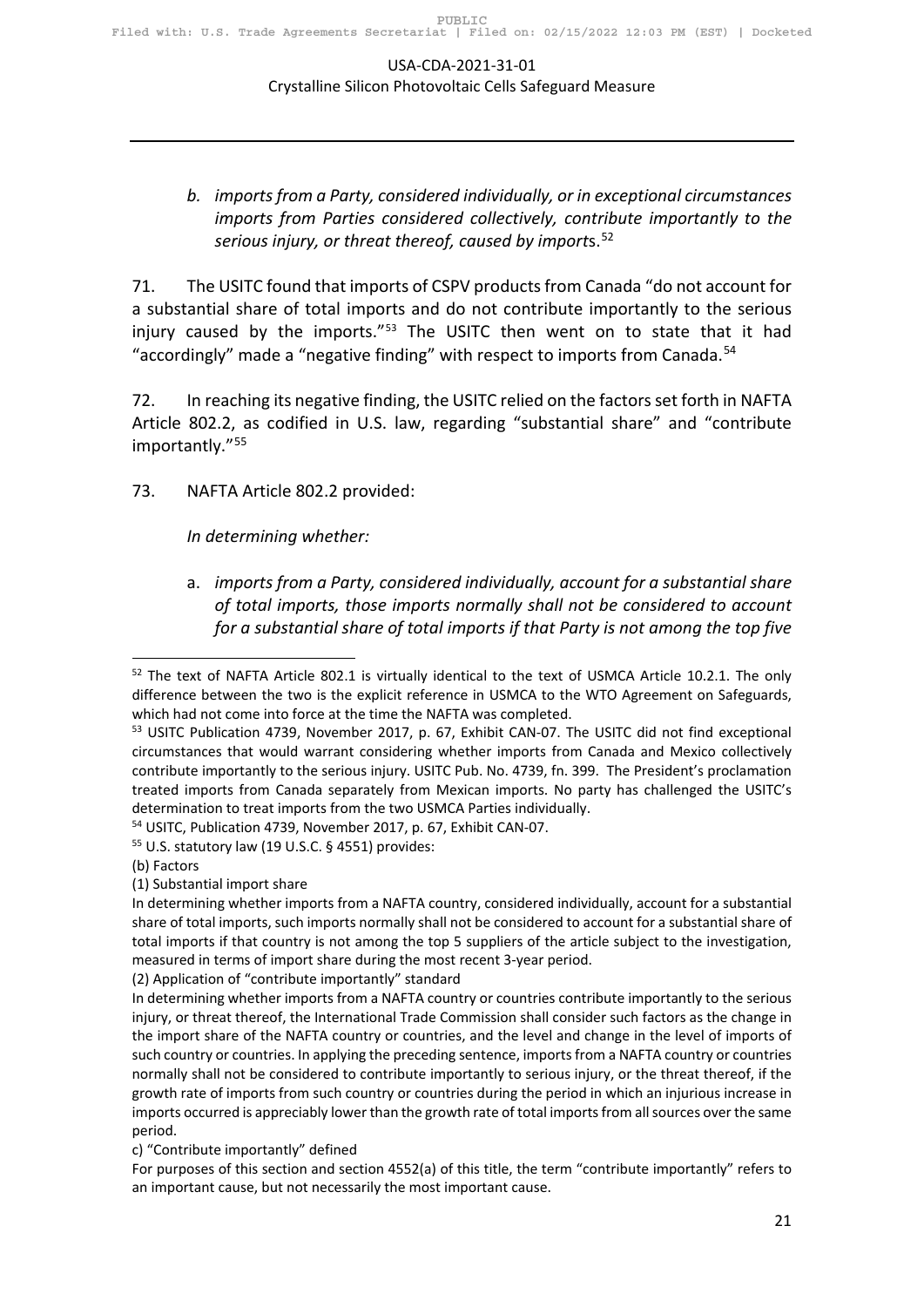*suppliers of the good subject to the proceeding, measured in terms of import share during the most recent three-year period; and*

*b. imports from a Party or Parties contribute importantly to the serious injury, or threat thereof, the competent investigating authority shall consider such factors as the change in the import share of each Party, and the level and change in the level of imports of each Party. In this regard, imports from a Party normally shall not be deemed to contribute importantly to serious*  injury, or the threat thereof, if the growth rate of imports from a Party during *the period in which the injurious surge in imports occurred is appreciably lower than the growth rate of total imports from all sources over the same period.[56](#page-21-0)*

74. In conducting its investigation, the USITC established its period of investigation to be the five-year period prior to the 2017 initiation of its investigation. Accordingly, the USITC collected data on imports and import market share for the years 2012 through 2016. In conducting its assessment of imports, the USITC examined the import data on both a volume and a value basis using different sets of data. The first data set examined imports from the world using as the country-of-origin the location of cell manufacturing.<sup>[57](#page-21-1)</sup> The second set of data examined total imports using a country-oforigin for Canada and Mexico based on module manufacture location and a country-of-origin for all other sources based on cell manufacture location.<sup>[58](#page-21-2)</sup> The USITC reported rankings for the top ten largest sources of imports under both data sets for each year of the five-year period and broke out data and import shares for 13 importing countries.<sup>[59](#page-21-3)</sup>

75. With respect to "substantial share," the USITC noted that Canada was not among the top five suppliers of imports of CSPV products during the three most recent years, finding instead that imports from Canada, when examined on a volume basis, were the tenth largest source of imports in 2012 and 2013, the ninth largest source in 2014, the seventh largest source in 2015 and the tenth largest source in 2016.<sup>[60](#page-21-4)</sup> When examined

<span id="page-21-0"></span><sup>&</sup>lt;sup>56</sup> The Panel notes that the text of NAFTA Article 802.2 is identical to the text of USMCA Article 10.2.2 and that the U.S. statutory text is slightly different from the treaty texts. U.S. law uses the word "considered" in place of the word "deemed" and uses the word "increase" instead of the word "surge" found in NAFTA Article 802.2. NAFTA Article 805 contained a definition of "contribute importantly" but USMCA Chapter 10 does not contain a definition for the phrase "contribute importantly."

<span id="page-21-1"></span><sup>&</sup>lt;sup>57</sup> The import data examined using cell manufacture location as the country-of-origin was summarized in the USITC's Table II-1, p. II-2 through II-5, USITC, Publication 4739, November 2017 (Exhibit CAN-07).

<span id="page-21-2"></span><sup>&</sup>lt;sup>58</sup> The import data examined using country-of-origin for NAFTA countries based on module manufacture location and a country-of-origin for all other sources based on the cell manufacture location was summarized in Table II-2, p. II-7 through II-10, USITC, Publication 4739, November 2017, Exhibit CAN-07.

<span id="page-21-3"></span><sup>&</sup>lt;sup>59</sup> USITC, Publication 4739, November 2017, Table II-1 and Table II-2 Exhibit CAN-07. The Panel notes that the country-specific data was redacted from the public version of the USITC Report for all countries except China and Taiwan in Table II-1 and was redacted for all countries in Table II-2, while the figures for total imports were included in both Tables. The country rankings for the 10 largest sources of imports were set forth in their entirety in Table II-2.

<span id="page-21-4"></span><sup>60</sup> USITC, Publication 4739, November 2017, pp. 67-68 and Table II-2, Exhibit CAN-07.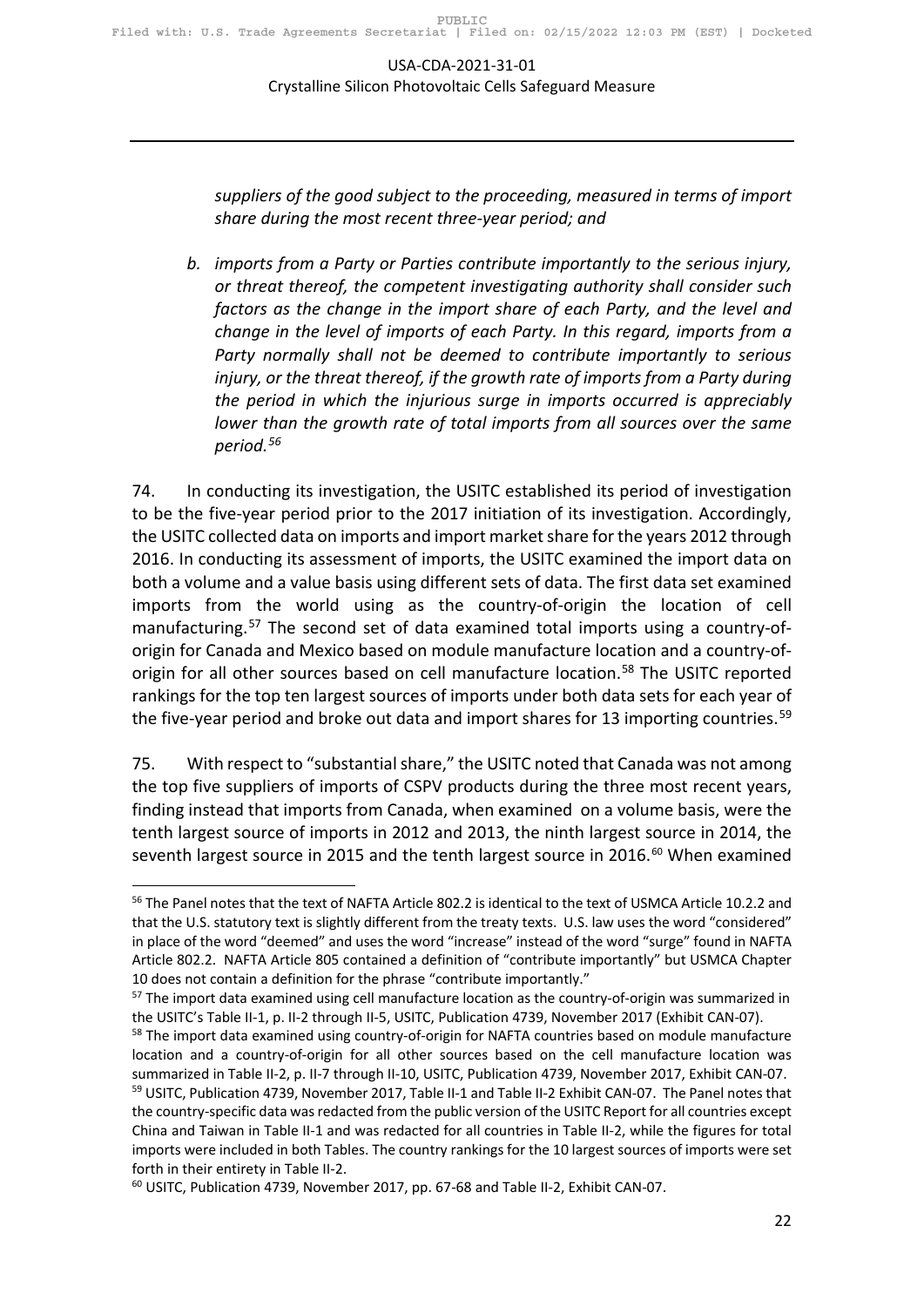on a value basis, the USTIC found that Canadian imports were even less substantial, ranking as the eleventh largest source of imports in 2014 and 2015 and the twelfth largest source in 2016, the final year of the period of investigation.<sup>[61](#page-22-0)</sup> The USITC import data using module manufacture location as the country-of-origin for Canadian and Mexican imports showed that the five largest sources of imports during any of the five years between 2012 and 2016 were Taiwan, China, Malaysia, Mexico, the Philippines, Korea, and Singapore.<sup>[62](#page-22-1)</sup> The data using cell manufacture as the country-of-origin for all imports showed that imports from Taiwan alone accounted for 49% of imports in 2012, 68.1% in 2013 and 45.6% in 2014 before Taiwan was displaced by China as the largest source of imports in 2015, with China alone accounting for 39.3% of total imports.<sup>[63](#page-22-2)</sup>

76. The USITC also noted that neither of the two scenarios contemplated in the Statement of Administrative Action (NAFTA SAA) accompanying the NAFTA that would justify departing from the "normal" requirement that a country's imports need to be among the top five suppliers to be considered "substantial" were present with respect to imports from Canada.<sup>[64](#page-22-3)</sup> The NAFTA SAA states:

*As the use of the modifier "normally" makes clear, there will likely be instances when it is appropriate for the ITC to find that a NAFTA country accounts for a substantial share of total imports even though the country is not one of the top five suppliers. For example, when there is little difference between the share of a fifth-place supplier and those that fall below fifth place, or there are many suppliers, each accounting for a substantial share, the sixth- or seventh-place supplier may nevertheless account for a substantial share of total imports.*[65](#page-22-4)

77. The USITC rejected the notion that there was little difference between Canada's imports and the share of the fifth-place supplier or that there were many suppliers accounting for a substantial share.

78. With respect to the determination of whether imports of CSPV from Canada "contribute importantly" to the serious injury, the USITC examined the actual volume and value of imports from Canada, the changes in those values over the five-year period investigated, and the Canadian share of total imports. Based on that examination, the USTIC found that imports from Canada did not "contribute importantly" to the serious injury.<sup>[66](#page-22-5)</sup> The USITC's data on Canadian imports was redacted from the public version of

<span id="page-22-0"></span> $61$  USITC Publication 4739, November 2017, p.68 fn. 389, Exhibit CAN-07, drawn from official import statistics.

<span id="page-22-1"></span><sup>62</sup> Table II-2, p. II-9, USITC, Publication 4739, November 2017, Exhibit CAN-07.

<span id="page-22-2"></span><sup>63</sup> USITC, Publication 4739, November 2017, Table II-1, Exhibit CAN-07.

<span id="page-22-3"></span><sup>64</sup>USITC, Publication 4739, November 2017, fn. 388, Exhibit CAN-07.

<span id="page-22-4"></span><sup>&</sup>lt;sup>65</sup> Statement of Administrative Action accompanying the NAFTA Implementation Act, 116 (1993), Exhibit

<span id="page-22-5"></span>USA-13.<br><sup>66</sup> USITC, Publication 4739, November 2017, pp. 5, 68-69, Exhibit CAN-07.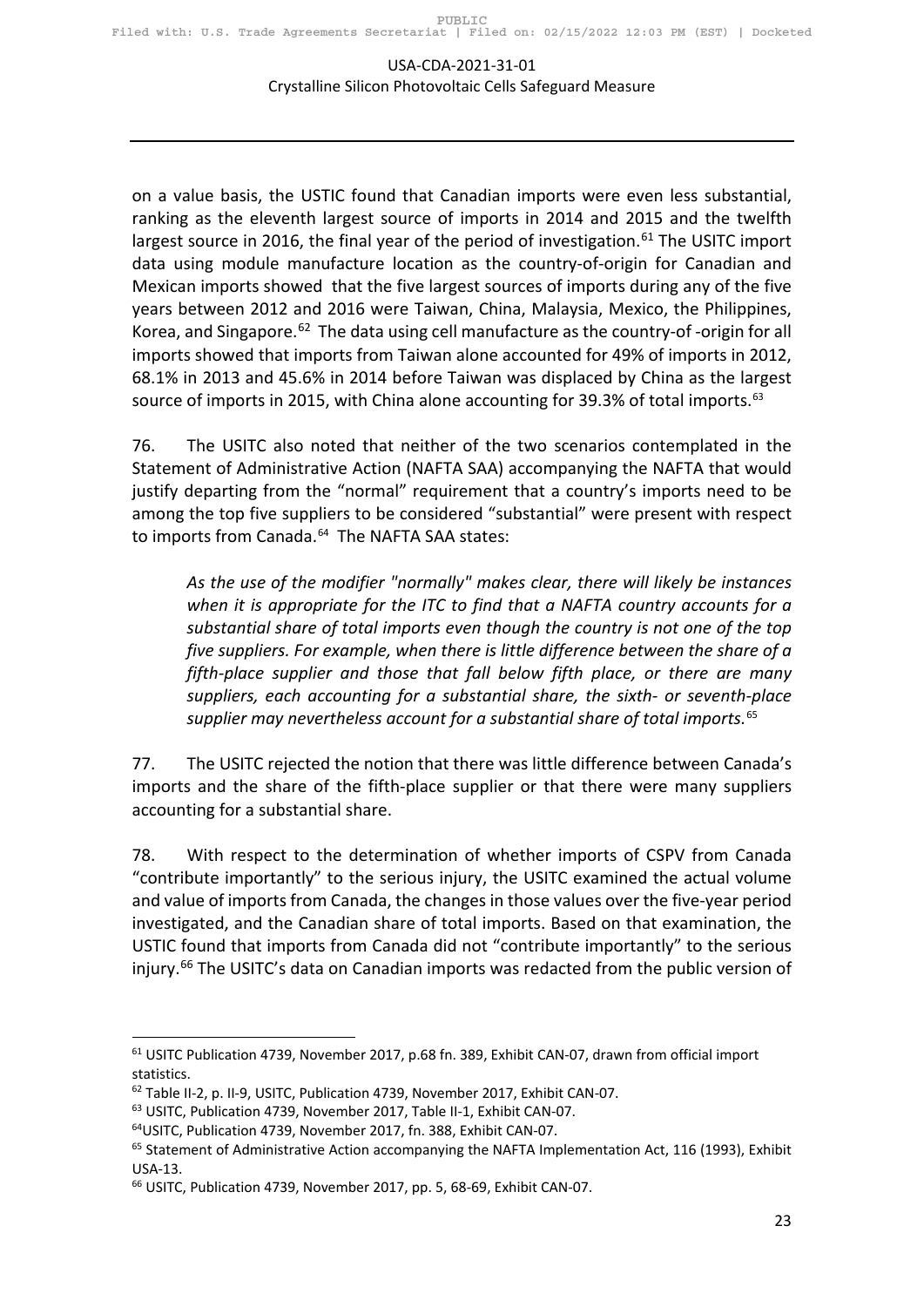the USITC's report.<sup>[67](#page-23-0)</sup> In this dispute, Canada provided confidential data that shows Canadian imports during the first year of the USITC's period of investigation (2012) to be [\*\*\*\*]kW compared to total 2012 imports of 2,163,073 ([\*\*\*\*]% of total imports), rising the following year to [\*\*\*\*]kW compared to total 2013 imports of 3,100,220 kW ([\*\*\*\*]% of total imports), with Canadian imports [\*\*\*\*] in 2015 at [\*\*\*\*]kW before falling in 2016 to [\*\*\*\*]kW out of total imports of 12,815,100 kW ([\*\*\*\*]% of total imports).<sup>[68](#page-23-1)</sup>

79. The USITC acknowledged that the rate of growth of Canadian imports exceeded the rate of growth for global imports between 2012 and 2015 but noted that the rate of increase was "a function of the very low level of imports from Canada in 2012."<sup>[69](#page-23-2)</sup> In finding that imports from Canada did not contribute importantly to serious injury, the USITC also noted that imports from Canada declined between 2015 and 2016 while global imports continued to increase.<sup>[70](#page-23-3)</sup> The USITC summed up its "contribute importantly" finding as follows:

*Despite the larger growth rate for imports from Canada relative to global imports, given the relatively small share of total imports accounted for by imports from Canada, the relatively small change in the Canadian industry's import share over the POI, and the more modest level and change in the level of imports from Canada, particularly relative to total imports from all sources over the POI, we find that imports from Canada considered individually do not contribute importantly to the serious injury caused by imports.*[71](#page-23-4)

80. The USITC's determination that imports from Canada did not account for a substantial share of imports and did not contribute importantly to the serious injury was reached by a majority of the USITC commissioners and was set forth as the determination of the USITC. Included in the report was a footnote containing a dissenting opinion by one commissioner, Chairman Rhonda Schmidtlein, finding that Canadian imports did constitute a substantial share and did contribute importantly to the serious injury.

81. The USITC's report, including its finding that CSPV imports from Canada do not account for a substantial share of total imports and do not contribute importantly to the serious injury caused by imports and the dissenting footnote was transmitted to the President on November 13, 2017.

<span id="page-23-0"></span><sup>67</sup> USITC, Publication 4739, November 2017, Table II-2, Exhibit CAN-07 (noting total imports). The data for Canada specifically is confidential.

<span id="page-23-1"></span><sup>&</sup>lt;sup>68</sup> Canadian import data from Exhibit CAN-85 (Confidential Information); Total import volumes from Table II-2, USITC, Publication 4739, November 2017, Exhibit CAN-07. Pursuant to Appendix 1.6 of the Chapter 31 Rules of Procedure preventing the disclosure of confidential information, all confidential information has been removed from this paragraph.

<span id="page-23-2"></span><sup>69</sup> USITC, Publication 4739, November 2017, p. 69, Exhibit CAN-07.

<span id="page-23-3"></span><sup>70</sup> USITC, Publication 4739, November 2017, p. 69, Exhibit CAN-07.

<span id="page-23-4"></span><sup>71</sup> USITC, Publication 4739, November 2017, p. 69, Exhibit CAN-07.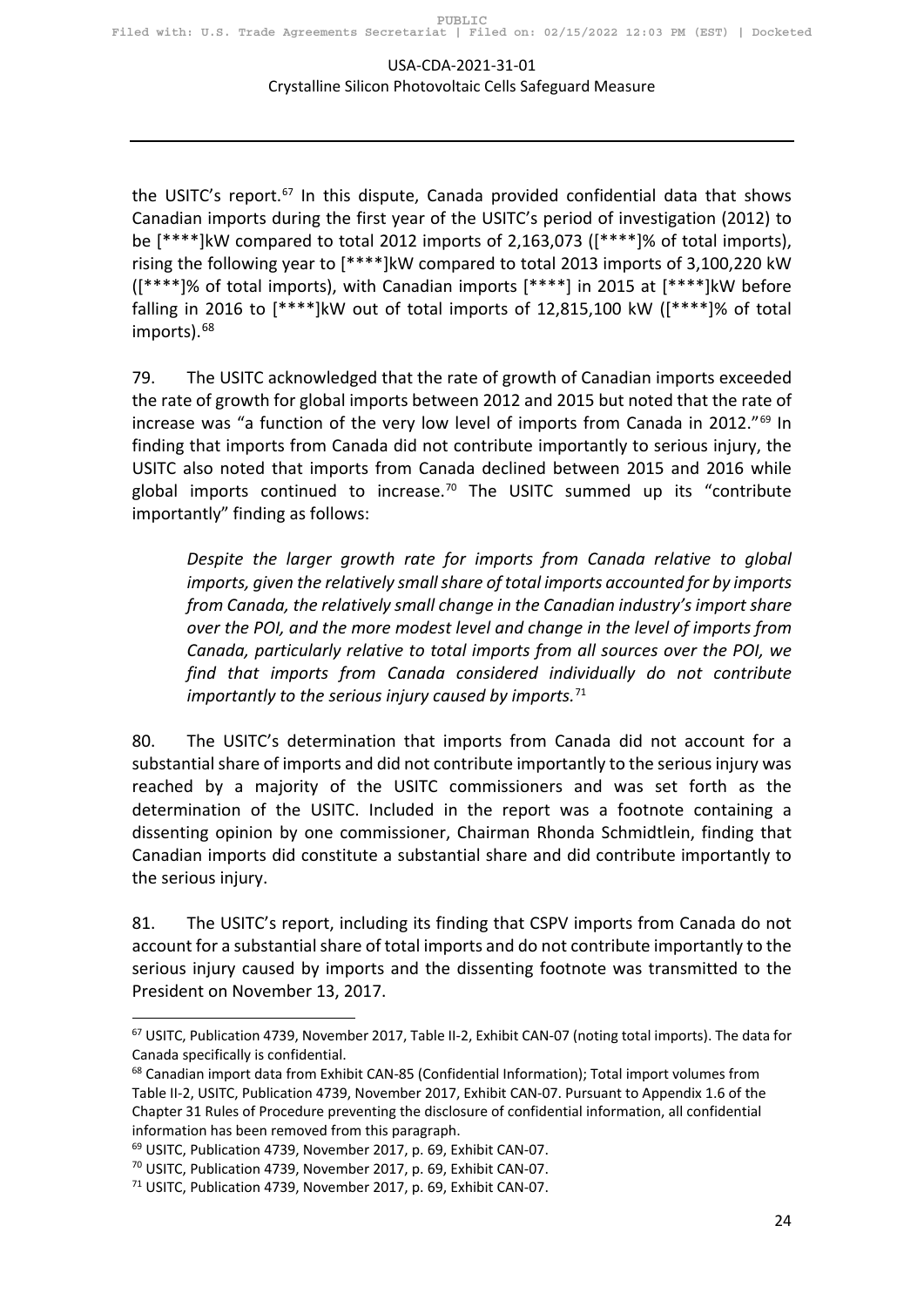82. On January 23, 2018, the President issued Proclamation 9693 imposing safeguard measures on CSPV imports entered after February 7, 2018. With respect to imports from Canada, the President noted that the USITC had made a negative finding as to whether imports from Canada account for a substantial share of total imports and contribute importantly to the serious injury caused by imports.<sup>[72](#page-24-0)</sup> The President did not adopt the USITC's negative determination, stating without further explanation, "Pursuant to section 312(a) of the NAFTA Implementation Act (19 U.S.C. 3372(a)), I have determined after considering the USITC Report that imports of CSPV products from each of Mexico and Canada, considered individually, account for a substantial share of total imports and contribute importantly to the serious injury or threat of serious injury found by the USITC."[73](#page-24-1)

83. The President's Proclamation modified subchapter III of chapter 99 of the HTSUS to increase the tariffs applicable to CSPV products and to establish a tariff-rate quota (TRQ) on CSPV imports in the amounts specified in Annex I to the Proclamation. The TRQ portion of the safeguard measure imposes additional tariffs of 30% in the first year, 25% in the second year, 20% in the third year and 15% in the fourth year on imports of CSPV cells in excess of 2.5 gigawatts (GW). The safeguard measure also imposes additional tariffs of 30% in the first year, 25% in the second year, 20% in the third year, and 15% in the fourth year on imports of CSPV modules. As a result of the President's determination that imports from Canada account for a substantial share of total imports and contribute importantly to the serious injury, the increased tariffs were applied to imports of CSPV modules from Canada as of the effective date of the Proclamation, February 7, 2018. The President's Proclamation applied the safeguard measures to Canadian imports in the same manner and amount as applied to imports from all other sources. However, because there was no production of CSPV cells in Canada, the TRQ did not impact Canadian exports.[74](#page-24-2)

84. Under United States domestic law, the USITC is required to prepare a mid-term report to the President and the Congress on the results of its monitoring of developments with respect to the domestic industry since the imposition of the safeguard measure, including information concerning the progress and specific efforts made by workers and firms in the domestic industry to make a positive adjustment to import competition.<sup>[75](#page-24-3)</sup> The USITC issued its mid-term monitoring report on February 7, 2020.[76](#page-24-4)

<span id="page-24-0"></span><sup>72</sup> Presidential Proclamation 9693, January 23, 2018, para. 3, Exhibit CAN-05.

<span id="page-24-1"></span><sup>73</sup> Presidential Proclamation 9693, January 23, 2018, para. 7, Exhibit CAN-05.

<span id="page-24-2"></span><sup>74</sup> USITC, Publication 4739, November 2017, p. I-3, fn. 15, Exhibit CAN-07; Canada's Initial Written Submission, para. 34.

<sup>&</sup>lt;sup>75</sup> Section 204(a) of the Trade Act of 1974 (codified at 19 U.S.C. § 2254(a)), Exhibit CAN-02.

<span id="page-24-4"></span><span id="page-24-3"></span><sup>76</sup> USITC Publication 5021, February 2020, p. I-1, Exhibit CAN-23.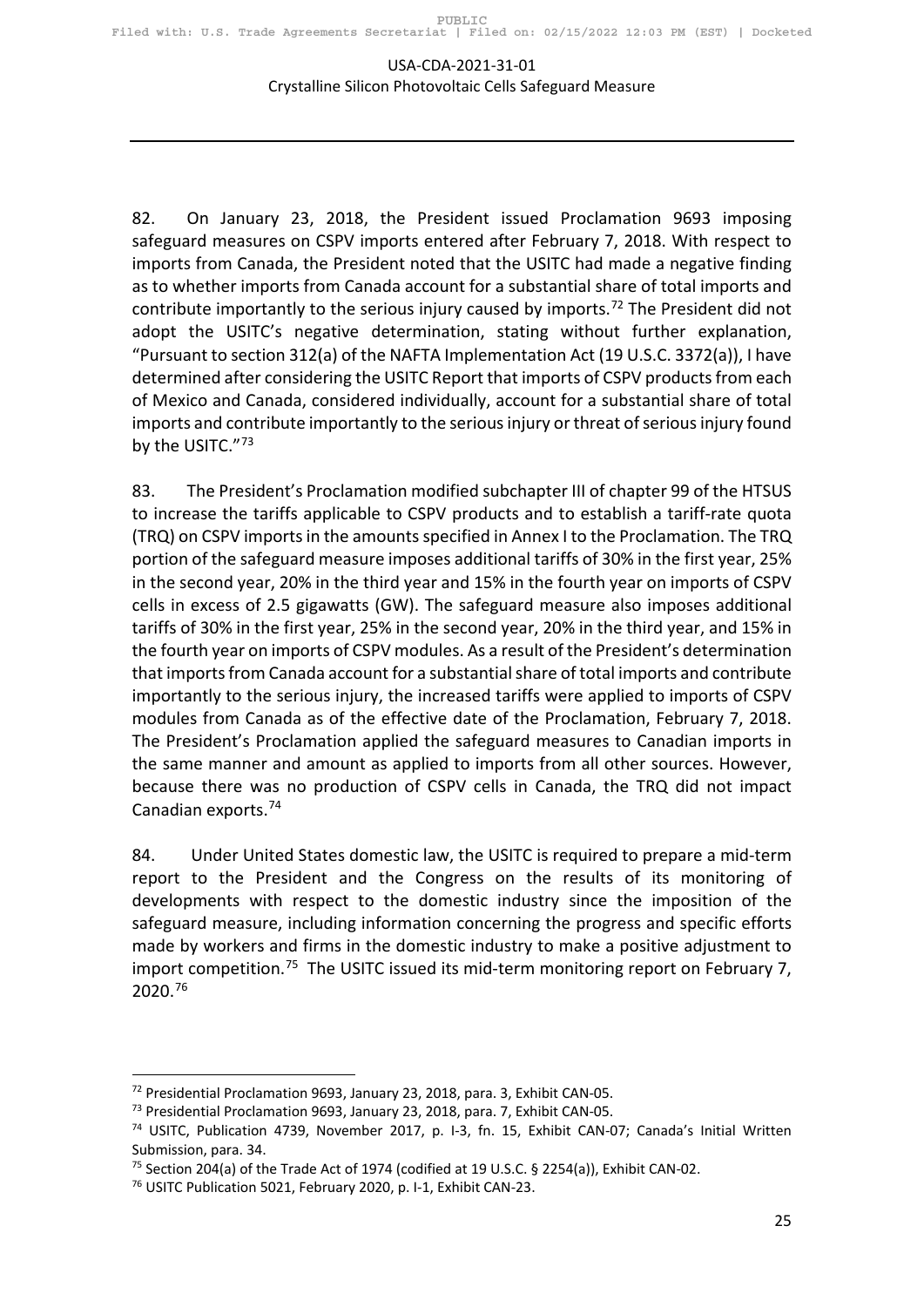85. After receiving the USITC mid-term report and an additional USITC report responding to a December 6, 2019 letter from the U.S. Trade Representative (USTR) for probable economic effects advice regarding an increase in the level of the TRQ, the President issued Proclamation 10101 on October 10, 2020. The Proclamation: a) removed the exclusion for certain CSPV modules known as bifacial panels that USTR had used the discretion provided in Proclamation 9693 to exclude from the coverage of the safeguard measures, and b) increased the tariff rate applicable to CSPV products in the fourth year of the safeguard from 15% to 18%.[77](#page-25-1) As a result of Proclamation 10101, imports of Canadian bifacial panels were subject to the safeguard measures and all Canadian CSPV products became subject to the higher fourth year duties of 18%.

#### <span id="page-25-0"></span>**2. Panel's Analysis**

86. Canada contends that the CSPV safeguard measures are inconsistent with the obligations of the United States under Articles 10.2.1 and 10.2.2 of the USMCA because the United States has failed to exclude imports from Canada from its safeguard measure despite Canada's contention and the USITC's finding that imports from Canada did not account for a substantial share of imports and did not contribute importantly to the serious injury caused by imports.

87. As noted above, USMCA Article 10.2.1 provides:

*Each Party retains its rights and obligations under Article XIX of the GATT 1994 and the Safeguards Agreement except those regarding compensation or retaliation and exclusion from an action to the extent that such rights or obligations are inconsistent with this Article. Any Party taking an emergency action under Article XIX and the Safeguards Agreement shall exclude imports of a good from each other Party from the action unless:*

- *a. imports from a Party, considered individually, account for a substantial share of total imports; and*
- *b. imports from a Party considered individually, or in exceptional circumstances imports from Parties considered collectively, contribute importantly to the serious injury, or threat thereof, caused by imports.*

88. The parties agree that the word "shall" in the second sentence of the chapeau conveys a mandatory obligation for a USMCA Party taking a safeguard action to exclude imported goods originating in another USMCA Party unless both of the two conditions of "substantial share of total imports" and "contribute importantly to the serious injury, or threat thereof" are satisfied.<sup>[78](#page-25-2)</sup>

<span id="page-25-1"></span><sup>77</sup> Presidential Proclamation 10101, October 10, 2020, Exhibit CAN-29.

<span id="page-25-2"></span> $78$  Canada's Initial Submission, para. 89, and para. 91, U.S. Initial Written Submission, para. 99 and Canada's Rebuttal Written Submission para. 56.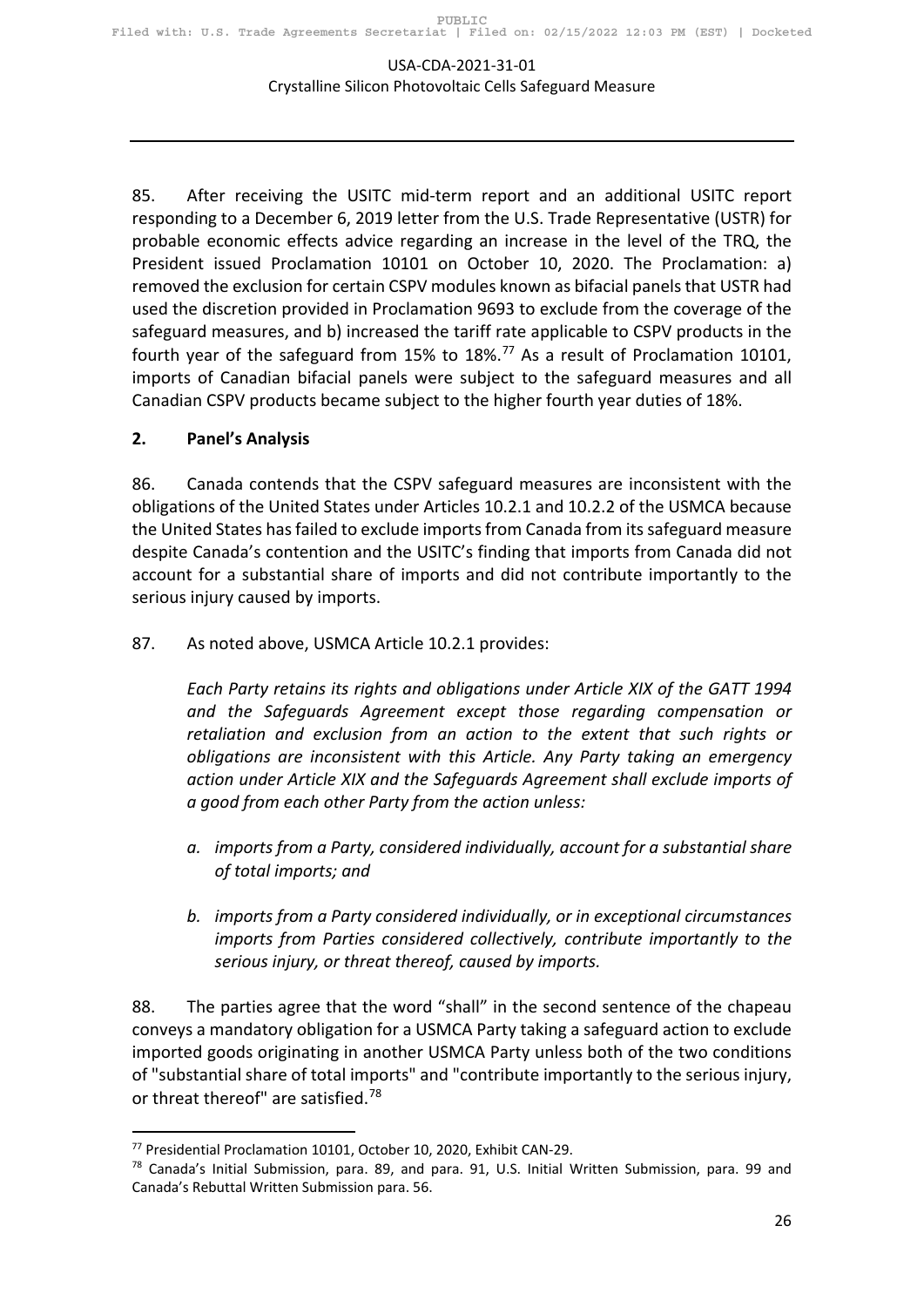89. Article 10.2.2 sets forth the factors to be used in making the "substantial share" and "contribute importantly" determinations. It provides:

*In determining whether:*

- *a. imports from a Party, considered individually, account for a substantial share of total imports, those imports normally shall not be considered to account for a substantial share of total imports if that Party is not among the top five suppliers of the good subject to the proceeding, measured in terms of import share during the most recent three-year period; and*
- *b. imports from a Party or Parties contribute importantly to the serious injury, or threat thereof, the competent investigating authority shall consider such factors as the change in the import share of each Party, and the level and change in the level of imports of each Party. In this regard, imports from a Party normally shall not be deemed to contribute importantly to serious*  injury, or the threat thereof, if the growth rate of imports from a Party during *the period in which the injurious surge in imports occurred is appreciably lower than the growth rate of total imports from all sources over the same period.*

90. There is some slight variance in the wording the parties use to describe the role that the factors set out in Article 10.2.2 play, with the United States claiming they provide "guidance in interpreting Article 10.2.1(a) - (b)," Canada stating that Article 10.2.2 "sets out how to determine whether the conditions of Article 10.2.1 (a) and (b) are met," and Mexico, finding a somewhat stronger obligation, stating that the conditions in Article 10.2.1 "must be examined based on the factors provided in Article 10.2.2(a) and (b)."

91. The United States argues that USMCA Articles 10.2.1 and 10.2.2 do not apply to the President's determination to include imports from Canada because the USMCA was not in force at the time of the President's initial determination.<sup>[79](#page-26-0)</sup>

92. As noted above, the Panel considers that whether the United States is in violation of USMCA Article 2.4.2 by applying its safeguard measure to imports of CSPV products from Canada depends on whether the safeguard measure complies with the requirements for taking safeguard measures in USMCA Article 10. This requires an assessment of whether the United States acted consistently with Articles 10.2.1 and 10.2.2. It is no answer for the United States to claim that the USMCA was not in force at the time the decision to take the safeguard measures was made. If the safeguard

<span id="page-26-0"></span><sup>79</sup> U.S. Initial Written Submission, para. 96.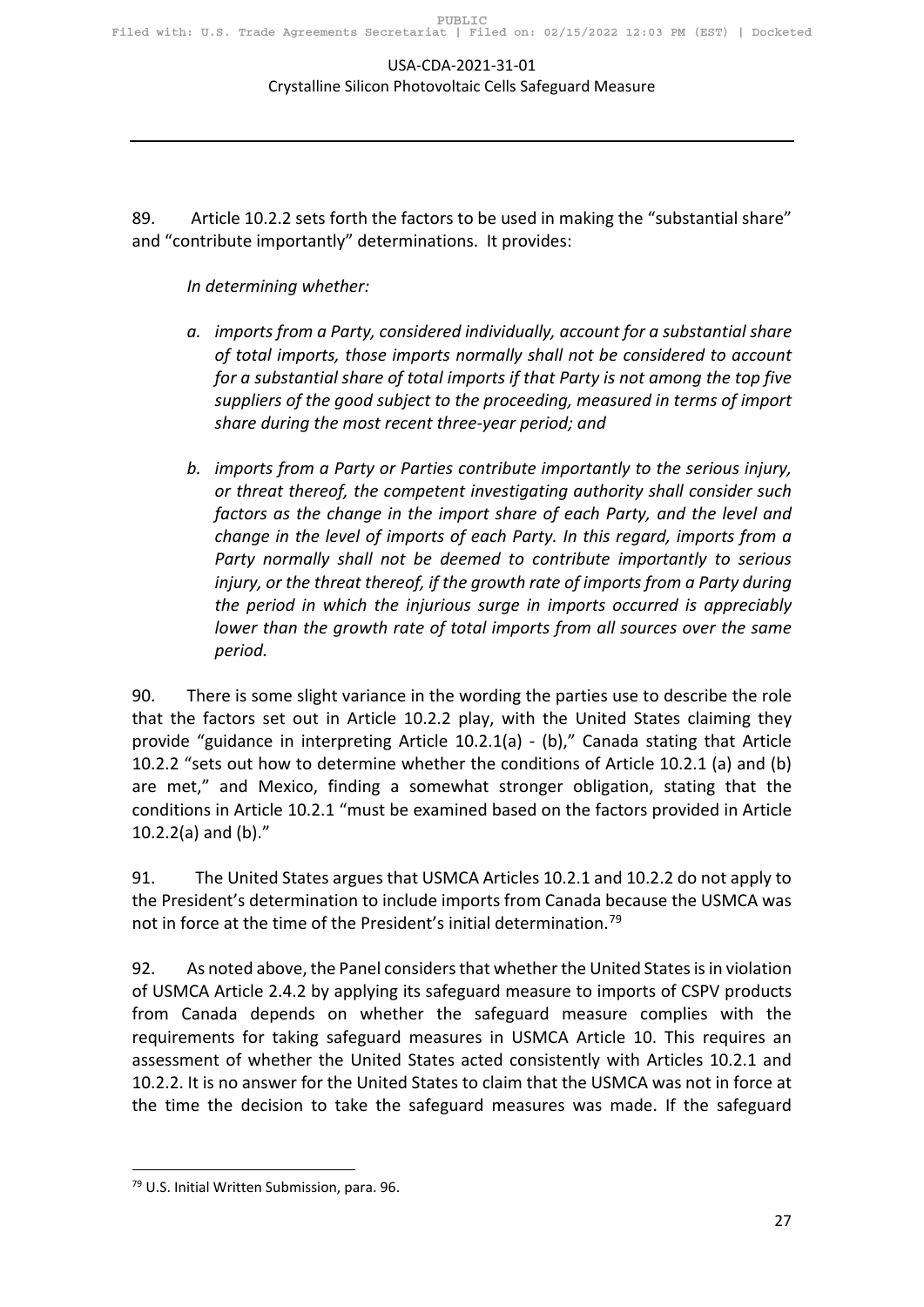measure cannot be shown to be consistent with Article 10, then there is no right under the USMCA to apply that measure.

93. Moreover, the fact that the decision to impose the safeguard measure was taken when the NAFTA was in force poses no hardship or unfairness on the Parties. The actions of the United States authorities taken at that time can still be tested by reference to what is required under Article 10. This is not a case where the criteria that were being applied under the NAFTA were different from those applicable under the USMCA today. Indeed, as already pointed out, the provisions under the NAFTA relating to the taking of safeguard measures are identical to those under the USMCA. Thus, the data and analysis conducted by the USITC under the NAFTA for assessing "substantial share of total imports" required looking at the same data for the volume and value of imports from Canada compared to the imports from all sources and the same assessment of whether Canada ranked among the top five suppliers under the NAFTA as the USITC would have done under the USMCA. Similarly, because the factors for determining whether imports from Canada contribute importantly are the same under the NAFTA as under the USMCA, there is no additional or different data the USITC would need to have collected or any different analysis that would have been done had the USITC been making a determination under the USMCA.

<span id="page-27-0"></span>94. Accordingly, the Panel will now address whether, in taking the safeguard measure set out in Proclamation 9693, the United States acted consistently with its obligations under USMCA Articles 10.2.1 and 10.2.2

#### **a. Whether Canadian imports account for a substantial share of total imports**

95. Canada contends that there is no data or evidence supporting a determination that its imports accounted for a substantial share of total imports. Canada emphasizes that the language of 10.2.2 (a) is clear—that imports "normally shall not be considered to account for a substantial share of total imports if that Party is not among the top five suppliers of the good subject to the proceeding, measured in terms of import share during the most recent three-year period." Canada claims that because its imports do not figure in the top five supplying countries, it does not meet the standard for "substantial share" set forth in Article  $10.2.2(a)$ .<sup>[80](#page-27-1)</sup> Canada notes that its imports were never in the top five supplying countries and that its share of imports during the three-year period preceding the imposition of the safeguard measure was at most 2.3%.<sup>[81](#page-27-2)</sup>

96. The United States does not dispute that Canada's imports were not among the top five suppliers.<sup>[82](#page-27-3)</sup> As noted, the record indicates that during the period of investigation used by the USITC, 2012-2016, by volume, Canada's imports were the tenth largest

<span id="page-27-1"></span><sup>&</sup>lt;sup>80</sup> Canada 's Initial Written Submission, para. 96.<br><sup>81</sup> Canada's Rebuttal Written Submission, para. 65.

<span id="page-27-2"></span>

<span id="page-27-3"></span><sup>82</sup> U.S. Initial Written Submission, para. 106.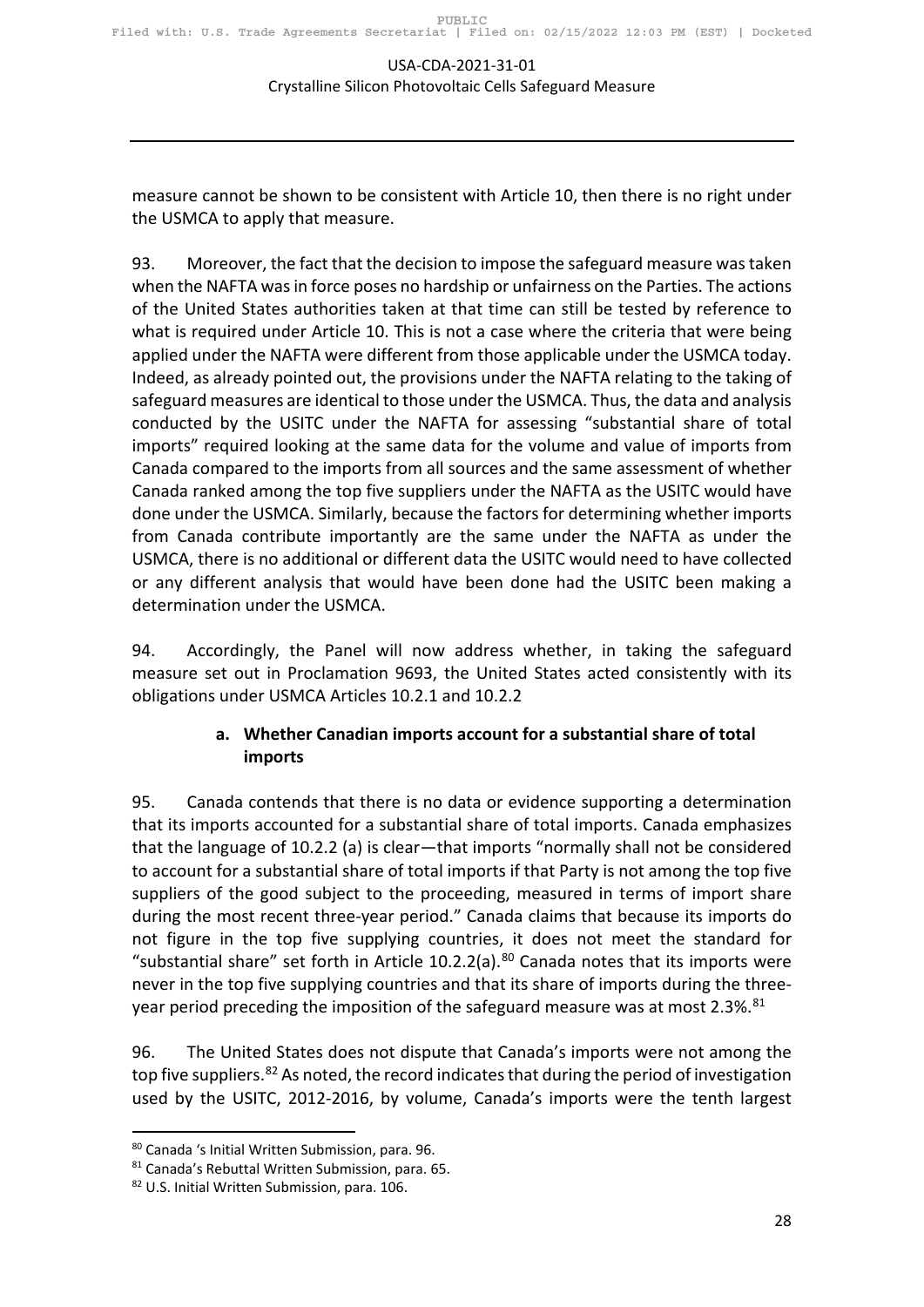source of imports in 2012 and 2013, the ninth largest source in 2014, the seventh largest source in 2015 and the tenth largest source in 2016.<sup>[83](#page-28-0)</sup>

97. Because the record is clear and there is no dispute between the parties, the Panel finds that Canada was not among the top five suppliers of CSPV imports during the entire period of investigation or during the most recent three-year period of the investigation. Therefore, the threshold question before the Panel is whether the United States has demonstrated that imports of CSPV products from Canada fall outside of the "norm" contemplated in Article 10.2.2(a). If they do not, then the language of 10.2.2(a) that imports "normally *shall not* be considered to account for a substantial share" dictates a negative finding with respect to imports from Canada and obligates the United States to exclude Canadian CSPV imports from its safeguard measures.<sup>[84](#page-28-1)</sup>

98. In examining the use of the word "normally" in Article 10.2.2(a), the United States notes the definition as meaning "under normal or ordinary conditions; as a rule, ordinarily" and claims that "'[N]ormally' in Article 10.2.2(a) clarifies that there may be instances in which a USMCA Party accounts for a 'substantial share of imports' even though it is not one of the top five suppliers."<sup>[85](#page-28-2)</sup> The United States adds that "Article 10.2.2(a) does not enumerate what these circumstances are." $86$ 

99. The Panel agrees with the United States on the assessment of the word "normally" but notes that while Article 10.2.2(a) does not spell out what circumstances might justify a departure from the norm of including only those suppliers in the top five, the United States' Statement of Administrative Action (SAA) accompanying the NAFTA and the USMCA does provide guidance on when a departure from the "norm" was contemplated.[87](#page-28-4) The introduction to the USMCA SAA makes clear the role that Statements of Administrative Action play: "As is the case with Statements of Administrative Action submitted to the Congress in connection with implementing bills for other free trade agreements approved under trade promotion authority procedures, this Statement represents an authoritative expression by the Administration concerning

<span id="page-28-0"></span><sup>83</sup> USITC, Publication 4739, November 2017, p. 68, Exhibit CAN-07.

<span id="page-28-1"></span><sup>84</sup> USMCA Art. 10.2.2(a) (emphasis added).

<span id="page-28-2"></span><sup>85</sup> U.S. Initial Written Submission, para. 101. The other parties appear to agree with the United States' interpretation of the word "normally" as well. See Mexico's Third Party Submission, para. 13; Canada's Rebuttal Written Submission, para. 58

<span id="page-28-3"></span><sup>86</sup> U.S. Initial Written Submission, para. 101.

<span id="page-28-4"></span><sup>87</sup> Statement of Administrative Action accompanying the NAFTA Implementation Act, 116 (1993), Exhibit USA-13. The United States recognized the relationship between the SAA language and the word "normally" appearing in Article 10.2, noting USITC Chairman Schmidtlein's statement that the very large rates of increase [in imports from Canada] "warrant the use of the flexibility envisioned in the SAA." The United States added that "the Chairman's reference to the 'flexibility' envisioned in the Statement of Administrative Action related to the use of the term 'normally' in U.S. law implementing NAFTA Article 802.2(2)." U.S. Initial Written Submission, paras. 106-107.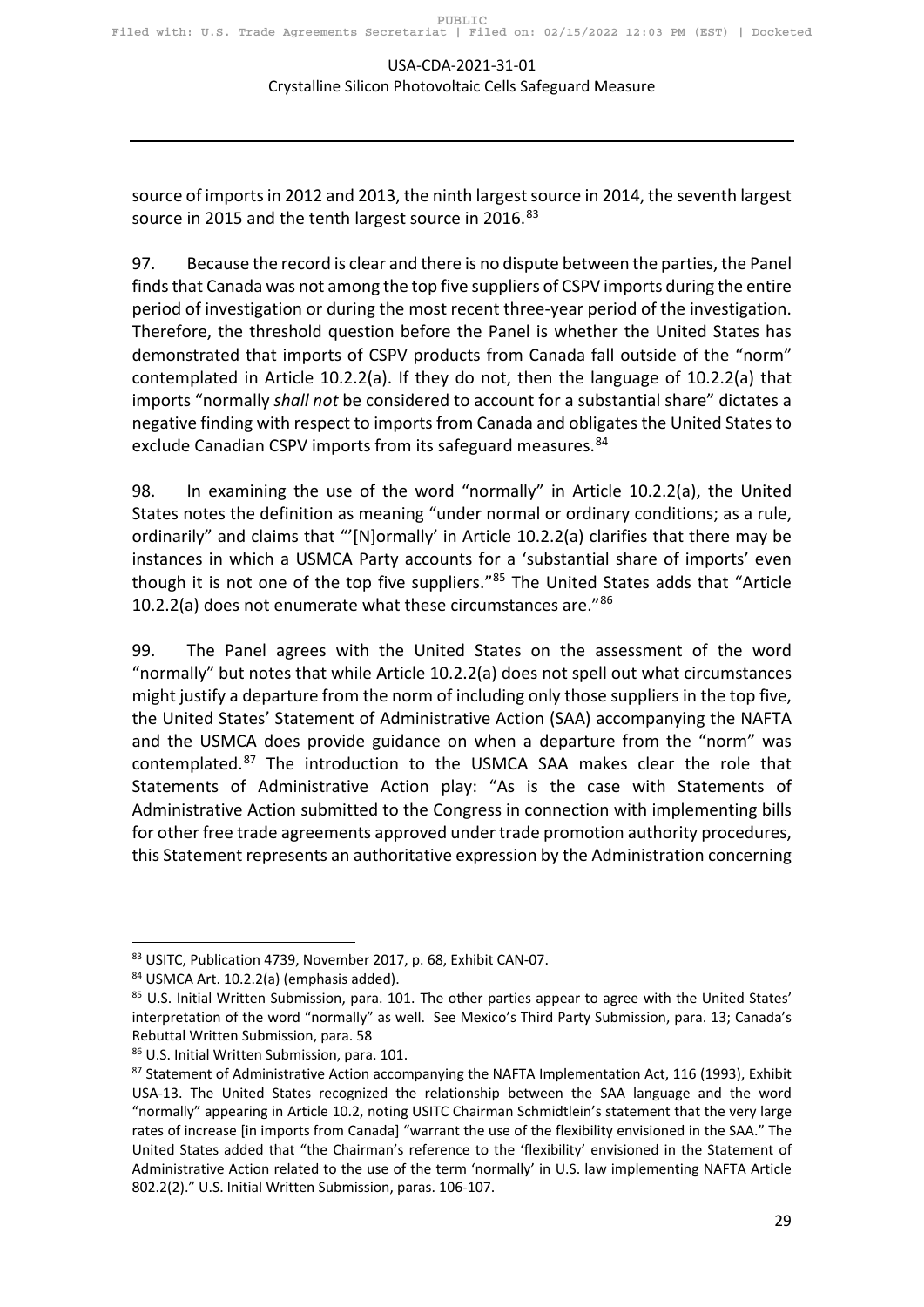its views regarding the interpretation and application of the Agreement, both for purposes of U.S. international obligations and domestic law."[88](#page-29-0)

#### 100. The SAA states:

*As the use of the modifier "normally" makes clear, there will likely be instances when it is appropriate for the ITC to find that a NAFTA country accounts for a substantial share of total imports even though the country is not one of the top five suppliers. For example, when there is little difference between the share of a fifth-place supplier and those that fall below fifth place, or there are many suppliers, each accounting for a substantial share, the sixth- or seventh-place supplier may nevertheless account for a substantial share of total imports.[89](#page-29-1)*

101. The Panel reads the SAA as suggesting that the circumstances under which the United States can consider non-top five imports to constitute a "substantial share" are when the volume of imports from a sixth or seventh place supplier is very close to the volume of the fifth place supplier or when there are many suppliers with roughly comparable shares such that there is little distinction between the role played by the fourth or fifth place suppliers compared to the sixth or seventh place suppliers.

102. The Panel finds no evidence on the record to suggest that either of these scenarios were present in this case, or that there were any other circumstances justifying a departure from the USMCA's clear reliance on the top five suppliers as the defining criteria for "substantial share." As was noted, for three out of the five years under investigation, Canada was only the tenth largest supplier out of the top thirteen countries whose data was individually reported by the USITC.<sup>[90](#page-29-2)</sup> Reaching a level of tenth largest out of those top 13 suppliers does not bring imports from Canada into the top five or even particularly close to the top five. In only one year, 2015, did Canada reach seventh place, but it dropped back down to tenth place in the final year of the investigation (2016). Canada's average place over the three most recent years was ninth on a volume basis and eleventh on a value basis.

103. Nor is there any evidence on the record demonstrating that there were many suppliers accounting for substantial shares close to that of the fifth-place suppliers. While much of the specific data for import shares is confidential, what is known when

<span id="page-29-0"></span><sup>88</sup> The Implementation Act For the Agreement Between the United States of American, the United Mexican States, and Canada (USMCA), Statement of Administrative Action 1, Exhibit CAN-81.

<span id="page-29-1"></span><sup>89</sup> Statement of Administrative Action accompanying the NAFTA Implementation Act, 116 (1993), Exhibit USA-13. Virtually identical language appears in the Statement of Administrative Action accompanying the USMCA. The Implementation Act For the Agreement Between the United States of American, the United Mexican States, and Canada (USMCA), Statement of Administrative Action 24, Exhibit CAN-81. The Panel observes that the use of the term "for example" suggests that the two scenarios set forth in the SAA are non-exhaustive.

<span id="page-29-2"></span><sup>&</sup>lt;sup>90</sup> USITC, Publication 4739, November 2017, Table II-2, Exhibit CAN-07.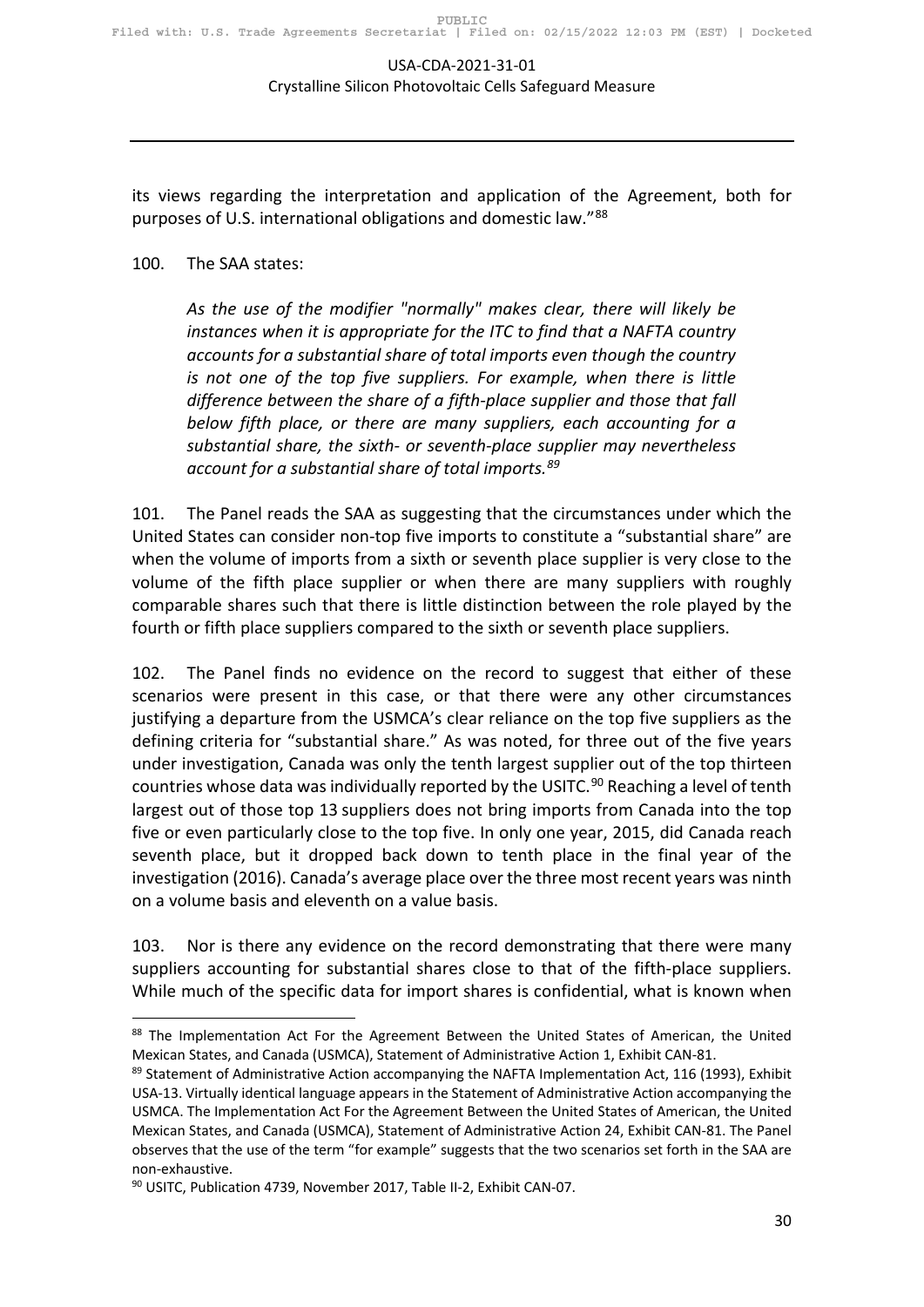looking at imports based on cell manufacture as the country of origin is that the top suppliers commanded substantial shares of total imports, with Taiwan as the number one supplier in 2012 with 49.3% of total imports, 2013 with 68.1% of total imports and 2014 with 45.6% of total imports. $91$  China started as the number two supplier before becoming the top supplier in 2015, capturing a substantial share of total imports in the process. In the most recent three-year period, China's imports accounted for 27.6%, 39.3% and 21.2% of total imports, respectively.<sup>[92](#page-30-1)</sup> Canada's import share, albeit based on a different rule of origin, still averaged less than 2% over the period of investigation.<sup>[93](#page-30-2)</sup> The President's proclamation contained no explanation of why that less than 2% figure and average ninth-place supplier position demonstrates that Canada had achieved a "substantial share" of total imports, nor why a departure from the top-five supplier norm was justified.

104. In reaching its finding that Canadian CSPV imports do not account for a "substantial share" of total imports, the USITC came to the same conclusion regarding the lack of a basis for departing from the norm, stating "[N]either of the scenarios contemplated by the NAFTA SAA as possible reasons why the Commission might find that imports from a NAFTA country account for a substantial share of total imports even though the NAFTA country is not one of the top five suppliers is present in this case."<sup>[94](#page-30-3)</sup>

105. The United States cumulatively makes four claims to support both the departure from the top-five supplier norm and its underlying assertion that Canadian imports accounted for a substantial share of total imports: (1) that Canada was consistently among the top 10 sources of imports during the three-year period preceding the initiation of the investigation; (2) the absolute U.S. import volume from Canada increased in all but one year of the period of investigation, (3) the rates of growth in CSPV imports from Canada exceeded the corresponding global growth rate for imports between 2012 and 2015 and (4) the fact that one of the Canadian producers, Canadian Solar, ranks among the world's top producers of CSPV modules, with substantial production of CSPV cells and modules in China.<sup>[95](#page-30-4)</sup>

106. The Panel does not find persuasive the claim that because Canada was among the top 10 suppliers, it should somehow be considered "close enough" to being in the top five to justify a departure from the norm or a finding that, despite the explicit reference to "top five suppliers" in Article 10.2.2(a), the text can be stretched so far as to cover suppliers that are twice as far from the top as the text itself provides for.

107. Regarding the reference to the increase in the absolute volume in imports, the Panel does not see the relevance in increases in absolute volumes in and of themselves.

<span id="page-30-0"></span><sup>91</sup> USITC, Publication 4739, November 2017, Table II-1, Exhibit CAN-07.

<span id="page-30-1"></span><sup>92</sup> USITC, Publication 4739, November 2017, Table II-1, Exhibit CAN-07.

<span id="page-30-2"></span><sup>93</sup> Canada's Rebuttal Written Submission, para. 65.

<sup>&</sup>lt;sup>94</sup> USITC, Publication 4739, November 2017, fn. 388, Exhibit CAN-07.

<span id="page-30-4"></span><span id="page-30-3"></span><sup>&</sup>lt;sup>95</sup> U.S. Initial Written Submission, paras. 106, 107 and 112.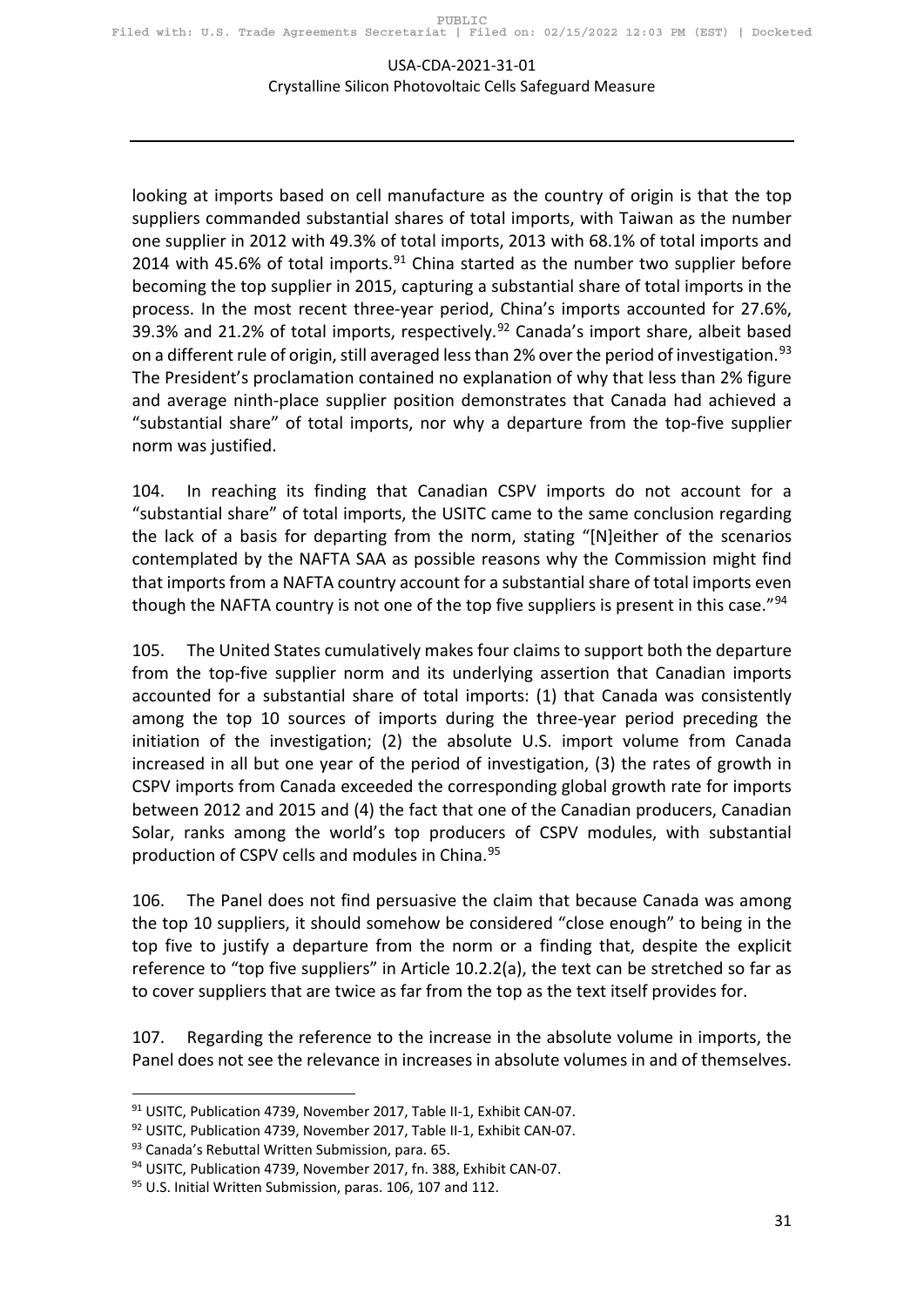The criteria set forth in Article 10.2.1(a) is a relative one—what is the volume of imports from Canada relative to the volume of imports from all other suppliers. The test is whether Canadian imports account for a substantial share of total imports.<sup>[96](#page-31-0)</sup> The fact that the absolute volume of Canadian imports rose from their very small base in 2012 is not relevant unless that increase vaulted Canada into the top five group of suppliers. It did not and so cannot provide a basis to depart from the norm or to reach a determination that imports from Canada accounted for a substantial share of total imports.

108. The claim that because the rate of growth in CSPV imports from Canada exceeded the rate of growth for global imports, the top-five norm can be departed from is also unavailing. <sup>[97](#page-31-1)</sup> The Panel understands the "substantial share of total imports" test to require that imports have *already reached* the level of "substantial" at the time the determination is made as to whether imports meet the two conditions set forth in Article 10.2.1. The fact that "substantial share" must be judged by what has already happened is underscored by the explicit temporal reference in Article 10.2.2(a): "those imports normally shall not be considered to account for a substantial share of total imports if that Party is not among the top five suppliers of the good subject to the proceeding, measured in terms of *import share during the most recent three-year perio*d." Therefore, the fact that imports from Canada were growing at a faster pace than global imports might result in imports from Canada becoming substantial in the future, but it would not impact the share that Canadian imports had already attained during the requisite most recent three-year period.

109. The contention that because Canadian Solar was a very large global producer, the United States could depart from the top-five norm and deem Canadian imports to be "substantial" fails for similar reasons. While it is possible that Canadian Solar could *in the future* increase its shipment of CSPV modules made with imported CSPV cells, such later-in-time imports would not change the fact that Canadian imports were not among the top five suppliers during the period of investigation.

110. Moreover, Canada noted that many of the United States' claims about the size and potential of Canadian Solar were based on global production numbers, not CSPV products made in Canada.<sup>[98](#page-31-2)</sup> In acknowledging the truth in Canada's assertion, the United States also explicitly noted that the concern with respect to Canadian Solar was their "potential and incentive to use the NAFTA rules-of-origin to gain duty-free access

<span id="page-31-0"></span><sup>&</sup>lt;sup>96</sup> USMCA Art. 10.2.1(a).

<span id="page-31-1"></span> $97$  The United States appears to justify its departure from the top-five norm largely in reliance on the dissenting opinion of USITC Chairman Schmidtlein, which in turn relies on the large rates of increase in Canadian imports as the justification for departing from the normal requirement ("these very large rates of increase warrant the use of the flexibility envisioned in the SAA . . ."). U.S. Initial Written Submission, paras. 106-107. For the reasons stated above, the Panel does not find that large rates of growth in import volume can form the basis for a determination that imports account for a substantial share of total imports.

<span id="page-31-2"></span><sup>98</sup> Canada's Rebuttal Submission, para. 68.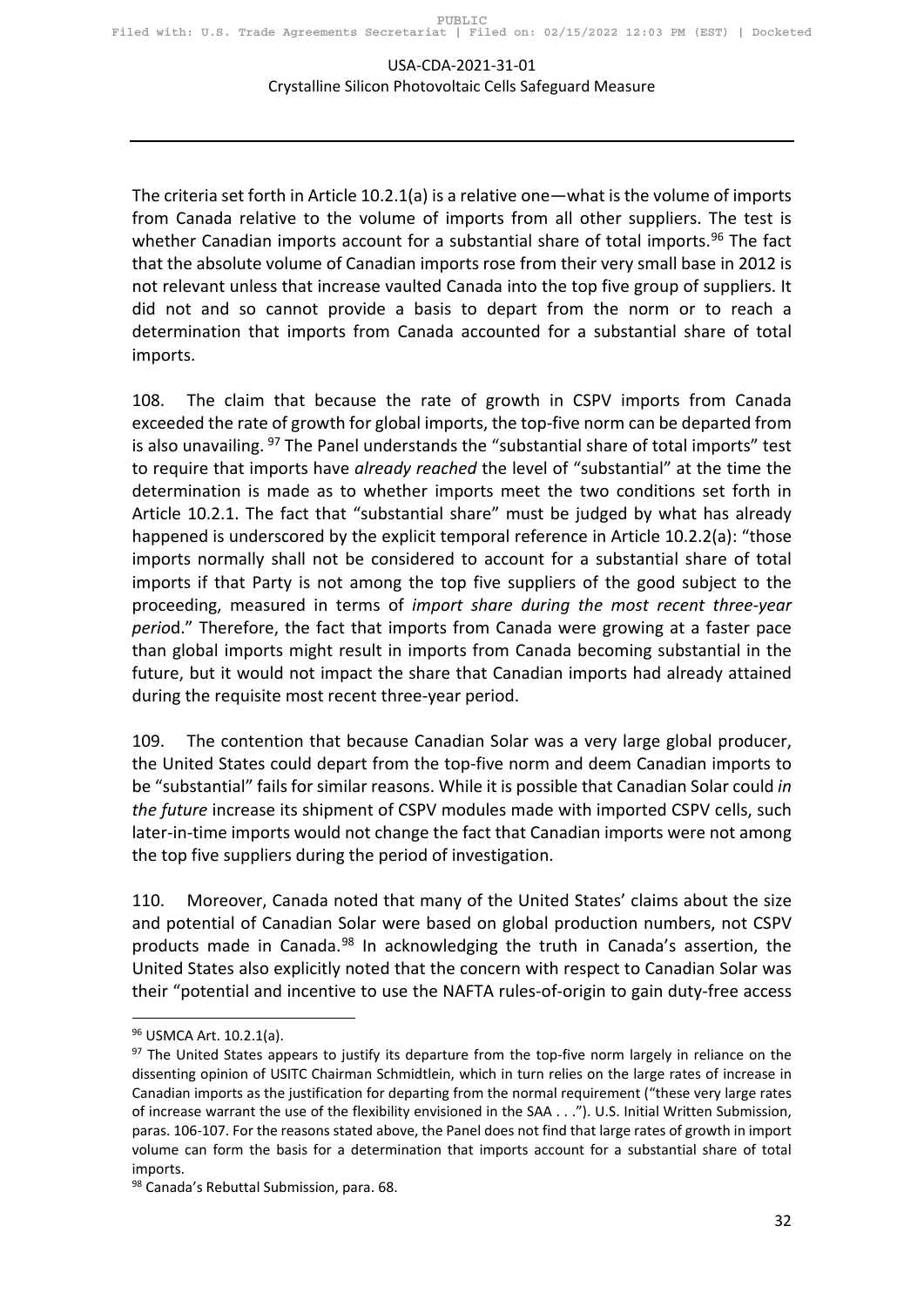to the U.S. market for CSPV modules. . ."<sup>[99](#page-32-1)</sup> The United States asserted that this "fact . . . supported a finding that imports from Canada constituted a substantial share of imports." The Panel does not consider that "potential and incentive" for imports in the future can form a basis for a finding that Canadian imports constituted a substantial share of imports during the most recent three-year period of the investigation. As noted below, the USMCA Parties included a separate mechanism in Article 10.2.3 under which future surges in imports could be addressed.

#### **b. Whether Canadian imports contributed importantly to the serious injury**

<span id="page-32-0"></span>111. The Panel notes at the outset that the parties agree that, in applying its CSPV safeguard measures to imports from Canada, the United States was required to demonstrate both that imports from Canada accounted for a substantial share of total imports *and* that Canadian imports "contribute importantly" to the serious injury.

112. Canada claimed that, as the USITC found, its very low level of imports and its small and relatively constant share of total imports over the period of investigation demonstrates that CSPV products originating in Canada do not contribute importantly to the serious injury.<sup>100</sup> For Canada, the President's inclusion of Canada in the safeguard measures in the absence of evidence supporting a positive finding of "contribute importantly" is contrary to Article 10.2.1 of USMCA.<sup>[101](#page-32-3)</sup>

113. The United States made four claims in support of its contention that imports of CSPV products from Canada contributed importantly to the serious injury: 1) that there had been a large increase in the absolute volume of imports from Canada; 2) that imports from Canada had increased their U.S. market share from "virtually zero" at the beginning of the period to a "certain percentage" in 2015; 3) that Canadian imports had a larger rate of growth relative to global imports; and 4) there was a significant likelihood of a surge of imports into the U.S. market from Canada at a time when the U.S. industry was in a very fragile state.<sup>[102](#page-32-4)</sup>

114. The Panel begins by noting that the word "normally" also appears in the factor for determining "contribute importantly" but in a different context from its use in determining "substantial share." First, while "normally" applies to the single criterion set forth in the "substantial share" factor of being among the top-five suppliers, the criteria for determining "contribute importantly" consist of specific factors introduced by the phase "such factors as. . ." The Panel agrees with the United States that the list of factors for determining "contribute importantly" is a non-exhaustive one<sup>[103](#page-32-5)</sup> that permits the United States to bring in other factors while requiring that at least the

<span id="page-32-1"></span><sup>99</sup> U.S. Rebuttal Written Submission, para. 95.

<span id="page-32-2"></span><sup>100</sup> Canada's Initial Written Submission, para. 96.

<span id="page-32-3"></span><sup>&</sup>lt;sup>101</sup> Canada's Initial Written Submission, para. 96.

<span id="page-32-4"></span><sup>102</sup> U.S. Initial Written Submission, paras. 108, 109, 110, 114.

<span id="page-32-5"></span><sup>103</sup> U.S. Initial Written Submission, para. 102.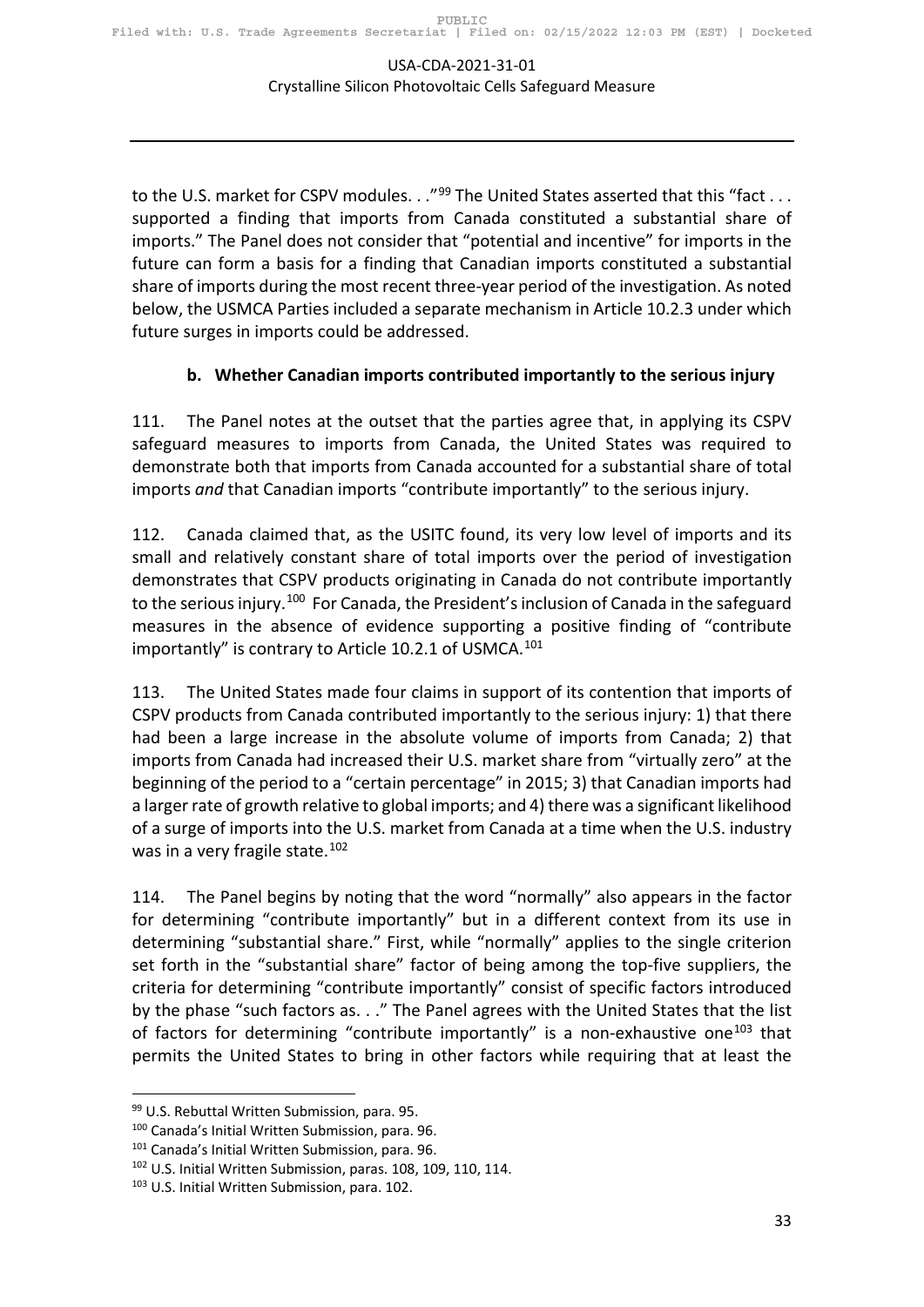factors specifically included in Article 10.2.2(b) (the change in the import share and the level and change in the level of imports) must be considered.

115. The word "normally" appears only in the second sentence of Article 10.2.2(b), is connected to the first sentence by the phrase "in this regard," and sets forth the norm that if the growth rate of imports from Canada was appreciably lower than the growth rate of imports from all sources, then Canada would "normally" not be considered to be contributing significantly to the serious injury. The Panel views the word "normally" in this context as suggesting that in certain instances, countries with an appreciably lower rate of import growth than the rate for global imports can nonetheless be found to be contributing importantly to serious injury. This reading is consistent with the SAA that notes that imports from a Party will normally not be considered to contribute importantly if the growth rate of imports from such country during the period in which the injurious increase in imports occurred is appreciably lower than the growth rate of total imports from all sources. The SAA adds that the word "normally" means that an appreciably lower growth rate is "not necessarily determinative."<sup>104</sup> Unlike the SAA language with respect to "substantial share," the SAA provides no guidance on when or under what conditions a departure from the norm is contemplated.

116. With respect to this factor, there is no dispute that Canada does not fall within the lower-growth rate norm for the first four years of the five-year period of investigation.<sup>[105](#page-33-1)</sup> The growth rate of Canadian imports was far greater than the rate of growth for global imports during those first four years and was only appreciably lower in the final year of the investigation, when imports from Canada fell while those from all sources rose significantly.

117. However, as contended by Canada and as found by the USITC, Canada's rate of growth is highly distorted by the fact that it began the period of investigation with imports at a very low ("virtually zero") level.<sup>[106](#page-33-2)</sup> Therefore, any increase, even if relatively small, would nonetheless translate into a large *rate of growth* even if the actual increase in imports is not significant. In this case, total imports grew by 43% between 2012 and 2013, 48% in the next year, 84% in the third year (2014-2015) and 52% over the final year period (2015-2016).<sup>[107](#page-33-3)</sup> Those rates of growth were the result of increases in imports from a base of 2.16 million kW in 2012 to a final year total of 12.8 million kW.<sup>[108](#page-33-4)</sup> Canada's rates of growth for the first four years, on the other hand, were much higher,

<span id="page-33-0"></span><sup>&</sup>lt;sup>104</sup> The Implementation Act For the Agreement Between the United States of American, the United Mexican States, and Canada (USMCA), Statement of Administrative Action 24, Exhibit CAN-81.

<span id="page-33-1"></span><sup>&</sup>lt;sup>105</sup> Canada's Rebuttal Submission, para. 72 ("Hence, despite a larger relative growth rate, an examination of the overall factors led the USITC to the conclusion that imports of CSPV products originating in Canada do not contribute importantly to the serious injury caused by imports and thus do not meet the condition set in Article 10.2.1(b).").

<span id="page-33-2"></span><sup>106</sup> Canada's Rebuttal Submission, para. 71; USITC, Publication 4739, November 2017, p. 68-69, and 67, fn. 387, Exhibit CAN-07.

<span id="page-33-3"></span><sup>107</sup> USITC, Publication 4739, November 2017, Table II-2, Exhibit CAN-07.

<span id="page-33-4"></span><sup>108</sup> USITC, Publication 4739, November 2017, Table II-2 and fn. 396, Exhibit CAN-07.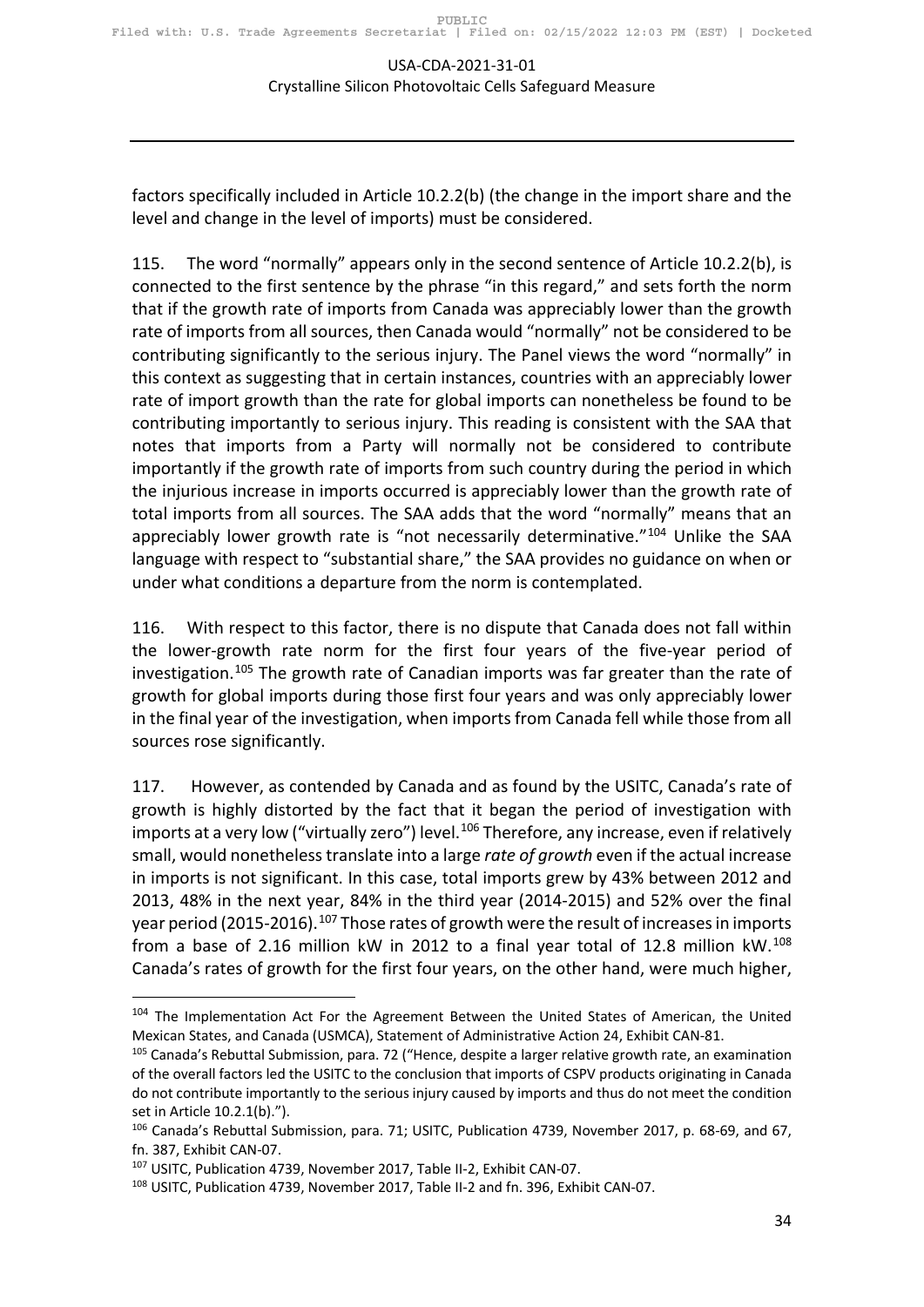more than [\*\*\*\*]% between 2012 and 2013, more than [\*\*\*\*]% between 2013 and 2014, more than [\*\*\*\*]% between 2014 and 2015, before falling by [\*\*\*\*]% between 2015 and 2016.<sup>[109](#page-34-0)</sup> Yet, despite these large rates of growth, the actual growth in Canadian imports over the period was less than [\*\*\*\*]kW, which pales in comparison to the 10.6 million kW increase in total imports. $110$ 

118. The numbers noted above are consistent with the United States' first claim—that the fact that there was a "large increase in the absolute volume of U.S. imports from Canada" supports a determination that imports from Canada contributed importantly to the serious injury.<sup>[111](#page-34-2)</sup> The Panel agrees that the facts show a large increase in the absolute volume of imports of CSPV products from Canada for the first four years of the period. The Panel also notes that Article 10.2.2 requires consideration of the level and change in the level of imports as one of the factors to be considered in rendering a "contribute importantly" determination. However, the Panel does not agree that a large increase in the absolute volume of imports in and of itself supports a finding of "contribute importantly." If the absolute level of imports is very low, as Canada's was in 2012 ("virtually zero"), a large increase in the absolute volume, particularly if it occurs at a time when domestic demand is also increasing, as was the case here, does not mean that imports from Canada were contributing significantly more to the serious injury than they were at the start of the period of investigation when the volume of their imports was extremely low.<sup>[112](#page-34-3)</sup>

119. The United States' second claim and one of the factors required to be considered under Article 10.2.2(b) is the change in import share, with the United States contending that the fact that Canada had an "increasing U.S. market share from virtually zero at the beginning" of the period of investigation to a specific (but confidential) percent in 2015 supports a "contribute importantly" finding. Because of the lack of any additional evidence from the United States, either in the President's proclamation or in the United States' submission, the Panel finds that the United States has not met its burden of refuting the claim by Canada or the finding by the USITC that Canada's increase in market share was a function of the very low level of imports in 2012 and was ameliorated by the decline in imports between 2015 and 2016 when global imports and domestic consumption increased. This pattern of change in import share does not rise to the level of "contribute importantly" to the serious injury caused by imports.

<span id="page-34-0"></span> $109$  The growth in Canadian imports is based on the import data provided by Canada in this dispute. Exhibit CAN-85 (CONFIDENTIAL INFORMATION). Pursuant to Appendix 1.6 of the Chapter 31 Rules of Procedure preventing the disclosure of confidential information, all confidential information has been removed from this paragraph.

<span id="page-34-1"></span><sup>110</sup> Pursuant to Appendix 1.6 of the Chapter 31 Rules of Procedure preventing the disclosure of confidential information, all confidential information has been removed from this paragraph. <sup>111</sup> U.S. Initial Written Submission, para. 108.

<span id="page-34-3"></span><span id="page-34-2"></span><sup>112</sup> USITC, Publication 4739, November 2017, p. 68, Exhibit CAN-07 (noting that "imports from Canada generally were even smaller as a share of apparent U.S. consumption").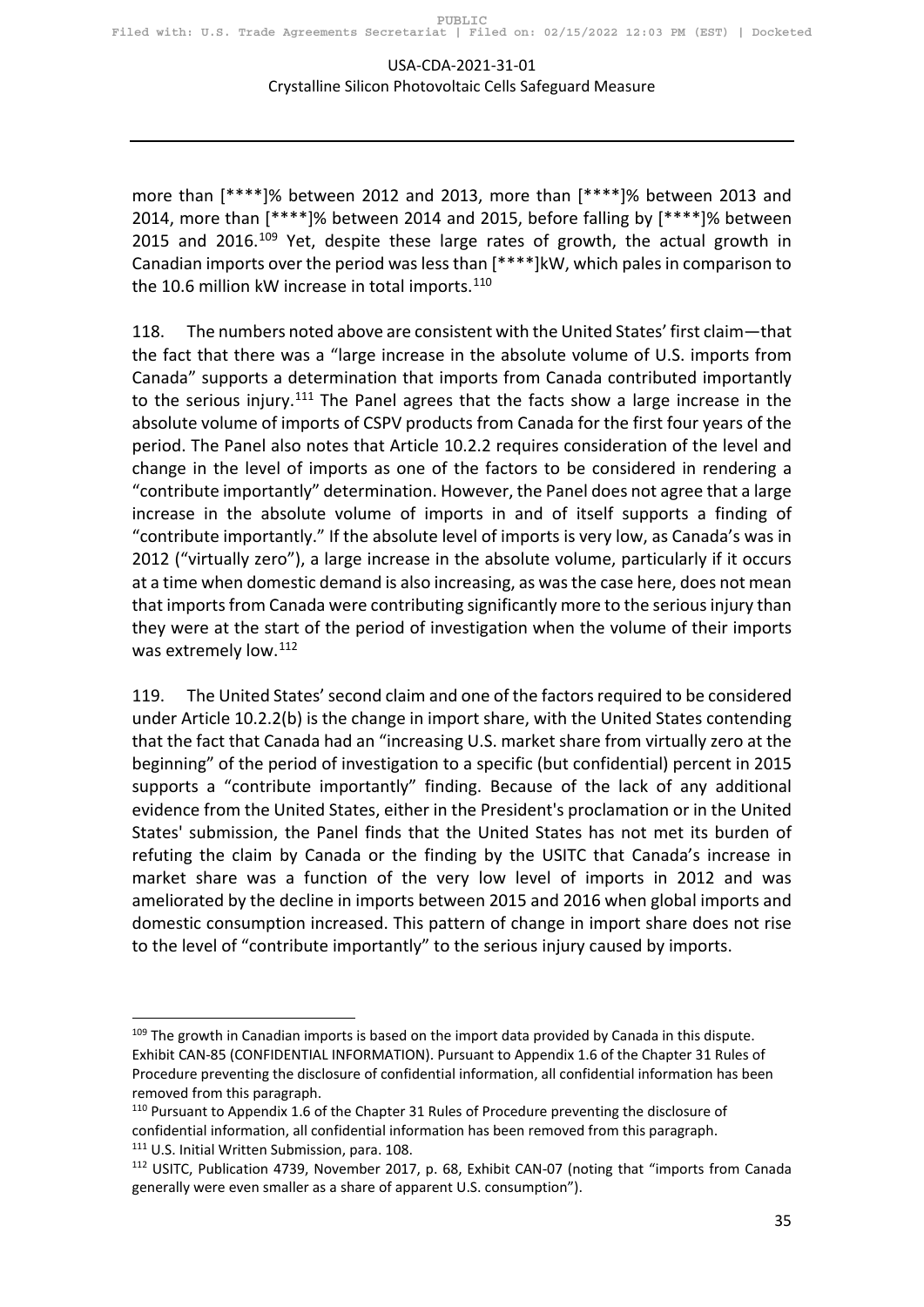120. Another argument made by the United States for a finding of "contribute importantly" is that there is a likelihood of a surge in imports from Canada.<sup>[113](#page-35-0)</sup> The United States notes the USITC findings of increased capacity and production in Canada; the increase in Canadian shipments to the United States; the availability of additional capacity for production of CSPV products; the relationship of Canadian producers, particularly Canadian Solar, to foreign producers; and the incentives created by the NAFTA rule of origin that permits CSPV modules made in Canada from foreign CSPV cells to be considered NAFTA-originating goods as indicators of a likely surge.<sup>[114](#page-35-1)</sup>

121. Canada and Mexico both contend that the potential for a surge cannot be taken into account when making a "contribute importantly" determination. Mexico notes that the present tense of the verb "contribute to" indicates that the determination must be based on a current satisfaction of the condition.<sup>[115](#page-35-2)</sup> Canada notes that the possibility of a surge is not a condition identified in Article 10.2.1(b) or a factor identified in Article 10.2.2(b).[116](#page-35-3) Canada also agrees that the present tense in Article 10.2.1 means that the anticipation of a possible future surge is immaterial to the assessment of any contribution to the present serious injury by imports from Canada.<sup>[117](#page-35-4)</sup>

122. The United States responds by contending that the non-exhaustive list of factors in Article 10.2.2(b) does not preclude a Party from considering the likelihood of a surge in imports as part of an Article  $10.2.2(b)$  analysis.<sup>[118](#page-35-5)</sup> While accepting that Article 10.2.1(b) is written in the present tense, the U.S. insists that the concepts of current and imminent injury are "closely related" and that the immediate prospects of the domestic industry are critical for understating its condition in the present.<sup>[119](#page-35-6)</sup>

123. Both Canada and Mexico also contend that basing a "contribute importantly" determination on the likelihood of a surge in imports in the future renders *inutile* the surge mechanism provided in Article 10.2.3:

*3. A Party taking such action, from which a good from another Party or Parties is initially excluded pursuant to paragraph 1, shall have the right subsequently to include that good from the other Party or Parties in the action in the event that the competent investigating authority* 

<span id="page-35-0"></span><sup>113</sup> U.S. Initial Written Submission, paras. 109-116; U.S. Rebuttal Submission, paras. 97-99.

<span id="page-35-1"></span><sup>&</sup>lt;sup>114</sup> U.S. Initial Written Submission, paras. 110-111 noting also the recognition by the USITC that excluding Canadian imports from the safeguard measures could result in Canadian imports increasing to harmful levels and dismissing the USITC's finding that should such a surge occur, the domestic industry could invoke the import-surge mechanism found in NAFTA and USMCA, or antidumping or countervailing duty actions.

<span id="page-35-2"></span><sup>115</sup> Mexico's Third Party Submission, para. 23.

<span id="page-35-3"></span><sup>116</sup> Canada's Rebuttal Submission, para. 73.

<span id="page-35-4"></span><sup>&</sup>lt;sup>117</sup> Canada's Rebuttal Submission, para. 73.

<span id="page-35-5"></span><sup>118</sup> U.S. Rebuttal Written Submission, para. 97.

<span id="page-35-6"></span><sup>119</sup> U.S. Rebuttal Written Submission, para. 97.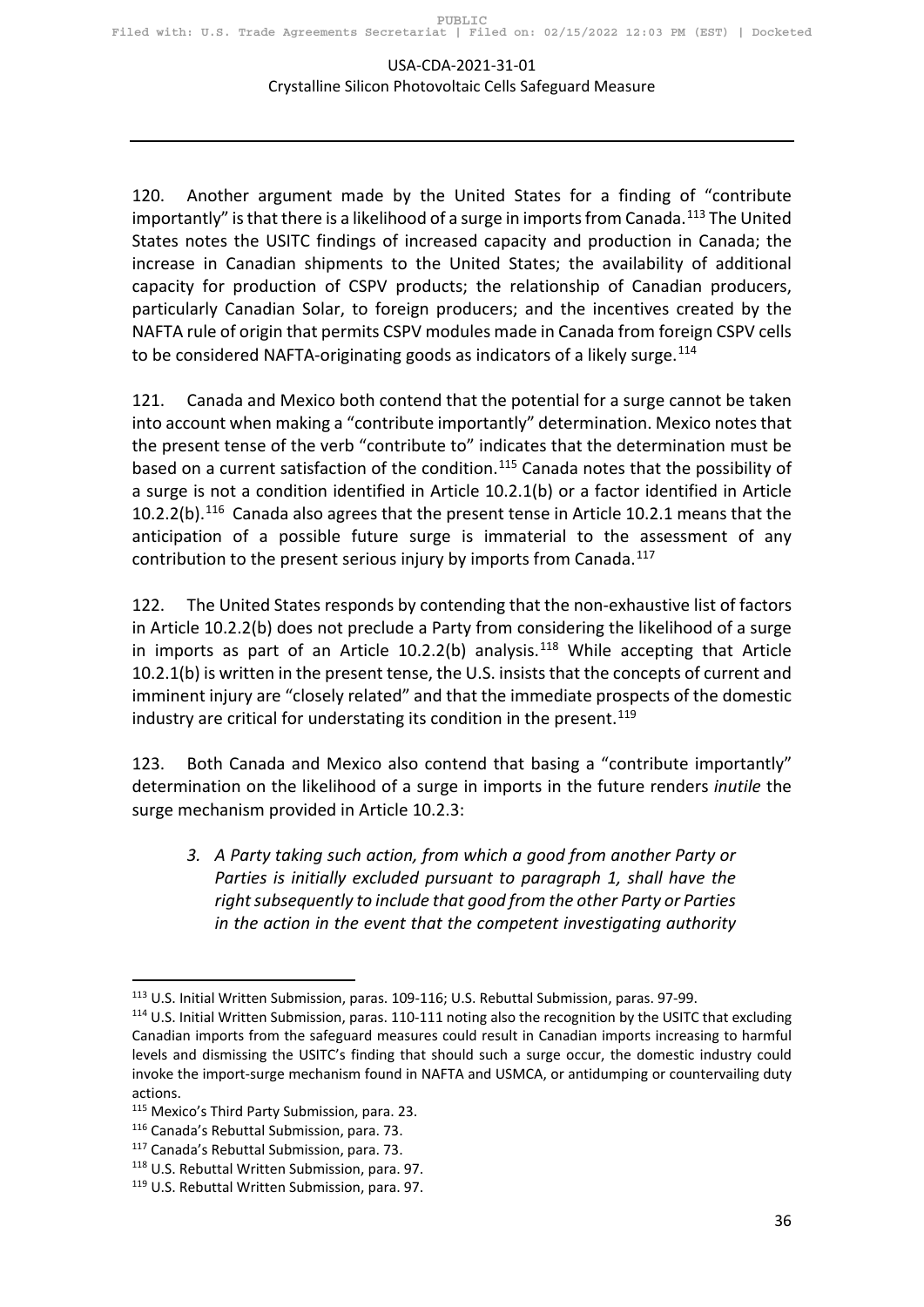#### *determines that a surge in imports of such good from the other Party or Parties undermines the effectiveness of the action*.

124. Canada notes that this surge mechanism presupposes that a safeguard mechanism is already in place and provides a means to address a subsequent surge in imports from a country that was initially excluded from the safeguard measure.<sup>120</sup> Both Canada and Mexico add that allowing concerns over a future surge in imports to be considered as part of the present determination of "contribute importantly" would undermine the requirement in Article 10.2.3 for a finding that an actual surge has happened.<sup>[121](#page-36-1)</sup> Mexico adds that allowing consideration of a potential surge in the "contribute importantly" determination would render *inutile* the requirement to find actual impairment of an action's effectiveness before including a Party's goods in the safeguard mechanism.<sup>[122](#page-36-2)</sup>

125. The United States contended that the fact that the Article 10.2.3 anti-surge mechanism would require a "new and additional determination as to whether a surge in Canadian imports 'undermines the effectiveness of the action,'" along with the fragility of the U.S. industry, meant that the anti-surge mechanism "would likely provide only belated relief."<sup>[123](#page-36-3)</sup> The United States further contended that, because serious injury determinations can be made on the basis of a threat of serious injury (not the case here), "imminent harm is relevant to the evaluation" and therefore, Article 10.2.3. is "best understood as addressing *unexpected* surges."[124](#page-36-4)

126. The Panel agrees with the United States that the "such as" clause in Article 10.2.2(b) means that additional factors beyond those explicitly stated can be taken into account by the investigating authority. However, the Panel does not find that those additional factors can include events that have not happened and may not ever happen. As Mexico and Canada have stated, the determination is framed in the present tense whether imports that have already come into a market contribute importantly to the serious injury that has already been found by the investigating authority. Moreover, the more specific criteria that imports normally shall not be deemed to "contribute importantly" if the growth rate of imports is appreciably lower than the growth rate of total imports includes the phrase "*during the period in which the injurious surge in imports occurred."[125](#page-36-5)* This explicit temporal reference indicates that the analysis of whether imports "contribute importantly" is a time-bound one that does not include assessment of potential future events beyond the period examined by the investigating authorities.

<span id="page-36-1"></span><span id="page-36-0"></span><sup>120</sup> Canada's Rebuttal Submission, para. 76. 121 Canada's Rebuttal Submission, para. 76.

<span id="page-36-2"></span><sup>122</sup> Mexico's Third-Party Submission, para. 24.

<span id="page-36-3"></span><sup>123</sup> U.S. Initial Written Submission, para. 116.

<span id="page-36-4"></span><sup>&</sup>lt;sup>124</sup> U.S. Rebuttal Written Submission, para. 98 (emphasis added).

<span id="page-36-5"></span><sup>125</sup> USMCA Article 10.2.2(b).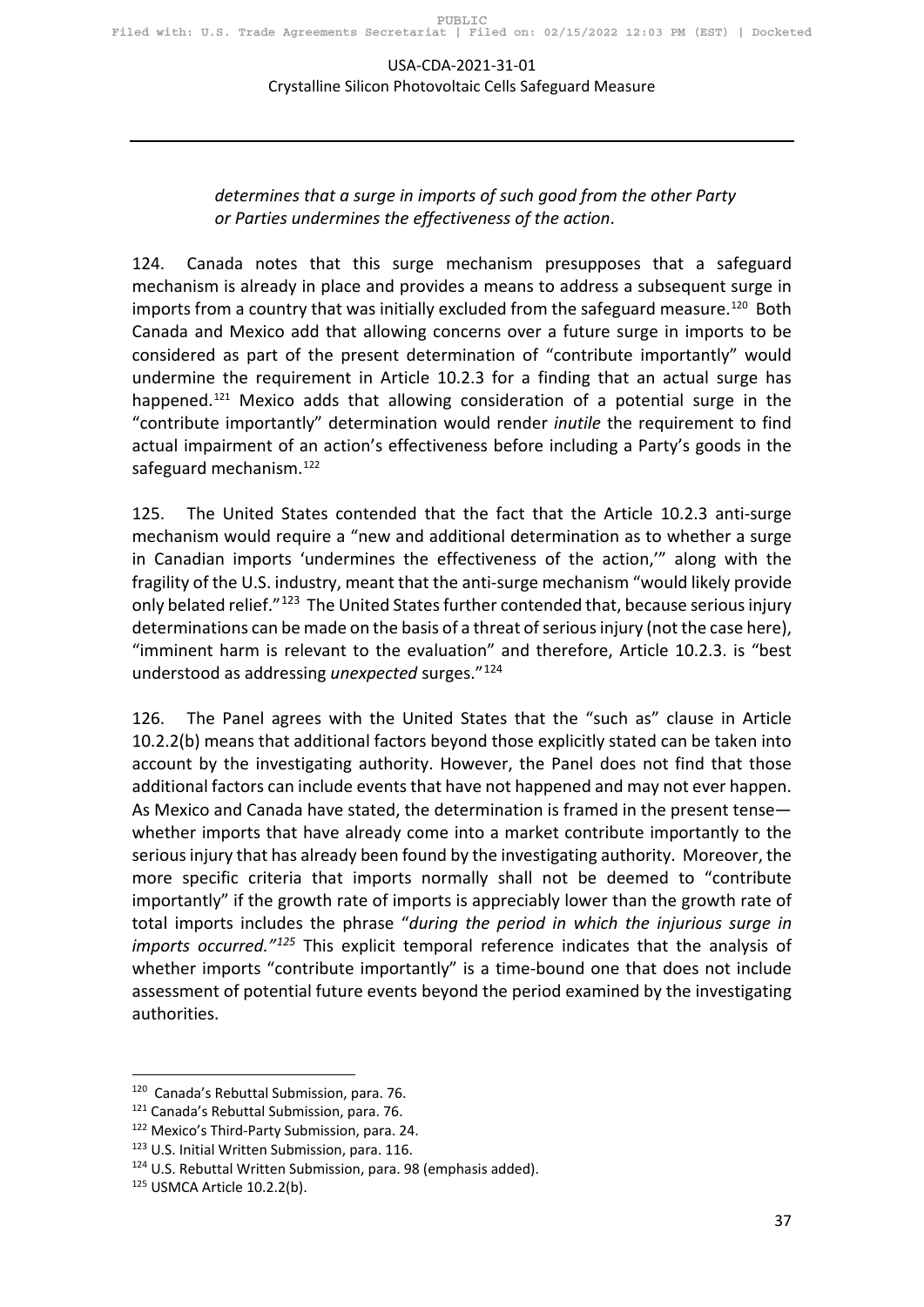127. The Panel notes that the USITC's analyses—both the majority determination that imports from Canada did not contribute importantly and the dissenting opinion that Canadian imports did contribute importantly—did not include a potential surge in imports as part of their analyses. It was only after completing its "contribute importantly" analyses that the USITC turned to the separate question of a potential surge in imports. There the USITC unanimously recognized that if the President were to determine to exclude imports from Canada that "unrestrained imports from Canada might increase to harmful levels," but stated that "if any such increase were to occur, the domestic industry would have other options to consider, including the import-surge mechanism [Article 10.2.3] and the antidumping and/or countervailing duty laws." $126$ 

128. The Panel finds that the availability of the anti-surge mechanism is the method provided by the USMCA negotiators to address a surge in imports that occurs following the imposition of a safeguard measure. It requires a finding by the investigating authority (here the USITC) that a surge has actually occurred and that the surge has undermined the effectiveness of the safeguard measure. It permits the application of safeguard measures to a Party that had been previously excluded from them.

129. The United States appears to circumvent the process, including the time required to wait to see if a surge in imports has in fact occurred and the time (limited by U.S. law to 30 days) required for the USITC determination of an undermining of the relief.<sup>[127](#page-37-2)</sup> The Panel finds that the United States is not entitled to forego the procedural requirements of the anti-surge mechanism by a post-hoc rationalization that the entire process would provide "belated relief."<sup>[128](#page-37-3)</sup> Nor is the United States entitled to achieve the results of the application of the anti-surge mechanism—the inclusion of Canada in the safeguard measures—without meeting the required pre-requisites. Permitting the United States to base a determination that imports from Canada currently "contribute importantly" to serious injury and can therefore be included in the safeguard measures on a potential future surge in imports would do just that. If the United States' concerns that the combination of the fragile state of the domestic industry, the incentives provided by the NAFTA rules of origin for CSPV production in Canada, and the capacity of the Canadian CSPV industry to ramp up its exports to the U.S. market prove valid, then relief is available to the United States through the anti-surge mechanism and the process for its application that was agreed upon by all USMCA Parties.

#### <span id="page-37-0"></span>**c. Whether the United States Acted Consistently with Article 10.2.5 in Applying Its Safeguard Measure to Imports of CSPV products from Canada**

130. Canada also claims that the United States acted inconsistently with Article 10.2.5(b) by imposing a safeguard measure that reduced imports from Canada and did

<span id="page-37-1"></span><sup>126</sup> USITC, Publication 4739, November 2017, 69-70, fn. 400, Exhibit CAN-07.

<span id="page-37-2"></span><sup>127</sup> 19 U.S.C. Section 4552(c)(2).

<span id="page-37-3"></span><sup>128</sup> U.S. Initial Written Submission, para. 116.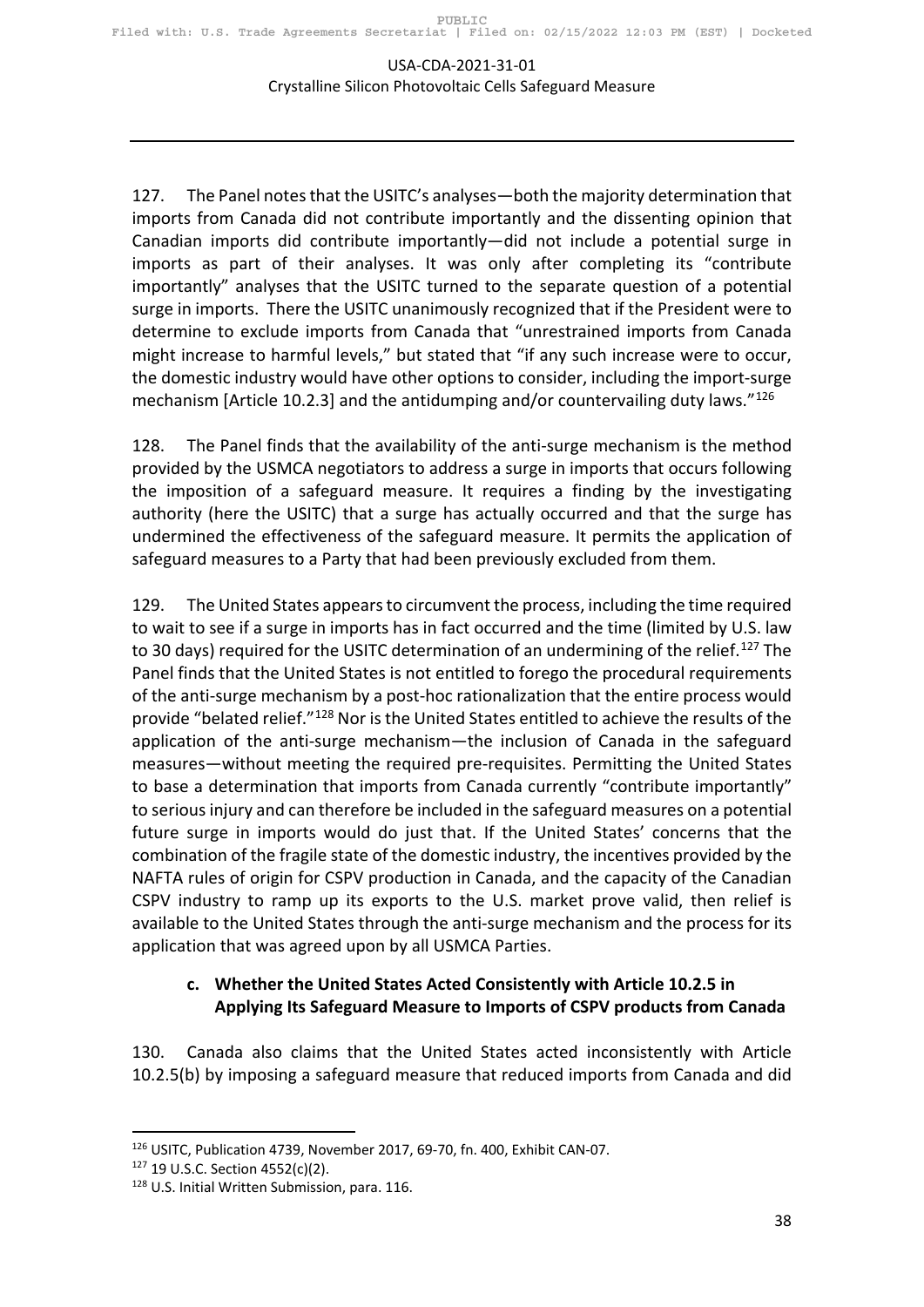not allow for reasonable growth.<sup>[129](#page-38-0)</sup> Canada contended that the imposition of a 30% tariff to its CSPV products during the first year resulted in a significant reduction in Canadian exports to the United States and that no provision was made to ensure that Canadian exports were provided with an allowance for reasonable growth.<sup>[130](#page-38-1)</sup>

131. Article 10.2.5(b) prohibits a Party from imposing a safeguard measure on a good that "would have the effect of reducing imports of such good from a Party below the trend of imports of the good from that Party over a recent representative base period with allowance for reasonable growth."<sup>[131](#page-38-2)</sup>

132. The safeguard measure applied to Canada did not contain any special provisions unique to Canada or any accounting system to monitor whether imports from Canada were reduced or permitted growth in the future. The United States contended that the combination of the NAFTA rule of origin that permitted Canadian CSPV modules to use imported CSPV cells, the opening of Canadian-based module producers in the United States, and the proximity of Canada to the United States were sufficient to ensure a reasonable growth in Canadian exports of CSPV products to the United States.<sup>[132](#page-38-3)</sup>

133. Considering the Panel views noted in this report regarding the inconsistency of the United States' safeguard measures with Article 2.4.2 and Article 10.2.1 and given the subsidiary nature of the claim under Article 10.2.5(b),<sup>[133](#page-38-4)</sup> the Panel finds it unnecessary to rule on whether the United States' safeguard measure was imposed inconsistently with Article 10.2.5(b).

134. Nevertheless, the Panel notes that Article 10.2.5(b) is clear in establishing an obligation for the Party imposing a safeguard measure to ensure that there is no reduction in imports and to allow for reasonable growth, that is, to provide an accommodation ensuring the continued presence and reasonable growth of the imports subject to the emergency measure.

135. The Panel doubts that the United States' claim that the applied measure was structured to ensure no reduction in imports from Canada despite the substantial increase in tariffs or that the measure allowed for reasonable growth in Canadian imports by means of geographical proximity would satisfy the test under Article 10.2.5(b). Such argument is inconsistent with the reading of the clear prohibition in Article 10.2.5 ("No Party may impose restrictions that . . ."), requiring some action to ensure that the conditions of 10.2.5(b) are met. The Panel doubts that a passive acknowledgement of the geographical proximity of Canada (and Mexico) to the U.S.

<span id="page-38-0"></span><sup>129</sup> Canada's Initial Written Submission, paras. 99-110.

<span id="page-38-1"></span><sup>130</sup> Canada's Initial Written Submission of Canada, para. 110.

<sup>&</sup>lt;sup>131</sup> USMCA Article 10.2.5(b), which begins with "No Party may impose restrictions on goods that  $\dots$ "

<span id="page-38-4"></span><span id="page-38-3"></span><span id="page-38-2"></span><sup>&</sup>lt;sup>132</sup> U.S. Initial Written Submission, para. 152 and 155.<br><sup>133</sup> Canada's Initial Written Submission, para. 99. Canada's Rebuttal Submission, para. 80.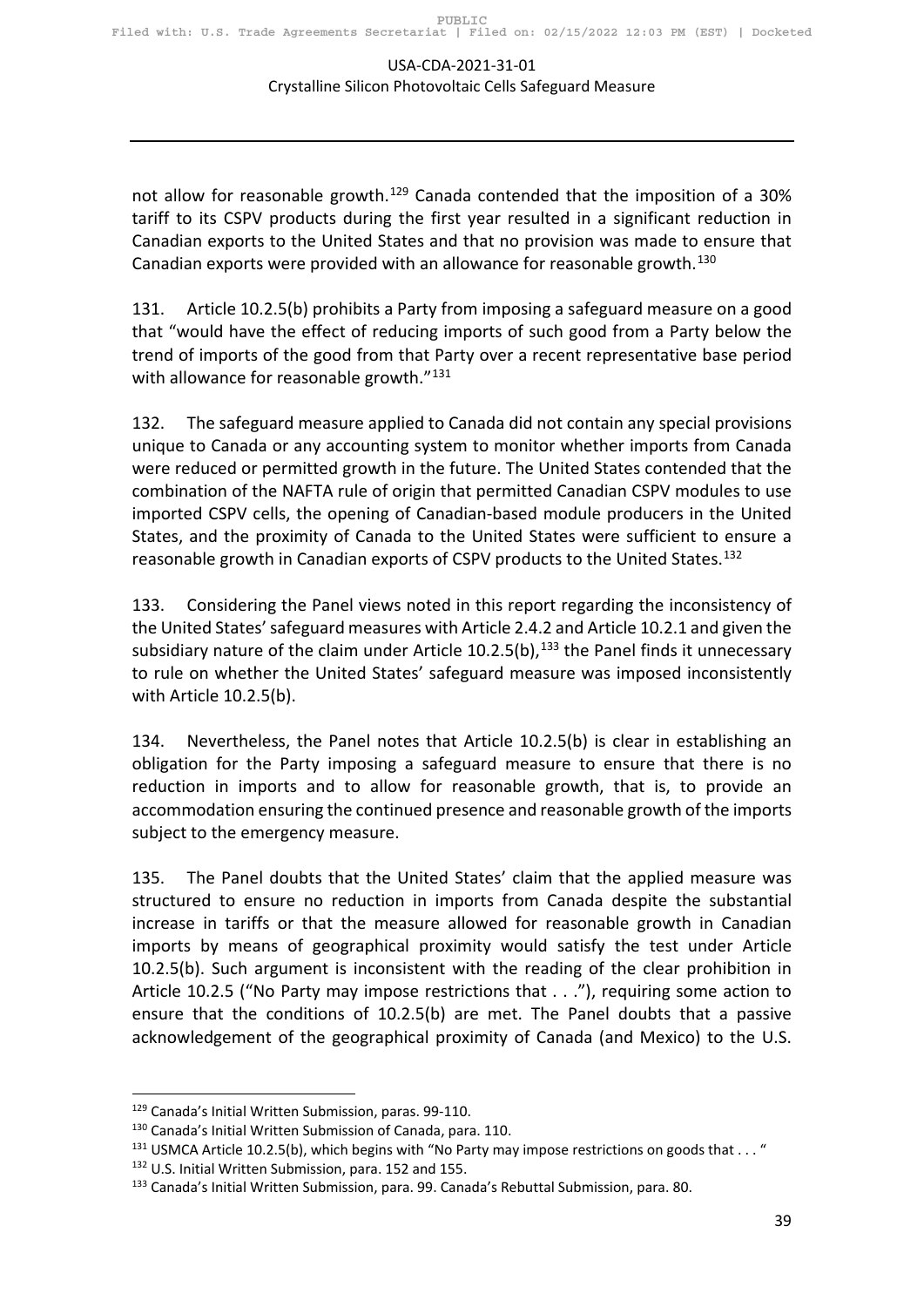<span id="page-39-0"></span>market would constitute an "allowance for reasonable growth" within the meaning of Article 10.2.5 (b).

#### **d. Conclusion**

136. As the complaining party in this dispute, Canada bears the initial burden of proving that the United States' imposition of safeguard measures on imports of CSPV products was inconsistent with the requirement in Article 10.2.1 that the United States must exclude CSPV imports from Canada unless the United States has demonstrated that CSPV imports from Canada both: 1) accounted for a substantial share of imports and 2) contributed importantly to the serious injury caused by imports from all sources.

137. The Panel finds Canada has met its burden and presented a *prima facie* case that imports of CSPV products from Canada: 1) did not constitute a substantial share of total imports because they were never among the top five suppliers and did not fall within the parameters of the flexibilities to consider imports outside of the top five; and 2) did not contribute importantly to the serious injury because of their low level, their relatively small share of total imports and their decline in volume in the final year of the period of investigation.

138. The Panel finds that the President's single-sentence determination with respect to imports from Canada and the United States' submissions before this Panel did not rebut Canada's *prima facie* case. The United States presented no evidence that Canada was among the top five suppliers or that imports from Canada fit within any contemplated departure from the top-five supplier norm such that Canada could properly be considered to account for a "substantial share" of total imports. The United States' claim that Canada's imports "contributed importantly" to the serious injury rested primarily on an impermissible inclusion of a potential for a surge in imports as part of its assessment of the contribution of current imports to the serious injury.

139. In order to lawfully include imports from Canada in its safeguard measures, the United States was required to demonstrate that imports of CSPV products from Canada both: 1) accounted for a substantial share of imports and 2) contributed importantly to the serious injury caused by imports from all sources. The Panel finds that the United States failed to do so.

#### <span id="page-39-1"></span>**C. Whether the United States Acted Consistently with Articles 2.4.2. in Increasing the Tariffs Applicable to Imports of CSPV products from Canada**

140. Canada claims that the United States is under an obligation under USMCA Article 2.4.2 to assess customs duties in accordance with its tariff schedule as specified in Annex 2-B (Tariff Commitments) to the USMCA, yet the United States increased its tariffs on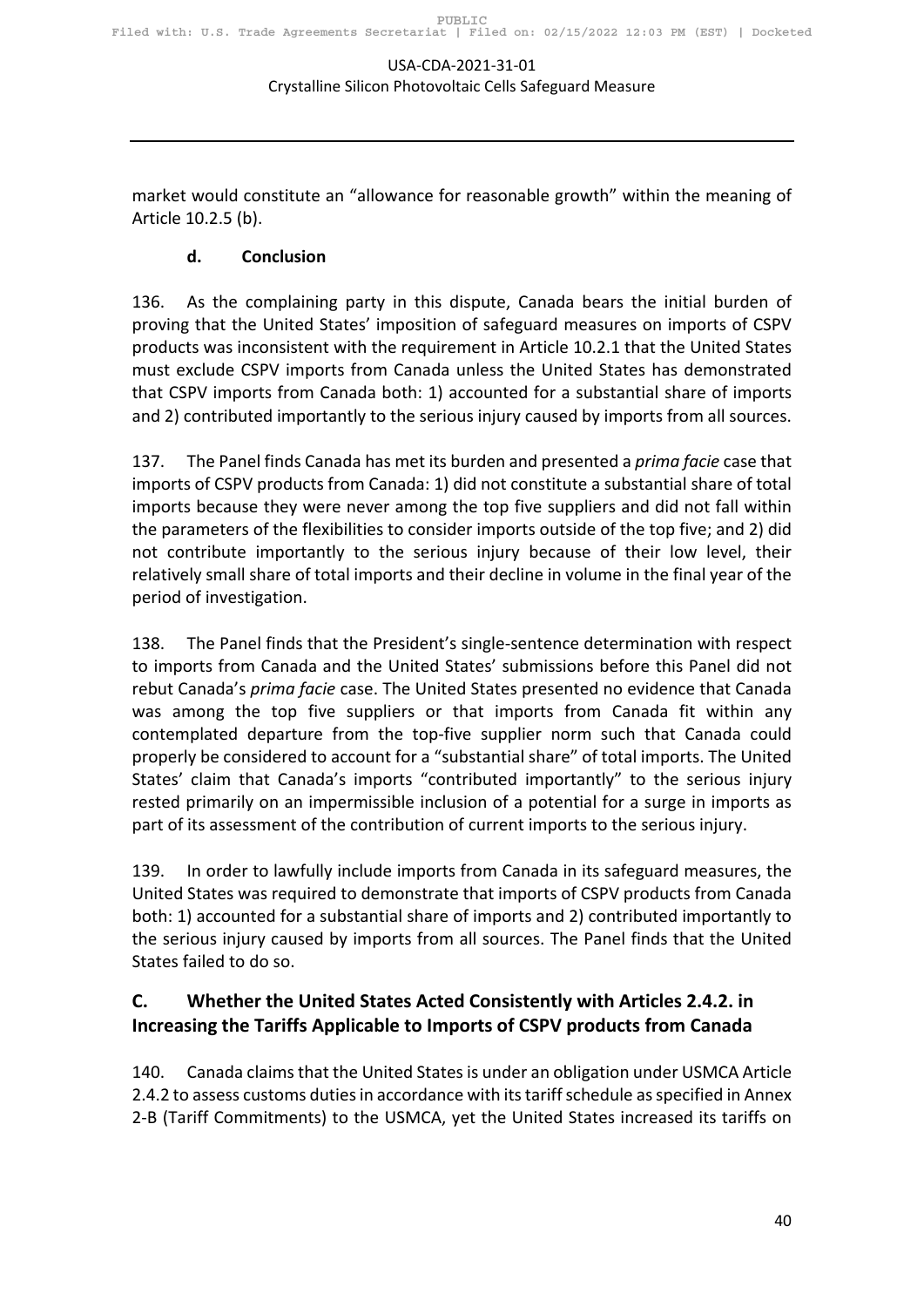Canadian CSPV imports without a valid justification.<sup>[134](#page-40-0)</sup> Canada claims that the imposition of such tariffs in the absence of a valid justification constitutes a violation of Article 2.4.2 of USMCA.[135](#page-40-1)

141. The United States' tariff schedule provides that Canadian CSPV products are entitled to enter the United States free of customs duties.<sup>[136](#page-40-2)</sup> Notwithstanding that commitment to impose a duty rate of zero, the United States assessed customs duties of 30% ad valorem on Canadian CSPV products entered for consumption into the United States between February 7, 2018, and February 6, 2019, 25% on Canadian CSPV imports entered between February 7 2019 and February 6 2020, 20% on Canadian imports entered between February 7, 2020 and February 6 2021, and 18% on Canadian imports entered after February 7, 2021.<sup>[137](#page-40-3)</sup>

142. Article 2.4.2 of USMCA specifies:

*Unless otherwise provided in this Agreement, each Party shall apply a custom duty on an originating good in accordance with its schedule to Annex 2-B (Tariff Commitments).* 

143. In other words, Article 2.4.2 of USMCA authorizes a Party to deviate from assessing the customs duties set forth in its tariff schedule only when the Agreement so specifies.

144. The only provisions authorizing a Party to deviate from the application of its Tariff Schedule in the form of a safeguard measure are specified under Chapter 10, Section A of USMCA. Article 10.2.1 does not authorize the imposition of additional tariffs (or other safeguard actions) unless the two conditions of accounting for a substantial share and contribute importantly to serious injury have been met. Indeed, Article 10.2.1 expressly precludes the application of safeguard measure to a USMCA Party in the absence of a demonstration that the two conditions in Article 10.2.1 (a) and (b) have been met.

145. As provided earlier, the Panel has already found that the United States had failed to demonstrate that either of the two conditions had been met. Therefore, the emergency safeguard measure imposed by the United States was imposed inconsistently with Article 10.2 of USMCA and thus the United States has not complied with USMCA Article 2.4.2.

<span id="page-40-0"></span><sup>134</sup> Canada's Request for the Establishment of a Panel, para 13(a), Canada's Initial Written Submission, para. 113.

<span id="page-40-1"></span><sup>135</sup> Canada's Initial Written Submission, para. 114.

<span id="page-40-2"></span><sup>136</sup> Tariff Schedule of the United States (Schedule to Annex 2-B of USMCA), Line 8541.40.60, Exhibit CAN-53.

<span id="page-40-3"></span><sup>137</sup> Presidential Proclamation 9693, January 23, 2018, Exhibit CAN-05, raising the duty rate for CSPV products from 0% to 30%, effective on February 7, 2018, with annual reductions in the rate of duty in the second, third and fourth years to, respectively, 25, 20 and 15%; and Presidential Proclamation 10101, October 10, 2020, Exhibit CAN-29, increasing the tariff rate in the fourth year from 15% to 18% ad valorem.